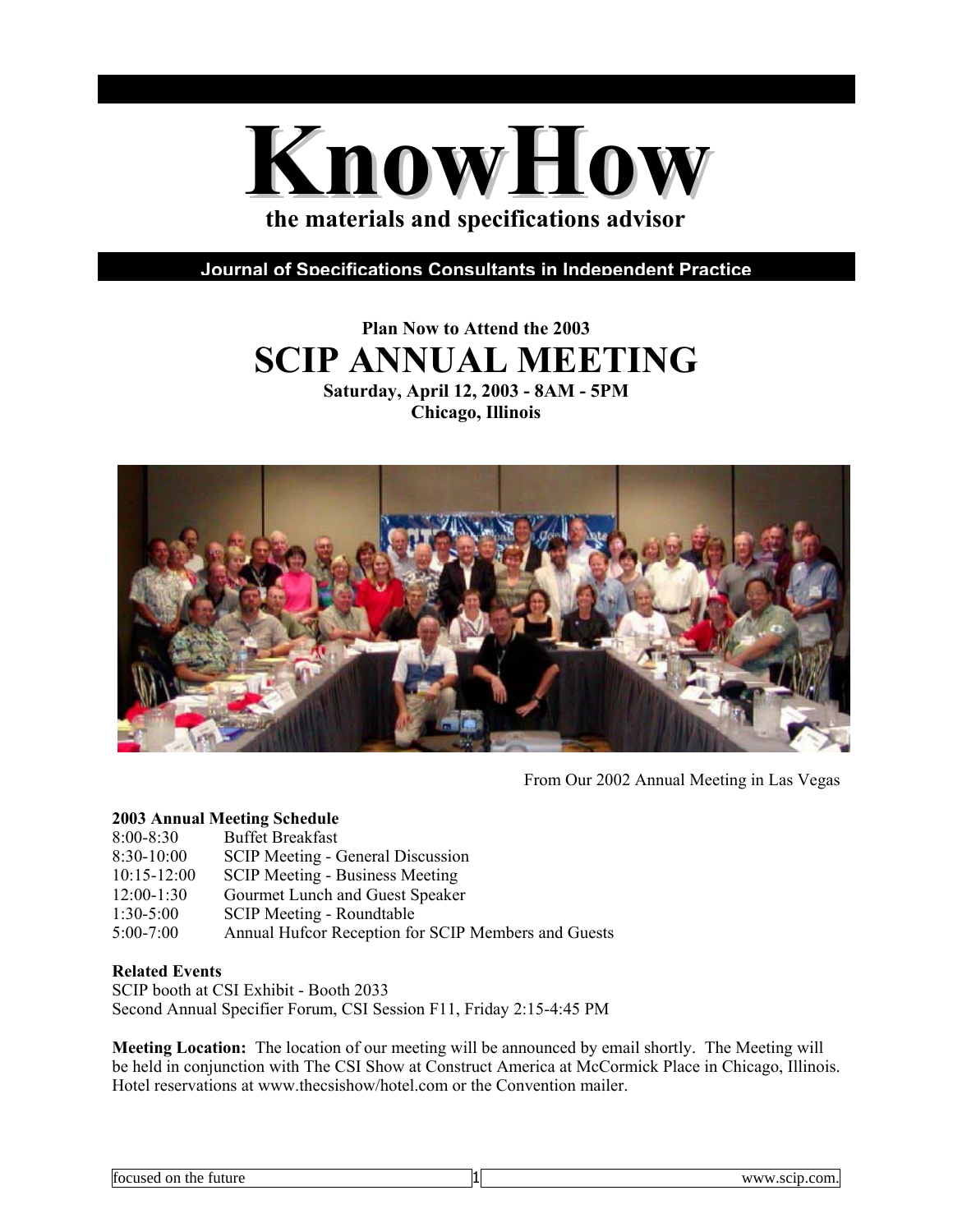# **SCIP OFFICERS**

#### **2002-2004**

KERIN (DANE) DODD-HANSEN, CSI, CCS DAVID METZGER, FAIA, CSI, NCARB Dodd-Hansen Consulting Group Heller & Metzger PC 4939 Country View Lane 5100 Washington Avenue NW, Suite 515 Fair Oaks, CA 95628 Washington, DC 20016 OFC (916) 965-4727 FAX (916) 966-0556 OFC (202)364-2222 FAX (202) 364-9593 dane@dodd-hansenconsulting.com davem@hellerandmetzger.com

#### **Vice President 19 Vice President 19 Vice President**

JOHN REGENER, AIA, CSI, CCS, CCCA JO DRUMMOND FCSI, CCS Architect-Certified Construction Specifier 1145 Oban Drive 6 Amberwood Los Angeles, CA 90065 Irvine, CA 92604-3102 OFC (323) 254-4155 GSC (323) 255-9739 OFC (949) 653-5743 FAX (949) 551-0658 jodrummond@aol.com regener@cox.net

#### Webmaster Secretary

DAVID E. LORENZINI, FCSI, CCS, Assoc AIA LARETTA L. FIORENTINO, CCS Architectural Resources Company CompuSpec 212 Brown's Meadow Court NE 859 Hard Road Leesburg, VA 20176-2328 Columbus, OH 43235 OFC (703) 443-2801 FAX (703) 443-2354 OFC (614) 888-0522 FAX (614) 888-0522 deloren@scip.com L3f@aol.com

#### **Immediate Past President / KnowHow Editor**

MARK KALIN, FAIA, FCSI, CCS Kalin Associates 154 Wells Avenue Newton Centre, MA 02459 OFC (617) 964-5477 FAX (617) 964-5788 mkalin@kalinassociates.com

#### **President Treasurer/Membership Chair Treasurer/Membership Chair**

Specifications Consultants in Independent Practice is a nationwide technical resource organization that assists architectural firms, engineering firms, design professionals, agencies, facility managers, and manufacturers in acquiring specifications from qualified writers, and allows independent specifiers to enhance their professionalism by sharing techniques and industry developments.

Who is SCIP? 140+ Specification Consultants preparing specs for 6,000+ projects annually with a construction value in excess of \$50 billion.

KnowHow is the semi-annual publication of the Specifications Consultants in Independent Practice, intended to provide technical and membership information of interest to readers. Opinions expressed in KnowHow are viewpoints of the individual authors and should not be attributed to SCIP. Mention of manufacturer's names or trade practices is not intended as an endorsement of firms, products or construction techniques. Copyright 2003 SCIP. All rights reserved.

For a membership application form, go to www.scip.com/hmember.htm or Call David Metzger at (202)364-2222. Current membership categories include active members, retired members and correspondents.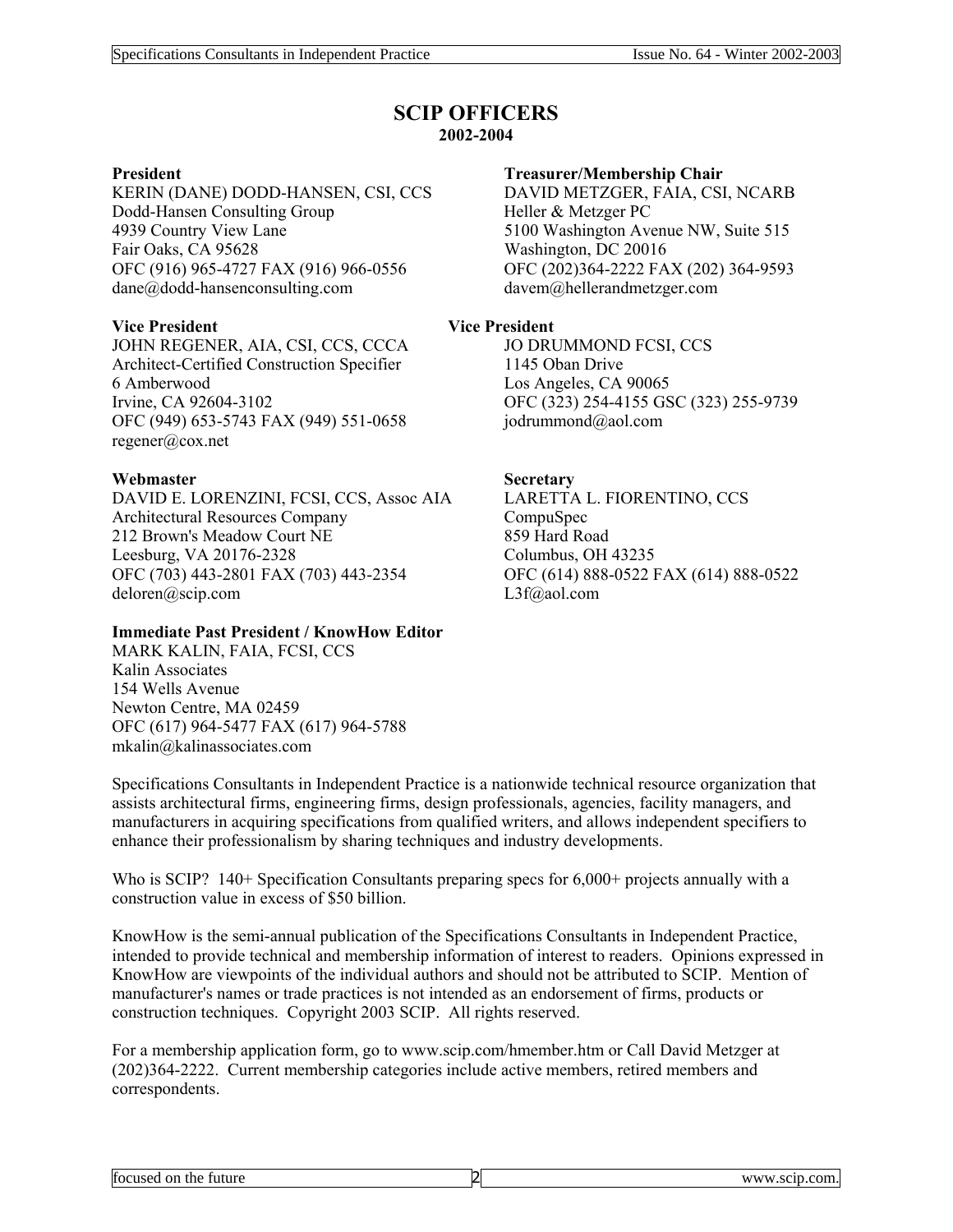## **PRESIDENT'S MESSAGE by Kerin (Dane) Dodd-Hansen, AIA, CSI, CCS, SCIP**

SCIP is alive and well! And there are actually committees doing important work, which I'm told by Historian Tom Heineman is an unusual occurrence in this group of independent thinkers!

We have received numerous questions about how to become a member of SCIP from many specifiers as a result of our presence at the CSI Convention in Las Vegas, principally because of our "Booth" and the "Specifiers Forum" program. Additionally, there has also been significant discussion on 4specs.com that has opened the question of the need for interaction between all full-time specifiers. Our Membership Committee, comprised of David Metzger, Hans Meier, and Robin Treston, is evaluating our membership rules, with a view to allowing some form of membership to accommodate this rising need.

This committee is now working hand-in-hand with the Bylaws Committee, which was initially formed to review and update both our Bylaws and the Code of Ethics. That group has also taken on the charge of proposing revisions that will allow expansion of our membership base to include these full time specifiers. Tom Heineman, the Chair of the Bylaws Committee, has prepared an extensive "Background" document that his committee (Margaret Chewning, Sheryl Dodd-Hansen, Sherry Harbaugh, and Dean McCarty) is using in its discussions. I am hoping to prevail upon Tom to edit this document for publication for the next edition of the KnowHow and for posting on our SCIP.com website.

The MasterFormat/OmniClass/Manual of Practice Review Committee (chaired by John Raeber; with Wayne Watson; Tom Heineman, and Helga Brady) is keeping pace with developments in these efforts and will be in attendance with me at the CSI MasterFormat Expansion Task Team Meeting and Stakeholders Symposium in San Francisco from January 24-26, 2003. We are planning to have a briefing for interested SCIP members with the members of the Committee and the Task Team from 9:00 a.m. to noon on Friday the 24th at the Crowne Plaza Hotel, then we will attend the Stakeholders meeting from 1:00 p.m. to 5:00 p.m., and the Task Team Meeting as necessary on Saturday. We will keep you informed…

The Communications Committee (Melissa Aguiar, David Lorenzini, Mark Kalin, and Colin Gilboy) are looking at improvements to the SCIP Website, and the Advertising Committee (Sheryl Dodd-Hansen, Bob Woodburn, Mark Chavez, and Linda Stansen), inspired by the draft of Tom Heineman's "Background" piece, are rethinking several avenues of development that they had been pursuing.

Should members have comments for consideration by any of these committees, please contact the Committee Chair by e-mail. Reports by each of these committees will be published in the SCIPping Along E-mail Newsletter that will be distributed to all members the week before the CSI Show and our Annual Meeting.

I stated in the Fall SCIPping Along that I would report on further developments in SCIP's relationship with CSI. Communications have remained open, though CSI's budget issues have slowed the progress of development of the interest groups, so we are concentrating on SCIP's policies and activities.

The CSI Show this year is scheduled for Wednesday April 9 to Friday April 11, 2003. There will be education sessions on Tuesday, April 8th. Rather than conflict with those sessions or inflict an additional travel day on SCIP members during the week, our Annual Meeting this year will be held from 8:00 AM to 5:00 PM on Saturday, April 12th instead of Tuesday as previously reported in the Fall SCIPping Along. The 2nd Annual Specifiers Forum will be on Friday April 11th from 2:15 p.m. to 4:45 p.m. We look forward to having a good turnout for both events.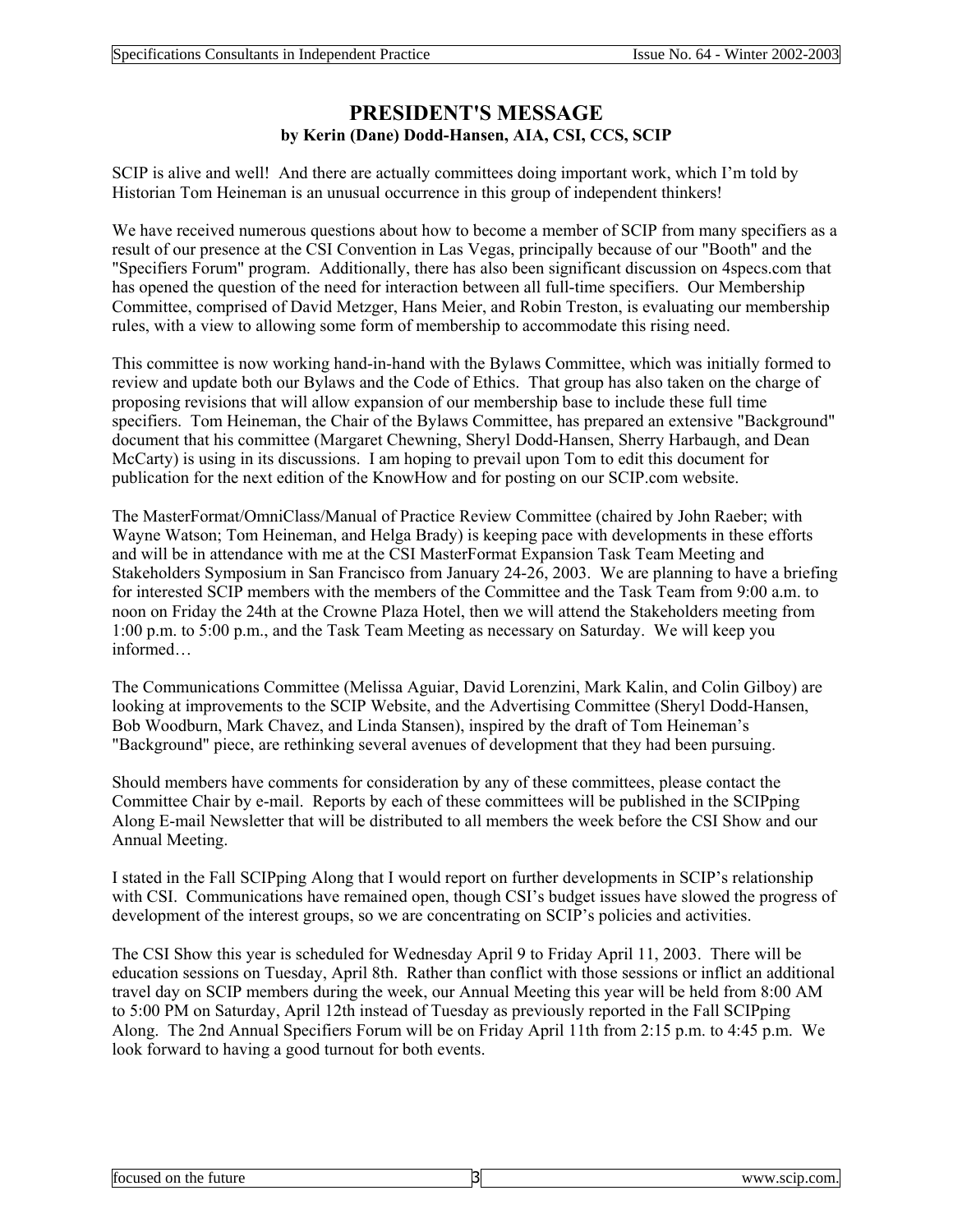President's Message (continued:)

Plans continue to be made for our presence in May at the AIA National Convention in San Diego, California with a booth and a member meeting…more information will be forthcoming in SCIPping Along in April. All interested members are invited to participate.

I'm pleased that so many of our members are actively involved in SCIP efforts to improve and promote our organization and profession. I look forward to hearing from you with any suggestions or comments.



**2002 SCIP Board Meeting**: (In the photo, from the left) Mark Kalin, Immediate Past-President and KnowHow Editor, Dane Dodd-Hansen, President, David Lorenzini, Webmaster, David Metzger, Treasurer and Membership Chair, John Regener, Vice President, Doug Hartment, Previous Immediate Past-President.

**2002 SCIP Sponsors**: Many thanks to the companies which sponsored our 2002 events: American Specialties, Amweld, Andersen Windows, Bobrick Washroom Equipment, Cornell Iron Works, Dow Chemical, Draper, Firestop Contractors Association, Floor Seal Technology, Frazee Paint, Graham Architectural Products, Hufcor, InPro Corporation, Kaneka Texas, McElroy Metal, National Gypsum, Nystrom Building Products, Pacific Polymers, Pella Corporation, PPG Industries, Saint-Gobain Plastics, Sto Corporation, The Noble Company, Tnemec, Watson Bowman Acme.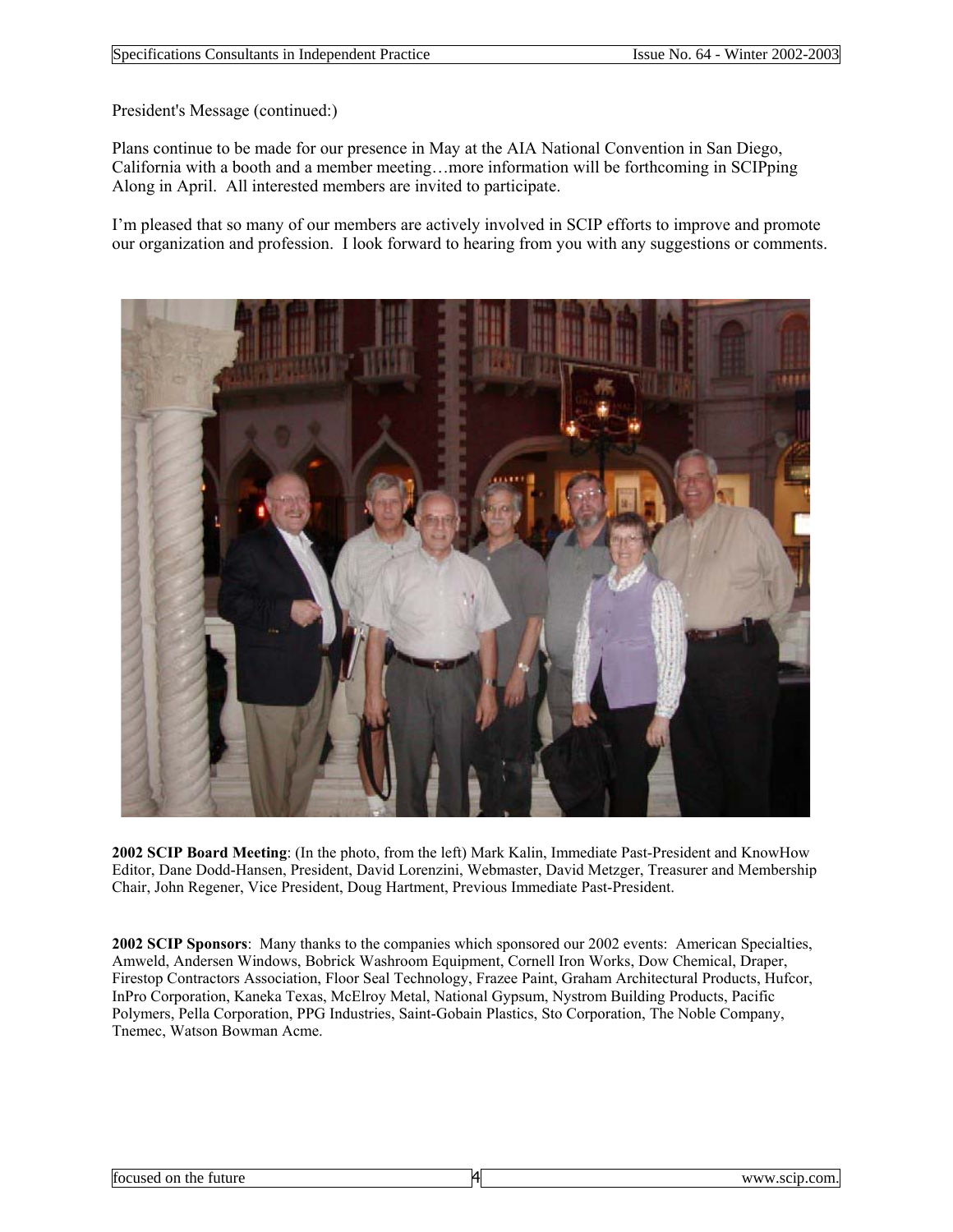## **WHERE WE'VE BEEN AND 2003 by Tom Heineman, RA, FCSI, CCS**

((As President Dane Dodd-Hansen gets his five committees rolling for the work to be accomplished before SCIP's annual meeting in Chicago in April 2003, Tom Heineman put together some recollections and observations for our Bylaws Committee to keep in mind. Dodd-Hansen made some relative newcomers to SCIP members of the five committees – while a few have been around since early days. Tom wanted to smooth out differing perceptions and assumptions on his committee and to make it easier to come up with good proposals for our membership. Here are a few items of general interest from his notes.))

**SCIP's Purpose:** In this age when empty mission statements are the fashion, let's look back to SCIP when it stated its purpose in the first Article of its Bylaws.

"To promote the interests of those engaged in independent consulting in the preparation of construction specifications and related work."

This statement of purpose was approved June 22, 1989, replacing a slightly longer proposal from the year before that contained, after consulting, the following words, "to members of the design and construction industry". Hardly a significant change.

**Bylaws**: Comparing texts, the Bylaws of 1989 are found to be remarkably similar to those in effect in 2002. The Standard Code of Practice is cited in the Bylaws and is customarily published with them.

**Standard Code of Practice:** We have copies of the Standard Code of Practice dated as early as 1980.06.25, but the code existed and was enforced before the consultants" roundtable organized under the SCIP name. Two articles, similar to articles in the former AIA code, were dropped around 1980 because they could be deemed to be in restraint of trade. Other than that, the wording from the 1970s is almost unchanged in 2002.

According to our Bylaws, the Code "governs the actions of members of SCIP". Subscribing to the Code is one qualification for SCIP membership. The Bylaws go on to say that deviation from the Code, as interpreted by the SCIP Board, is cause for disciplinary action by the Board.

Some of the 11 obligations of the SCIP code approximate articles 1, 3, 4 and 5 of the six-article CSI Code of Ethics. However, the SCIP code goes further than CSI in mandating standards of conduct.

**Roundtable: A Sense of "Circle"** Even when we had only 12 at the first Roundtable in 1969, the consultants" square table was never actually round. Maybe we just imagined we were the knights of Camelot – as if a few guys trying out a new thing – working in all corners of the US without any means of communication except for a few phone numbers – were some sort of special force.

It was clear from the start that we did not want to arrange chairs in a phalanx before a dais and listen to somebody tell us the best way to do it. We were there to share. Round made sense.

**Rituals:** The opening exercise from the start was to go around the table and each of us give his name, town, and the state-of-his-practice. The male pronoun was appropriate because Mary Alice Hutchins, Alice Shelly, and Betty Hays were not among us the first few years. (Mary Less Kehres never joined us at the table.) Topics such as state law regarding specifier registration, seal or name on the document, copyright, liability, professional insurance, education and registration requirements for members, relations with CSI, agreements, and "how do I get paid?" became annual fixtures. Some people tired of them and complained, others stuck with them because they did develop from year to year. New members found them invaluable – it was the usually the first time they had heard such things discussed.

| focused on the future |  |
|-----------------------|--|
|-----------------------|--|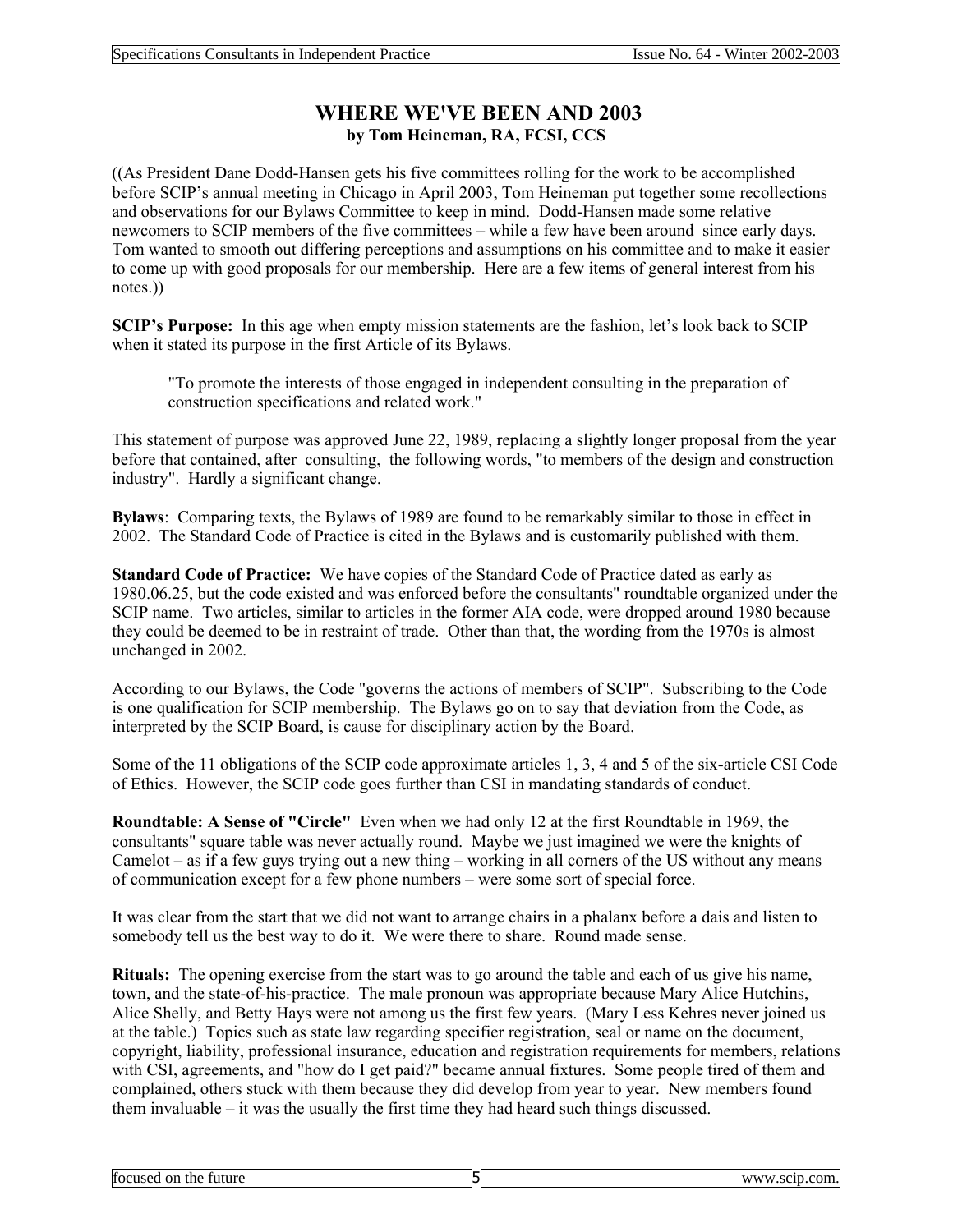In later years a helpful device was added in the form of an "issues sheet". Two or more sheets of paper were circulated at the start of the Roundtable on which attendees listed topics they wanted to discuss, or hear discussed, such as spec production issues, general practice issues, dealing with architects and owners, trends in the industry, computer/communications issues, CSI & AIA documents issues, product issues, and SCIP governance issues. The moderator would gather the many threads of the issue sheets into an agenda for the entire SCIP roundtable discussion.

A further refinement was having "breakout sessions" , where about four oft-requested topics became the subject of separate discussions in the four corners of the room, followed by reassembly, reports by each group, and further discussion by all.

**Cleavages:** Our differences were apparent from the start:

- Those who were optimistic that continuing to share would improve everybody's lot vs. those who complained of the "liars' circle" and the recurrence of the same subjects each year;
- -- Consultants who hand-tooled a dozen specs a year vs. those who appeared to be running a mimeograph business;
- -- Those who were growing firms with helpers vs. those who labored alone;
- -- Those who specialized in Federal government work vs. those who wouldn't touch it;
- -- Those who worked hourly only vs. those who always worked lump sum;
- -- Those who used a typewriter vs. those who preferred penciled markups to a typist;
- -- Those who were looking for liability insurance vs. those who believed insurance attracted claims;
- -- Those who were registered vs. those who did not intend to become registered;
- -- Those who promoted accreditation (rechristened certification) vs. those who thought it was unnecessary;
- -- Those who became certified vs. those who said they would never (75% of whom eventually did);
- Those who talked too much vs. those who knew how to catch a breath;
- -- Those who had something to say immediately after every remark vs. those who were thinking;
- -- Those who talked too loud vs. those we could hardly hear;
- -- Those who, when told we could not hear them at all, spoke even more softly;
- -- Those who had to be reminded that they were monopolizing everybody's time;
- -- Then there were those who knew how to listen. Blessed were they, because after a while even the foghorns turned in their direction and found a way to bring them in.
- -- Moderators who let things get out of hand vs. those who tried to run a tight ship (ha).
- -- Those who shared vs. those who found that difficult;
- Those who were there to boast about how much work they had versus those who didn't feel the need to;
- -- Consultants who thought the Roundtable was making no progress toward a better way vs. those who were willing to live with just catching up on how peers were solving their problems.

But in time these cleavages took a back seat and we accepted one another in everything except smoking. A number of good specifiers never graced our table, or came once and never came again. We wish it were otherwise.

**Self-Education for Change:** The notion of a round table may have had two effects on the consultant group:

- -- There was no real head the head was everywhere;
- -- Something in the circle suggested that we would return to old topics again and again;
- Thus our progress was more circular than linear;
- -- Let's just say we progressed in a slow, rolling motion.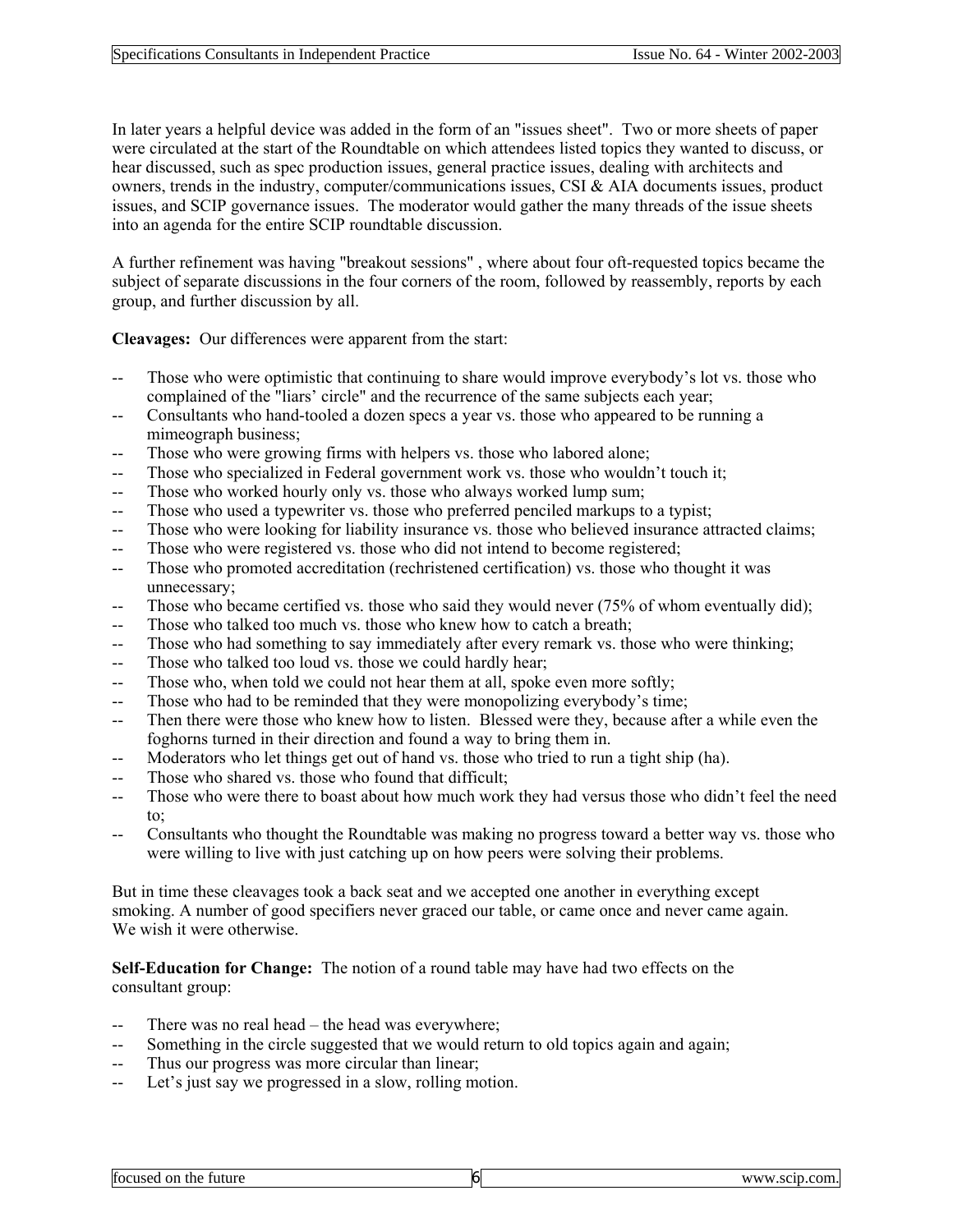This has always been disturbing to many. After thirty-some years we have no book comparable to CSI's Administrative References or Manual of Practice. On the other hand, nobody has ever suggested that we run the group like a progress meeting in the site trailer – or a class in Documents Quality 101.

**Collegiality:** The informal roundtable, dubbed SCIP from 1974 on, may be one of the rare examples of collegial life that any of us will experience in our lifetimes.

Collegial organizations are rare. The corporate or hierarchal are more common models today. The rise of the universities in the West was along collegial lines – a group of scholars who governed themselves by consensus, with little or no administration, and a nominal, not very powerful, dean or rector. Today, many medical societies, think tanks, and some church leaderships and research groups are set up this way.

Not many colleges are – any more: Penn State, about 1980, became the first university to achieve its goal of having more administrators than teachers. Jealous school boards everywhere are striving to catch up.

SCIP fell into the collegial way of life because it was the nature of its members. They wanted to talk shop, research issues, and undertake mild initiatives, without a lot of officers and Bylaws and other janitorial gear. Even today, trapped out like a corporation, SCIP wastes little energy governing itself. We would like our emphasis to be on our stated purpose.

Would that more organizations that want to promote their core interests worked this way.

**Privacy:** A lot of CSI people yearn for collegiality. They see it in a good Chapter meeting, in a good CSI committee, and in the sharing (now by email) that so many of us indulge in. Perhaps this is why so many CSI people have said they wanted to receive KnowHow or attend a Roundtable session over the years.

In 1972, word about the newsletter got around CSI and the editor started fielding requests from CSI members wanting subscriptions. People wanted to come to our meetings too. This was probably more idle curiosity than anything, since half our talk would not have meant anything to the average specifier. The Roundtable discussed this early on and agreed that we would turn all these requests down. (We have invited people with special skills or experiences that are of interest to us to join some of our sessions, however.)

The desire for privacy stems mainly from the fact that consultants' problems are not everybody's problems. Confidentiality also lets us talk frankly about situations in the world about us that affect the quality of our work.

**Focus:** If our yearly Roundtables get too heavily involved in very broad issues of CSI documents, project-delivery, industry trends, the general state of A/E professional liability, product liability, the national building code situation, or computer horizons, we will never make it to issues closer to home for each consultant. Participants and moderators have shown a good sense of balance in letting these broadscope subjects come up for reasonable discussion, then – realizing that many these global issues are more CSI's or AIA's turf – moving on.

As important as broad issues are in our professional life, the reform of the Manual of Practice, CSI, architectural school curricula, or the construction industry are not the main function of the independent consultants' Roundtable.

That's the wholesale side of it. The retail side is that a flawed CSI document, whether a consultant needs insurance or not, requests for design-build specs, or a nifty way to handle computer files are often subjects that we should spend time on. Skilled moderators have kept good balance in the scope of our discussions.

| focused on the future |  |  |  |  |
|-----------------------|--|--|--|--|
|-----------------------|--|--|--|--|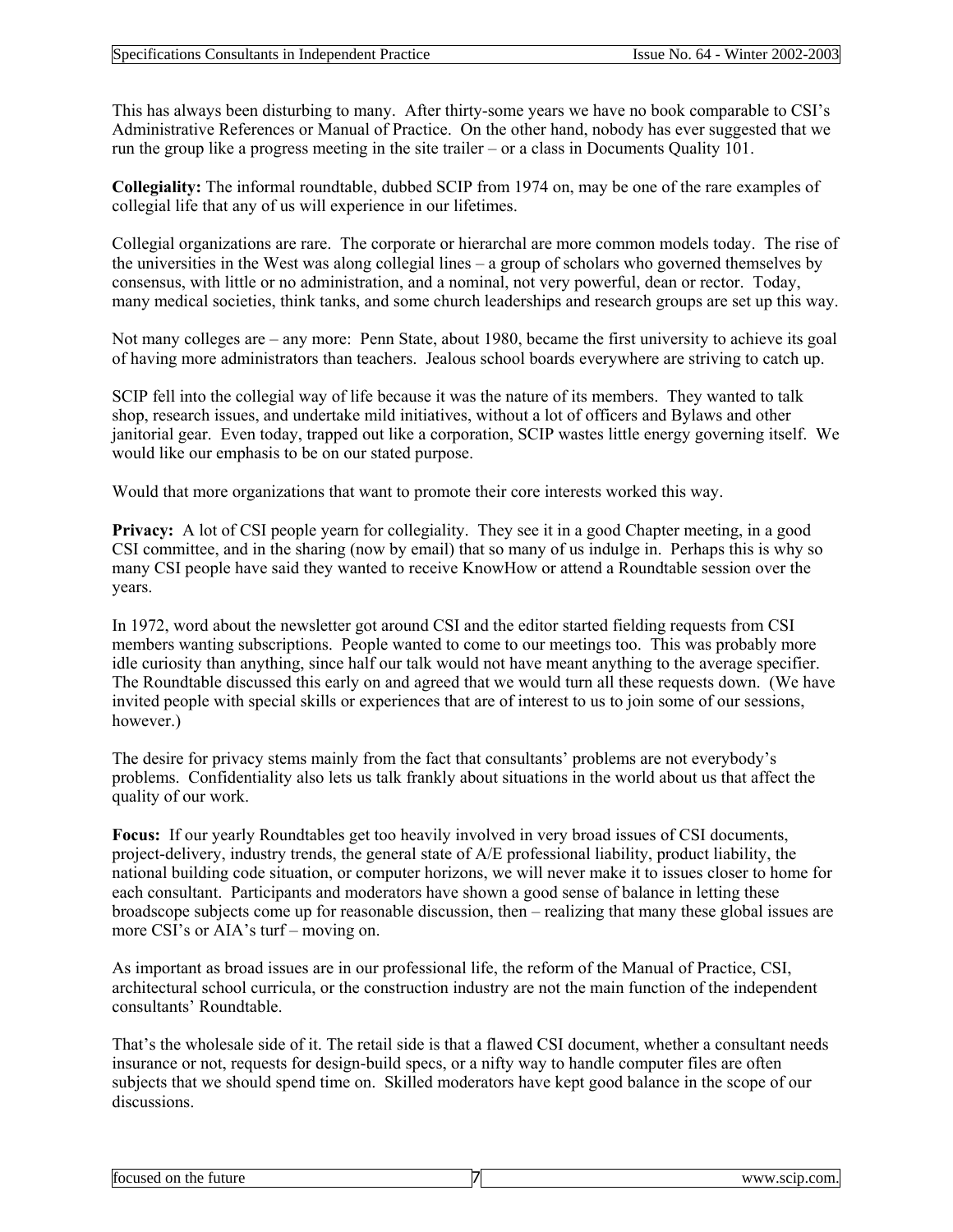Time is always of the essence. The annual meeting schedule permits a maximum of about 16 hours of discussion, and even then blood clots can be felt forming in the legs.

**SCIP and Breakout Sessions:** Here is an addition to the Roundtable concept that has helped to satisfy the different interests that exist within SCIP:

In the early '90s, SCIP's program included breakouts for special interest discussions. The moderator would designate four popular subjects that were evident from the topics-to-be-brought-up sheet that had been passed around at the initial Roundtable session. On signal, our Roundtable would become four circles of chairs at the four corners of the room. After an hour or more, we would reassemble and a distillation of each group's progress would be reported – followed by further plenary discussion.

One topic – optimizing computer use – was so popular for two years in a row that the breakout group invited any and all of us to a long breakfast session the next day . . . at breakfast. And those were some breakfast sessions! Lorenzini the Magnificent, of Hollywood South, was hailed as a macro star overnight. Jo Drummond went home and got a new computer.

#### **SCIP and the Practice of Consulting**

**Training for Entrants:** SCIP has always leaned over backwards to introduce people who are just starting in consulting to the intricacies and dangers of private practice. No one has ever been prohibited from attending a Roundtable who is just about, but not quite, a consultant yet. Usually a friend in SCIP will vouch. The wide-ranging roundtable topics are probably the best crash course a new or imminent consultant can get.

**Local Competition:** SCIP members seem to have no compunction about not even telling unworthy competition in their own areas about SCIP. There are quick-and-dirty practitioners out there: So why dignify them? Fortunately most of the unworthy ones never bother to apply. They are not sharers and are of doubtful professionality. A lot of personal judgments are made in this process. Each consultant, as a good businessperson, knows the quality of the competition.

**Local Groups:** It is not uncommon for consultants in an area to meet informally from time to time  $-$  also at CSI Regionals. The West Region SCIP meetings draw a dozen or more consultants, who follow a challenging agenda, Region Conference after Region Conference. Surprisingly, these are not about price fixing or deadbeat clients, but are about computer problems, oddball requests, new outrages inflicted by clients or governments, CSI politics, dealing with developers, local trends, earlier and earlier deadlines, and the declining quality of drawings.

**Sharing:** In SCIP there is a remarkable amount of sharing of opinion on various points to make in proposals, software comparisons, new standards, experience with types of clients and government agencies, the scope of our services, and other information that aids anyone's practice. Kept general, it is felt that sharing problems is within the bounds of customary and lawful professional activity. Those who don't like to share (and there are some excellent consultants who do not like to) do not join SCIP.

**Guides and Aids to Practice:** Once upon a time, when the rules of business were different, SCIP people shared typical proposals and agreements and fees charged for various kinds of work. The US Justice Department has frowned on this kind of activity for some time now, so we no longer do it. Ask AIA.

**Confidentiality:** One thing that encourages sharing is SCIP's tradition of keeping it within the room. The assurance that all sensitive statements will not be repeated outside helps each consultant to open up. SCIP people trade warnings about new practices or situations that could hurt each consultant or our clients. On several occasions egregious failure of products, or of producers to stand behind their products, or of clients or government bodies to act unfairly, have been gone over in detail, with names put

| focused on the future |  |
|-----------------------|--|
|-----------------------|--|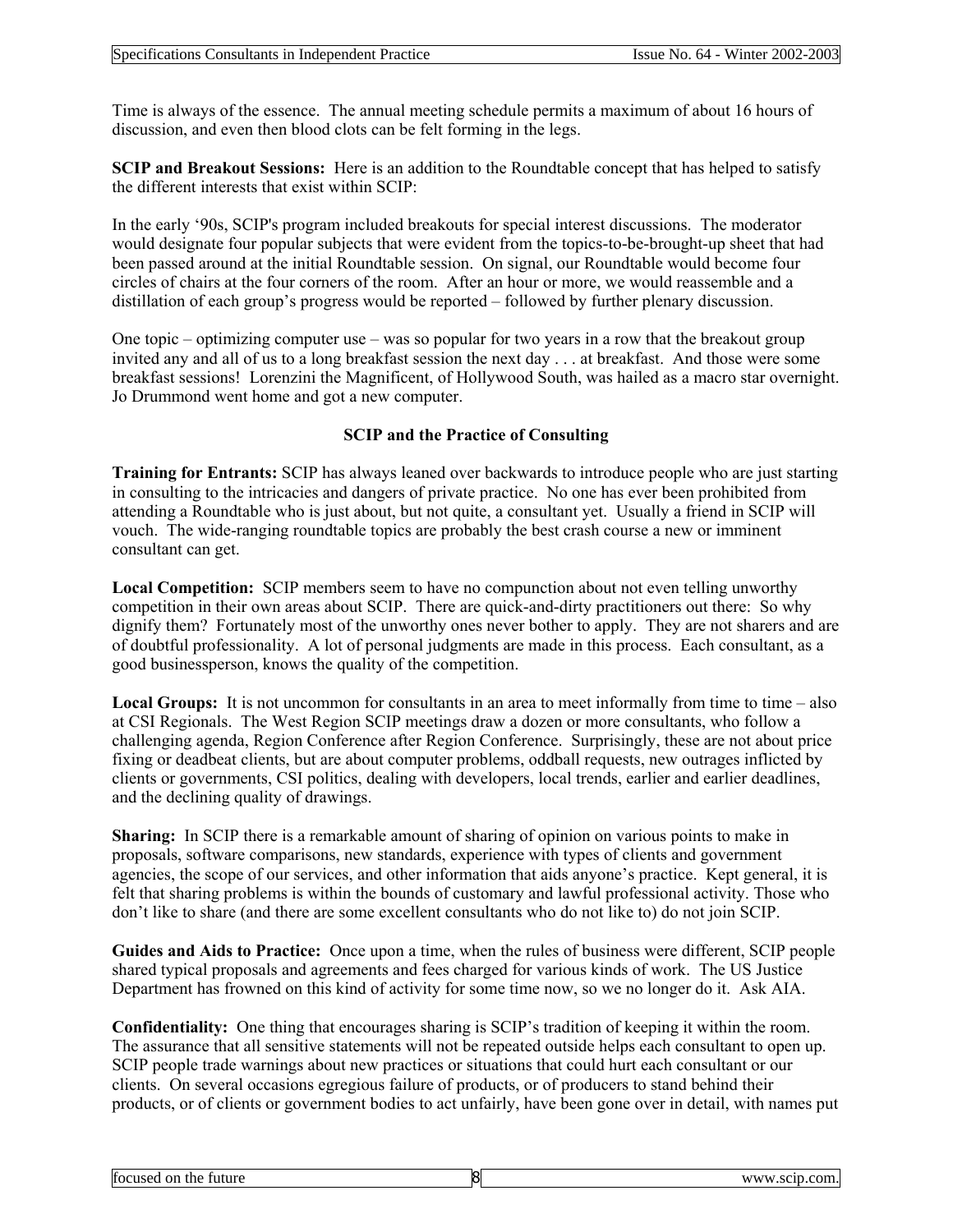on the table. The detail of such cases is not discussed in the presence of visitors or repeated in KnowHow.

**Discretion:** SCIP people seem to instinctively know how to handle such trading of vital information with discretion. In several instances our council was able to follow lawsuits involving our members through the courts. By following a general rule of "what is said here on sensitive issues does not leave the room", SCIP members have let down their hair and given us the down and dirty on their own cases, or important cases in their own building communities.

Members have been remarkably tight-lipped over the years about these unpleasant subjects that are gone over in our very special forum. CSI chapter meetings, being more public, do not offer that luxury. This habit of discretion has had the interesting side effect of our going easy on unflattering statements about others, even attorneys and fire marshals.

**Professional Insurance:** Starting in 1974, and several times since, the Roundtable has delegated a person or a small committee to inquire about professional insurance for specifications consultants. These inquiries have been among the few assignments ever carried out before the next annual meeting. All have been failures in one way or another. The basic problem is that no insurance company, no matter how sophisticated in its knowledge of design and construction, can fathom what it is that a consultant does.

Our clients use us to protect themselves from countless errors; insurance companies can only see our assuming limitless liability. If they could ever understand what we do, the insurance companies would pay US to stay in business! (Schinnerer, after much lobbying by AIA, reluctantly started to give a \$25 rebate to firms that used Masterspec. Was using AIA's master equal in protection to what a consultant were picking up in drawing errors and bad material selections? The consultant performs a \$1000 service – or twenty times that – just in analyzing a bad set of drawings and sending them back to the kitchen.)

**Recommending Consultants to Clients:** From 1969 on, the consultants' roster has been regarded as a sensitive instrument. Every KnowHow editor, every SCIP Secretary, every SCIP President – who are the people most likely to field inquiries from firms needing a consultant – has followed a rule that only the full roster be sent, and that a recommendation to contact just one consultant NOT be given. And of course it has been understood that the officer receiving the inquiry would not take the job for himself. Having said that, the rule is modified in a couple of ways. We have talked it over at the Roundtable and agreed that the following is permissible:

- If the inquirer states that it wants to work strictly locally, the SCIP officer can help identify consultants who are close enough to work face-to-face or at least in the same region.
- -- If the inquirer needs a special skill, the SCIP officer can try to direct him to a short but comprehensive list of consultants who might have that skill or experience: such as specs in Spanish, or experience in specifying rapid transit projects.

But the rule still holds: Holding office in SCIP cannot be used for personal advantage.

**A Consultant Experience and Skills Database:** Of course, in recent years, our communications have improved to the point that our roster can be on our website, so that any searcher on the Internet can view the whole roster. It is also possible for one of our officers to email a phone inquiry to all of our members in order to seek out those who do, let us say, producer literature, or who have used the Canadian Federal Master. In the past, several attempts have been made to develop a matrix of experience and skills possessed by each consultant in SCIP, but each attempt has self-destructed. Perhaps we can still devise a way to make a fair, accurate and meaningful database to promote the interest of independent specifications consultants.

#### **KnowHow - December 1971**

| ı.<br>tocused<br>future<br>rhe<br>on | $\sim$ | the contract of the contract of the contract of the contract of the contract of the contract of the contract of<br><br>. |
|--------------------------------------|--------|--------------------------------------------------------------------------------------------------------------------------|
|                                      |        |                                                                                                                          |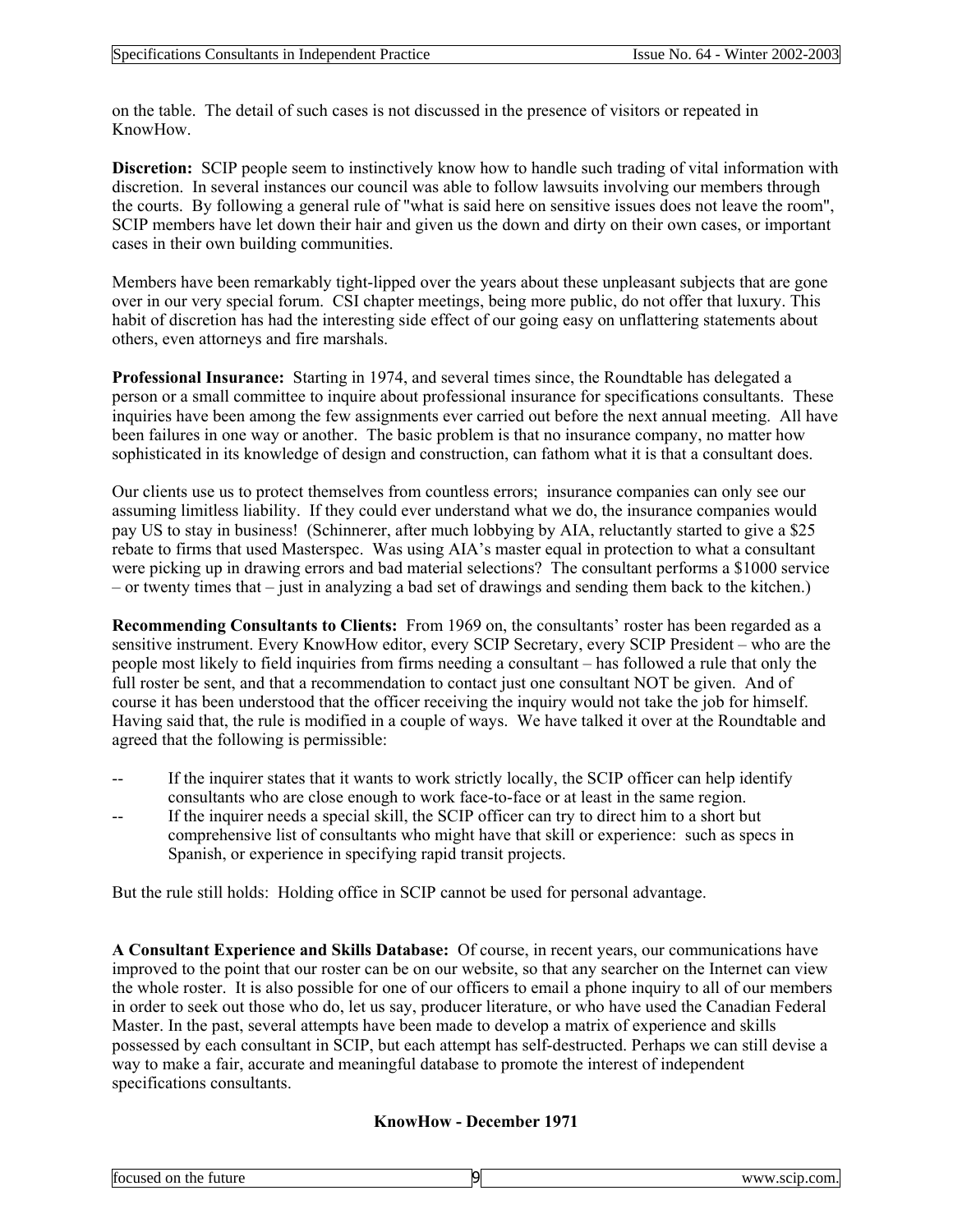KnowHow - the materials and specifications advisor - was sent to more than 50 persons believed to be consultants who were on an address list that we had been compiling since the first consultants' roundtable at Houston TX in 1969. (Some say there was informal talk among a few consultants as early as the Miami CSI Convention in 1967.) KnowHow was three pages long, on two sheets of yellow paper. The first article starts:

"Twelve CSI members who are involved in materials and specification consulting met for more than two hours Wednesday morning, June 9, in a function room of the Anaheim Convention Center." Here are some other quotes:

"Specification Consultant-Architect Agreements, by Everett Spurling, was distributed to all present." "Most consultants had felt the effect of local draftsmen or government employees who took in part-time specification work. Generally their fees had been found to fall well below [those of] consultants (which ranged from \$10 to \$25 / hour . . .)"

"After Chicago [1970] there was no proposal made to organize beyond a yearly bull session . . ." "No move was made or suggested [for] organizing materials and specifications consultants . . ." "Consultants were generally being paid too slowly."

Word about the newsletter got around CSI and the editor started fielding requests from CSI members wanting subscriptions. People wanted to come to our meetings too.

**KnowHow Grows Up:** From 1974 until 1978 the editor of SCIP was usually the person people called to find out where they could find a consultant. Each year's moderator at the Roundtable was a member from the host city at the next CSI Convention. Thus, since there was no year-to-year phone number, the editor was the only constant contact. Whatever gripes members had about clients, government, or magnetic typewriters were sent to the poor KnowHow editor – and often ended up in articles.

In the late 70s and 80s KnowHow missed a few issues because editors were too busy meeting paying deadlines. In 1994. David Lorenzini took over, redesigned the newsletter, and at last produced a newsletter that SCIP could be proud of. Photos and good graphics made the newsletter a pleasure to read.

**Today:** In 2000, Dave turned KnowHow over to Mark Kalin. Mark made changes in the design, added features, and contributed some of the research that goes on in his firm for the edification of all of us. Not only the articles, but also the appendices, are loaded with information valuable to all consultants. Over the years the original 3-page KnowHow has grown to over 100 pages in the last issue. It comes out regularly, twice a year, and might benefit from going to three or more issues. It is really a magazine masquerading as a newsletter now.

**SCIPping Along:** Dane Dodd-Hansen is re-instituting the SCIP newsletter, SCIPping Along, to be published in October and March, to augment the publication of KnowHow magazine each December and June. Sheryl Dodd-Hansen started this newsletter in 1996 to speed work on SCIP projects and to keep us informed of fast moving situations.

**The Next KnowHow:** The nature of the material in KnowHow makes 8-1/2 x11 paper, stapled in the corner, a convenient way of assembling, then compiling and printing the odds and ends of valuable information over the course of a half year to make an issue produced entirely in one specifiers office. KnowHow has stuck with the yellow paper it has always been printed on  $-$  a color sacred to our legendary chevaliers de la table ronde just as it was to the mythic monks of Shangri La.

However, there are developments that SCIP must consider for KnowHow. Communication is busting out all over. A more action-oriented SCIP will have to balance the presence of email and Internet discussion forums with an appropriate number of KnowHow and SCIPping Along issues, and will have to sharpen the purpose of each of our publications to SCIP needs.

| tocu<br>future<br>the<br>on<br>'USt<br>. | and the contract of the contract of the contract of the contract of the contract of the contract of the contract of the contract of the contract of the contract of the contract of the contract of the contract of the contra<br>∴or<br>$\sim$ |
|------------------------------------------|-------------------------------------------------------------------------------------------------------------------------------------------------------------------------------------------------------------------------------------------------|
|                                          |                                                                                                                                                                                                                                                 |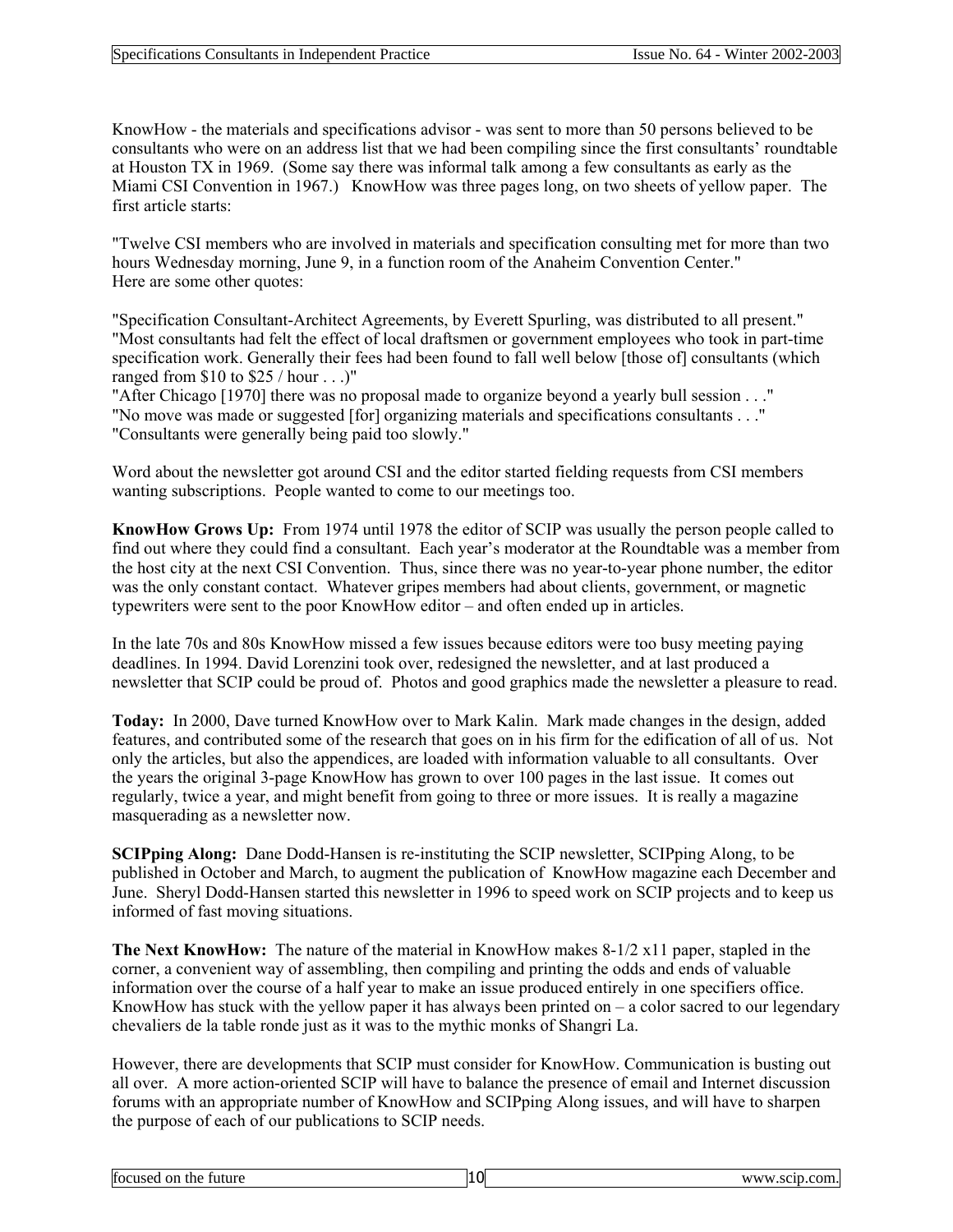#### **To Organize?**

**Joyous Anarchy:** The consultants' Roundtable avoided most organization for nine years. We met to talk and share and improve ourselves professionally. The paraphernalia of offices and bylaws was not needed. A moderator was selected each year from the city or region where CSI would have its next Convention. But he did not hold the mailing list; the KnowHow editor did. By summarizing the Roundtable proceedings for those who didn't make it, the editor, in effect, served as secretary. The treasurer was the moderator: he told those who showed up how much to chip in to cover room, food, and stamps for KnowHow, then led the meeting. In short, we were able to devote our full attention each June to the overriding question: "How do you get paid?"

Until 1986, our cocktail reception was either and agreement to meet at a certain place, or to bring bottles to somebody's big hotel room, or a pay bar in a small meeting room contracted with a hotel. Until very recently, one ate breakfast in the hotel dining room – or subsisted on coffee, donuts and buns in the meeting room, as contracted by SCIP with the hotel manager.

Those who made it to the CSI convention were chipping in for all of SCIP's expenses of the year. So, after a few years, realizing that the hat could not be passed to those who were not at the Roundtable. We did institute an expenses donation from all members – to be sent in to the moderator or editor by mail.

Then somebody decided we needed a name in 1974. ("SCIP" was adopted. The "I" was always the operative initial!) That opened the floodgates.

**Corporate Phase:** In good SCIP fashion, we debated whether to organize as a lifeboat, a tribe, a charity, a New England village, cosa nostra, a small nation, a terrorist cell, or a multinational corporation.

After a few years without resolution, the hyper-fastidious among us decided it would be a great idea to have at least officers and bylaws just like the stamp club at high school. So, since 1978, we have had officers and bylaws. The early 80s were the nadir of SCIP's history. Had we lost the magic, now that we had officers and dues and rules? Attendance at Roundtables dropped to a dozen in several of those years. KnowHow editors and Presidents would ask, "Do any of you care?"

**The Resurgent 90s:** Maybe times got better, or we actually missed one another. Our Roundtables were filling up again. Now, instead of chipping in we started letting CSI and industry people pay our way. Today, our dues buy us the best magazine in the industry and the dues money takes the sting out of many small expenses too numerous to recite. They also give us a healthy (some say embarrassingly healthy) reserve. We await the day when we start to put significant money into the stated purpose of SCIP.

#### **Absence of Organization**

**Disturbing Those at Rest:** The lack of ability to organize and accomplish anything has been with us, unchanged, for 32 years, until Dane Dodd-Hansen finally decided to break the mummy's curse. Let's talk about those first 32 years – while we are waiting for 2003 to come, and when see how this grave desecrator's plan to actually complete some SCIP projects works out.

**Failure to Deliver:** Many have been the years that we have set up committees to investigate (or even do) the following:

Compile an honest list of each consultant's specialty areas, for the benefit of firms seeking help;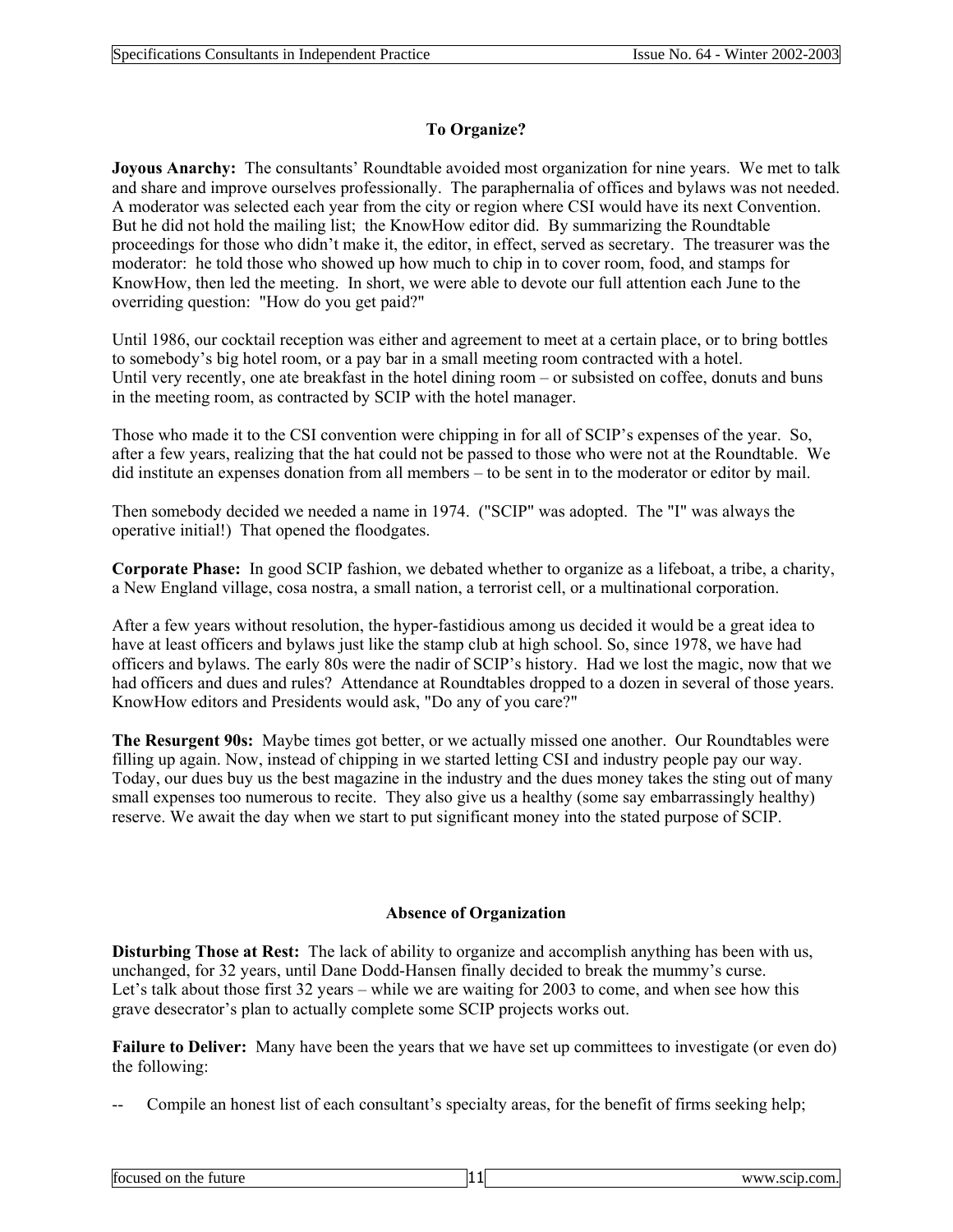- -- Set up a section-trading bank, for any colleague in quick need of a thatched roof or baggage x-ray spec;
- -- Network "to foster collegiality and explore sharing";
- -- Pursue relationships with other professional organizations;
- -- Assemble letters from each state in the Union, stating whether spec consultants are, or are not, practicing architecture in the eyes of the law (after 30-some years we have 5 letters in our file, some probably obsolete);
- -- Find out if we can buy professional practice insurance at a reasonable rate (We have tried on this one but no affordable answer. The fact that some members do not want it doesn't help.);
- -- Everybody contribute to a database of materials and methods failures;
- -- See how we can help architecture and engineering schools have at least one course in specification preparation;
- -- Find a way to get more engineers in SCIP;
- -- Raise the level for joining SCIP to include things like owning a computer, having a shelf of books, or being a CDT;
- -- Shut the doors to poorly qualified practitioners (alas, what should be the criteria?);
- -- Shut the doors to captive "consultants" (on producers' commission or payroll);
- Open our doors wide to a broad variety of interested parties;
- -- Prepare a brochure that guides a client in how specification consultants work, charge, etc.;
- -- Advertise consultant services in publications that architects and engineers might see;
- -- Set up a booth at CSI shows that will, among other things, warn restless spec writers in design firms that consulting is no rose garden.
- -- Let the same booth at CSI (and AIA) conventions promote the interests of specifications consultants to potential clients.

None of these typical committee charges has really been carried out, although there is currently ferment among the last five.

**A Committee That Did Deliver:** The Crystal Ball Society, chartered by President Drummond in 1995, empowered Ray Duncan to be Ball Holder, while Betty Spiker, Jack Lindeman, Craig Haney, Mark Kalin, and Jo Drummond herself were ordained as Peekers and Squinters.

Their report, authored by Duncan, was distributed in November of the same year! It touched upon dimly emerging phantasms such as direct editing on screen (overtaking the marking up of hard copy), the shift in office spec preparation from staff specifiers to project architects, the possible linking specs and drawings by means of "objects", the use of forms to yoke designers, CAD drafters and specifiers together in harness, and the implications of SGML in standardizing electronic markup.

**Aborted Program:** Oh, yes: There was one thing we actually did very well about eight years running, during the 1970s, into the 1980s. We had a great sharing of contracts and fee schedules and dunning letters in our Roundtable sessions and in KnowHow. However we heard that Big Brother frowns on this. **More Organization Thrust upon Us** 

**The Pressure:** As CSI started its serious retreat from specifications a decade ago, there was more and more talk of SCIP becoming a refuge for those who wanted to grow as professional specifiers. Every year for thirty-some years, the independent consultants' Roundtable has talked about admitting others to our meetings. Each year it is as if the subject had never been brought up before. It is exciting for a specifications consultant who had been laboring alone to discover that there are others who share similar challenges. It is only natural to want to bring others in.

**The Resistance**: However, after a few years in SCIP and experiencing difficulty in hearing all the conversation at such a large table, it seems that our members wake up to the fact that the table can be only so big. So they recommend that the next crop of carefree " inviters" cool it. Yes, we have had invited

|--|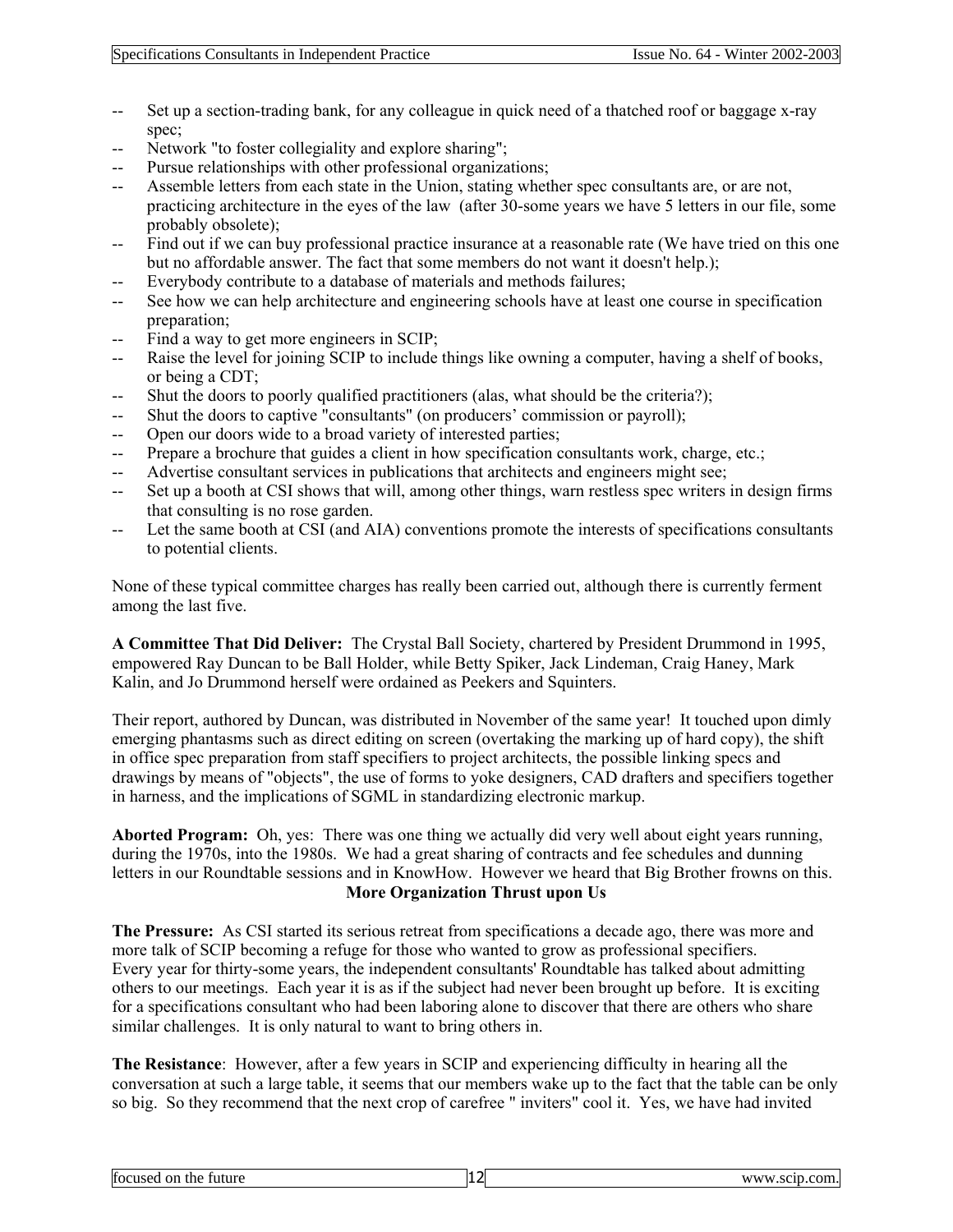guests and invited presenters some years, but not enough to force us to change the successful format of letting all sit around one big table.

**Problems of Scope:** Enlarging SCIP's membership means sorting out a multitude of interests in specifications. We think we know what the core is. But how do specifers in specialized areas fit in (hardware, roofing / waterproofing, security, lighting . . .), many of whom work for producers or who receive commissions?

The writer has worked with laboriously organized and detailed specifications prepared by (for?) an elaborate and high-tech parking control & revenue system. The preparer of that good but improvable document would expect to learn a lot in CSI. But, that failing, should that writer, probably in the employ of a manufacturer, be participating in SCIP?

How do related specialties fit in: specialties like CAD, ADA work, facilities management, teaching  $\&$ writing, green design, office quality assurance & training, construction document-oriented IT, expert witness, peer review services (including drawing / spec checking), commissioning, . . .?

**Challenges to SCIP's Scope and Organization:** A more broadly based organization requires that many membership distinctions be made, individual case judgments made, and appropriate dues assessed. SCIP's leaders, most of who are CEOs of ma & pa companies (often without ma), do not have the time to preside over a Balkan Union of interests, yet keep SCIP on target.

Is SCIP the group most qualified to organize a wider segment of our profession / industry? Administratively, we are weak. SCIP work committees have been notorious for not even getting started between annual meetings, much less successfully conducting studies or making recommendations. Is SCIP terminally disorganized? Chronically disorganized? Or just "kind of" disorganized? Should we offer to organize a larger and even more diverse membership?

#### **Membership Requirements and Bylaws**

**Evolution:** Even before organizing, independent consultants had to decide among ourselves who was to be invited to the table. What is currently in the Bylaws records the few basic decisions that the Roundtable has been able to agree on.

What is missing from the Bylaws is the distillation of many discussions as to WHY certain membership criteria have been rejected for more than 40 years (for instance, college degree, professional registration, CCS), as well as certain more recent proposals (early '90s) for upgrading basic requirements for membership that have never received a favorable vote (for instance, having tools of the trade other than a phone, or having common reference works on the shelf).

Today's Bylaws are not much different from the criteria that entered the oral tradition in 1969 and were never really written down even though the have been discussed many times since.

Article 7 requirements, for Members, can be summarized thus:

- 1. Full-time (>50% of work hours)
- 2. Independent (not an employee of any firm in the industry)
- 3. Consultant (limited to a long list of activities from spec writing
- 4. 5 yrs specifying experience (as consultant or in an office)

#### Also,

- 5. Subscribe to SCIP Standard Code of Practice
- 6. Maintain an office and a business phone
- 7. Know CSI, AIA / NSPE documents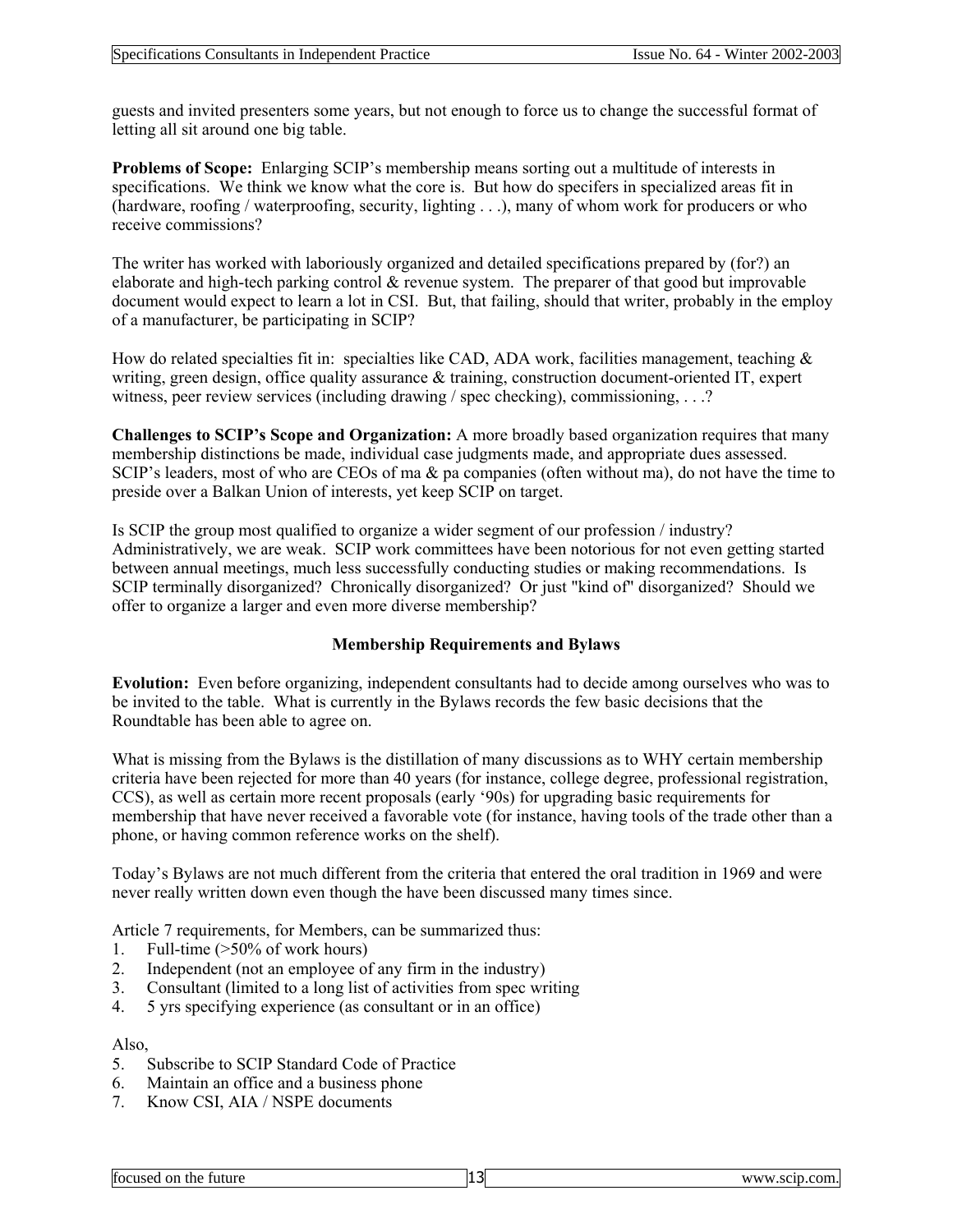Question: Do the lists of permissible activity in Art 7 B.1.b,, B.2, and B.4 cover all qualifying activities?

**Examination/Enforcement**: : It does not appear that any candidate has ever been asked to backup his assertions in SCIP's application / confirmation form. Many assertions are unjudgable or unverifiable, even by the applicant. What constitutes 50% of one's work hours? What tasks qualify in amassing 5 yrs of specifying experience?

SCIP has always been trusting – and there is no evidence that we have been mistaken in this. We neither check resumes nor require a spelling test.

**The Value of Attesting:** Requiring attestations in the application form is not frivolous. Collectively, each member's attestations of experience, office, etc, enable SCIP to tell clients that we are an organization that has required that certain minimal standards be met. To promote SCIP we must promote quality service. Eight years of experience or a set of Sweet's on the shelf does not cause good project manuals to happen, but at least the inquiring client can have some hint that it is not being put in touch with unemployed CAD operators, secretarial services, or moonlighting drafters.

#### **What Is Not in the Bylaws**

- 1. SCIP members must be registered professionals. Many members were and are not now registered. It has been remarked several times that many of our BEST specifications consultants are not registered.
- 2. SCIP members must be architectural or engineering graduates, or hold degrees. Many members were and are not now graduates. It has been remarked several times that many of our BEST professionals are not graduates.
- 3. SCIP members must be certified CSI specifiers. Since a few years before certification started in 1978, many SCIP members were strongly opposed to certification and maintained that nobody, not even CSI, could tell them how specs ought to be written. Almost all of those members have since decided to certify themselves, or have retired without CDT or CCS after their names. However, the last time it was brought up for discussion at the Roundtable, there was no move to require certification.
- 4. SCIP members must carry liability insurance. This has never gone far. Many members strongly feel that insurance attracts lawsuits. In any case, affordable insurance has been reported hard to come by. At the last poll, fewer than a half dozen sitting at the Roundtable carried insurance.
- 5. SCIP members must be able to attest that they have basic production equipment such as a computer, a fax, and email. We already require a phone and an office as conditions of membership: This was, from the beginning, to send a hint to moonlight applicants. Each year, fewer and fewer of our number are without these tools that a client might expect a consultant to have. However, the last time it was brought up for discussion at the Roundtable, there was no move to require that consultants affirm that they have such equipment. As a basis for statements in our promotional pieces that SCIP people are properly equipped to do the job, these requirements are of value.
- 6. SCIP members must be able to attest to having a library. A library has been described as basic codes and standards, and perhaps Sweet's. No study has been made of WHAT basic standards however. ASTM? If so, how recent? ACI 301? NRCA Roofing Manual? any attestation would have to a general "Professional library containing basic codes, standards and reference works". Nobody wants to compile a "must list" or check somebody's bookshelf. And yet this is one thing that SCIP members have – and too many offices and moonlighters do not. This has not been brought to vote.
- 7. SCIP members must be able to attest that they have kept up technically. "Keeping up" would mean having an adequate score in a point system for courses taken, courses taught, articles published, continuing education, honors, attending conferences and CSI and SCIP functions, and similar activities. Here, a broad "such-as list" would be helpful. Similar to acquiring CEUs. This has not been brought to vote. Other criteria for membership have been proposed, but the list above covers the easiest to remember.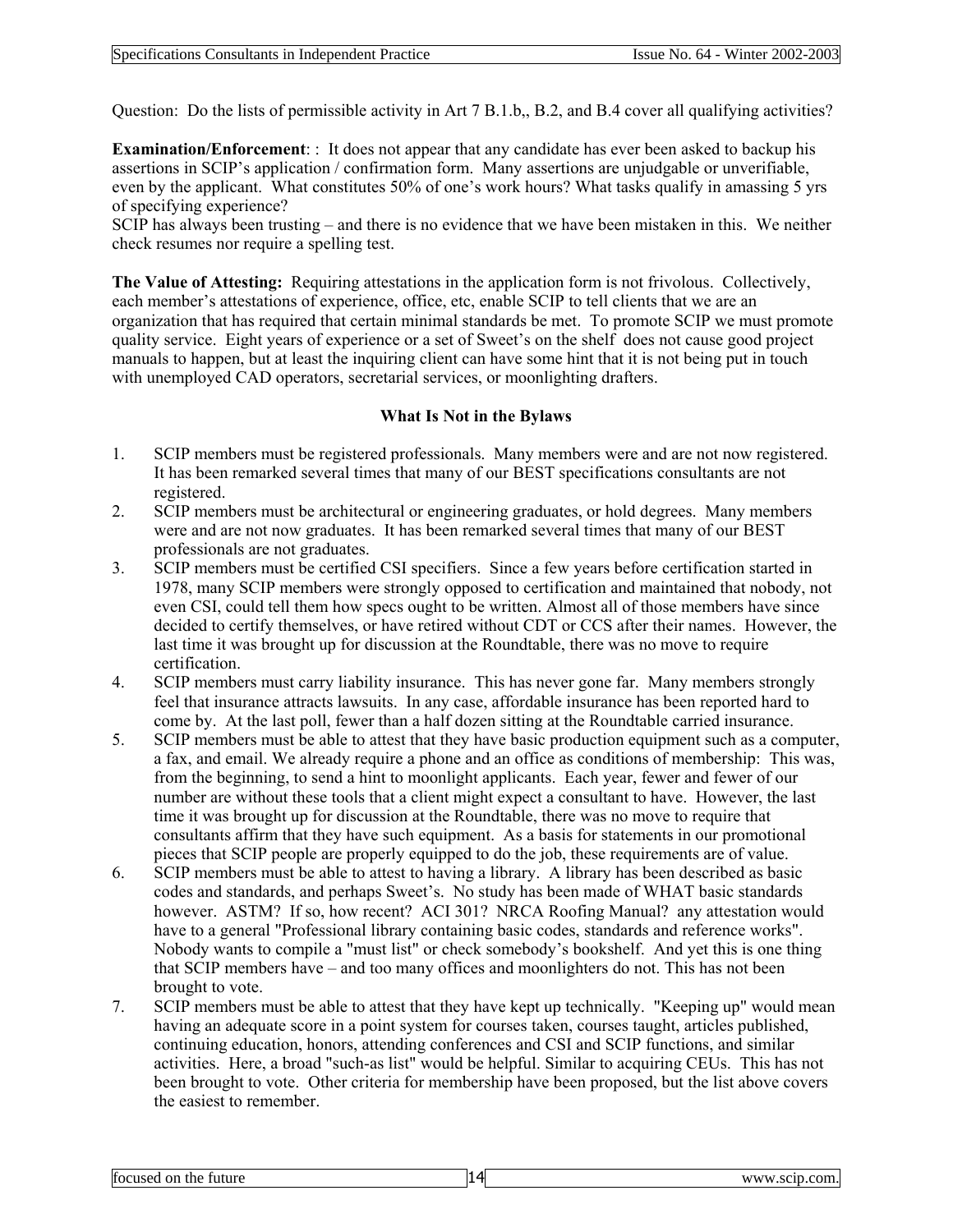**Why Any Rules?** 5., 6. and 7. were proposed when SCIP started talking about publicizing itself. A question arose, what can we then tell prospective clients about our equipment and keeping up with change? Since we cannot be measured by patients who live, or by cases won – and since we do not want to conduct a purge of members who have ASTM standards more than 3 years old or who do not have email yet – how are we to assure potential clients that our SCIP list is a list of practitioners of reasonable ability and care?

All distinctions in the membership rules are somewhat arbitrary and are hard to measure – the 50% fulltime rule, for instance. Yet these rules have been useful in setting bounds that have paid off in our assembling a group that shares an interest in improving our métier and that works to upgrade unevenness in professional practice and conduct.

If we require reasonable qualifications in our rules, we can make statements – in promoting SCIP – that show we are indeed a professional organization concerned for our product and our clients.

**The Alternative:** An organization whose rules would cause Groucho to not dignify it with his presence.

#### **Types of Membership**

Do the current categories of "Members". "Members – Retired" and "Correspondents" adequately cover the territory?

**Correspondents:** "Correspondents", particularly, has been felt to cover a number of situations that should be broken out or made separate classifications of membership. Several Correspondents are large firm specifiers. In the past, correspondents have included master specification text preparers, Sweet's representatives, consultants who have returned to working with firms, academics, and several other interests. It may be difficult to find names for each of the several major categories of people who are of value in SCIP's efforts – but who are not active, fulltime, independent specification consultants.

**Members – Retired:** SCIP has taken care to keep its retired members in the loop as much as possible. Retired members retain their vote. Retired members help provide the flywheel effect of experienced practitioners advising the direction of a specialty that needs to not step into holes others have stepped into before. CSI's technical program notoriously lacks the flywheel effect of participants who know the origins, development, frequent redirection of CSI's heritage documents, along with relations with other professional societies built over the years.

**Members:** The term "Members", as a term to cover only our active, fulltime and truly independent specification consultants should be analyzed. Perhaps "members" should be an uncapitalized term used to cover all who pay dues, whatever their category. The term "Members" might be replaced by "Consultants".

#### **New and Old**

**Leadership:** SCIP has a 2-year cycle of new leadership, without a breaking-in period for presidentselect, and a tradition of not electing presidents for two terms. By comparison, CSI has failed to balance novelty and corporate memory in the constitution of its committees, often leading to unwise changes like the breaking of trust with AIA in the "Division 0" debacle. A dictum from CSI Board to a committee to " change nothing unless you have to" sends a poor message to a document revision task group. In SCIP, having relatively new members on all committees brings in fresh thought and builds SCIP's leadership. It is also important to have some members who have been around a while.

**Harnessing Senility:** Not as a class of member, but as an authorized position in SCIP governance, The Bylaws Committee should examine having a panel of Older, Long-range Dreamers, on File to Advise and

focused on the future 15 and 15 www.scip.com.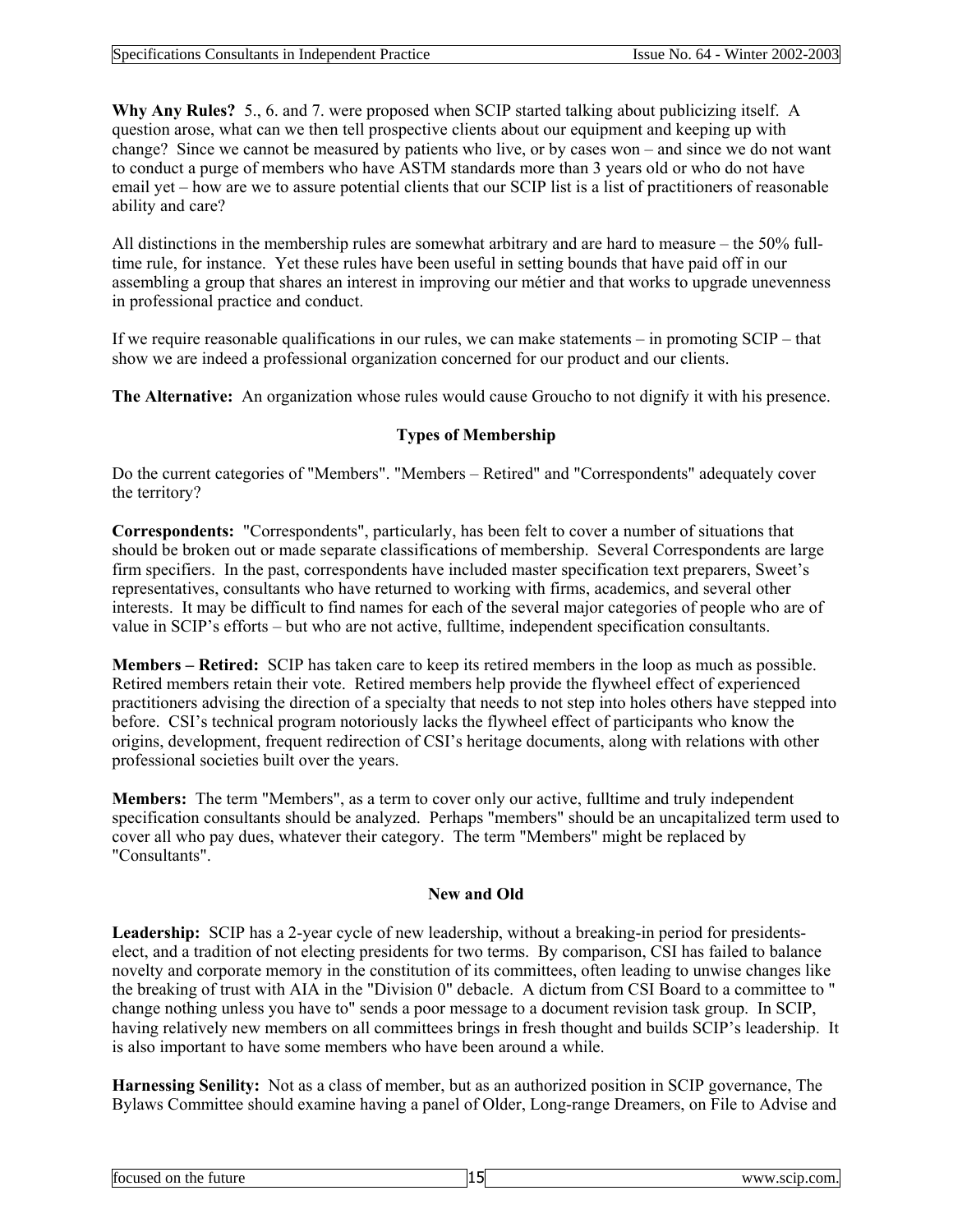even Reprimand Tyro Specifiers that can balance youthful exuberance with the rare wisdom that only senescence can bestow.

The President or Board should be authorized to empanel three or four long-standing members who will advise the Board – once a year in a letter, or as called upon. Even their own internal quarrels will be worth listening in on. The current balance in committee rosters appointed by Dodd-Hansen, tipped as it is toward newer members, is to be commended.

**Possibility of Adjunct Groups:** In 2003 there are proposals that adjunct interests which go beyond even those covered in the past by a handful of Correspondent categories be considered. These proposals could result in additional categories of membership that would strain our Roundtable format. They could, however, also be handled by setting up adjunct groups that might be either part of SCIP, or that might be set up as kindred groups under an umbrella council initiated by SCIP. These alternatives must be discussed further. The matter of participation by producers has also been raised.

#### **Disciplining**

**How it Works:** The Bylaws provide for disciplining members who have violated the SCIP Standard Code of Practice. We have had few occasions to do this. It must be done very carefully to avoid getting SCIP into a protracted legal action. Fortunately, when SCIP has taken action it has had a good case, with willing witnesses and good documentation. More importantly, the offender often chooses to depart with his tail between his legs to avoid professional embarrassment and the frigid looks of his SCIP colleagues.

**A Member:** About 1973 a case was reported where a consultant had offered to specify products for a fee. The witnesses in this case were several industry members in the area who didn't like the idea. One witness, and his national company, let it be known that they would spare no expense to make the specifier regret his acts. There was no hearing or trial. It was settled by phone calls, and possibly a letter or two. The consultant departed the Roundtable group, departed consulting, and went to work for a firm a little distance away.

From one member: "I ran into him many years later, but he would not make eye contact, even though I was not one of the individuals from the Roundtable who had handled the matter. That was the last I saw of him. He was at that time an employed specifier in another city. Whether he was still doing any consulting on the side, I do not know."

**A Non-Member:** Around the same time, consultants in the DC area were aware that an employee of a Federal department was running reams of lightly-edited canned government specs for sale to firms that had private sector projects – on a new-fangled thing called a (mainframe) computer. Naturally, this affected independent consultants' business. It was talked over in several Sub-Appalachian Consultants' Uplift sessions, and it was decided to bring it up at the next annual Roundtable.

It was not a disciplinary action for the consultants group to undertake, of course. However, it was recommended that FBI be contacted. However, people were busy, wills were weak, and nothing ever resulted. In a few years the moonlight dumper took his Federal retirement and we heard nothing from him thereafter. Affordable home computers had not yet been invented and Lanier word-processors must have sounded like work to him.

### **Early Relations with CSI**

**Cold Shoulder:** Specifications consultants, as a so-called "organized" group, got no support, and no public acknowledgement, from CSI until well into the 1980s. In the 1960s, several consultants (and a good number of office specifiers) had promoted the idea of separate professional registration for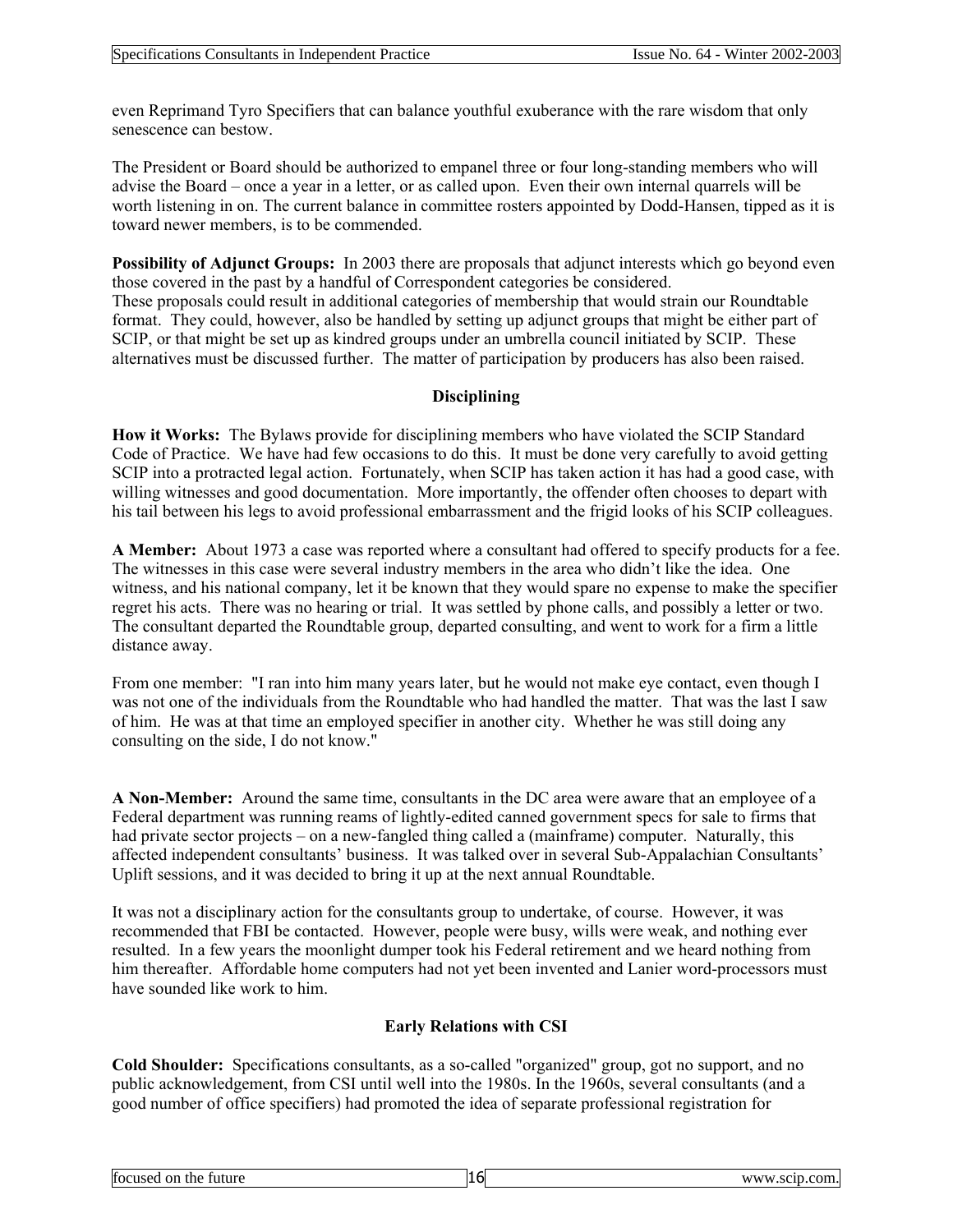specifiers in their states. CSI saw this as a threat to CSI's relations with AIA and possibly with the engineering societies, and to CSI itself.

This writer believes that CSI's concern was proper. However, what CSI did not realize, for a long time, was that from at least the 1969 Houston Roundtable on, there was no proposal of specifier registration among the specifications consultants. There was instead an unwritten but commonly understood Roundtable position that separate registration held no advantages and would not be pursued. This was conveyed on several occasions to CSI officers and staff by individual consultants, but the standoff continued.

**CSRF / CSI Attitude Toward SCIP Consultants:** Construction Sciences Research Foundation pursued government contracts in the 1970s to raise the money to carry out CSRF's ambitious and commendable ConCom mega-project, based on research and a plan devised by Stanford Research Institute in 1968. Relations between CSRF and CSI were close in those days. Joe Gascoigne did a lot of the work involved in landing the Federal projects, but the consultant's group was never considered as a starting place for CSRF / CSI hiring a consultant.

In 1973, one independent specifications consultant was asked by Gascoigne to do a master specification for FHA – one that would be used in the rehabilitation of repossessed properties for resale, to direct small local contractors. The consultant offered to make Gascoigne's invitation an RFP to all spec consultants, but Gascoigne wanted to contract with the consultant he was talking to: period, final, take it or leave it. The consultant, who, at the time, handled most inquiries made to the consultants' group, refused. Instead, a former president of CSI whose practice had suffered while in office, was considered for the contract.

A similar situation occurred when CSRF / CSI wanted to produce a Division One master text, except that the consultants' group was not contacted by CSRF or CSI. Again, the contract was handed to a former Institute president.

**Thaw:** Later, in the 1980s, SCIP was apparently considered less of a threat and CSI offered to cooperate in helping to make SCIP's annual Roundtable arrangements and to pay the room bill. Ultimately each SCIP president was invited to sit on the stage at the Annual CSI Banquet as a loyal satrap.

#### **Publicity**

**Sweet's:** In the 1980's there had been talk about having a listing for SCIP in an appropriate part near the front of Sweet's Catalogs. It was more than we wanted to pay and we felt that it gave us little exposure. We did not do it. At the same time ad rates with Architectural Record and Progressive Architecture were obtained. There was no agreement among us to spend money to take quarter-page ads or smaller, and thus no copy was ever prepared.

**First Source:** Architects' First Source, now a CMD company, was the first opportunity we had to break into national print. In 1992 SCIP placed its first complimentary ad, along with such organizations as AIA and AGC, telling design professionals, owners and producers how independent specifications consultants can help them. We shot some pictures of computer, manuals and drawings to illustrate the text, and displayed the big blue SCIP logo.

We are still in the catalog 10 years later and have to think about getting some fresh photography. One of SCIP's handouts at the 2002 SCIP booth at the CSI Show used text provided by First Source from this advertisement, hastily transmitted by CMD to Las Vegas for printing up by a local shop. We thank First Source for that!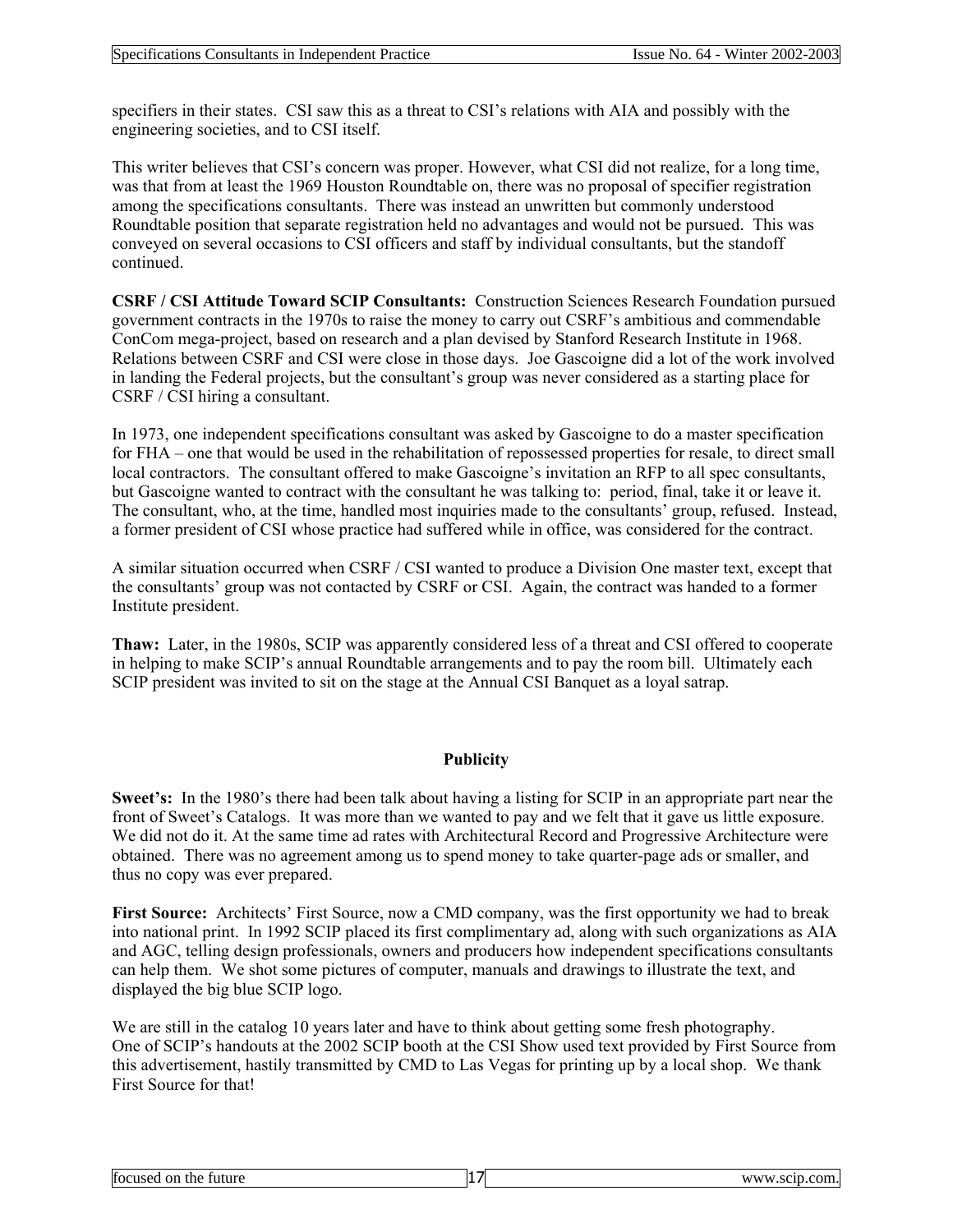**Brochures:** Also in the early '90s SCIP tried to put together a chatty description of how consultants work. We have never come up with something that most of us can agree on and thus we have not gotten word to our most important audience. We need a good brochure. Only we can write it, although as specification mechanics we tend to be too systematic and stiff to keep a reader's attention for long. A lot of very carefully chosen words and phrases have to be crafted to explain our view of liability and ownership of documents and insurance and specifier qualifications (since we require scarcely any) – thus, hiring an outsider PR person to do it for us would probably be a waste. But we must work on this.

**Specifier Article:** After several attempts within SCIP to produce a guide to using specifications consultants had not resulted in a document approved for use as a publicity piece, Tom Heineman had a two-part article published in Construction Specifier in 1999's Feb and Mar issues, titled: "The Role of the Specifications Consultant". The articles were subtitled: "The do's and don'ts of hiring an outside full-time specifications consultant", and "With fewer offices able to locate or afford qualified specifiers as permanent office staff, the use of outside full-time specifications consultants is on the rise".

#### **The Booth**

In 2002, Mark Kalin organized the first booth that SCIP has had at a CSI Show. CSI had been asked to donate booth space to SCIP, but CSI declined. Funds raised by Kalin from industry sponsors were used to pay the hefty fee. (CSI had offered to give SCIP space in a corner of the CSI exhibit for nothing, but the SCIP Board decided that that did not provide enough separation of church and state.)

A team of SCIP volunteers was hastily organized by Kalin and others to man it. Plans are underway to have more to offer in 2003 at the Chicago CSI show.

Thus reported SCIPping Along : "The booth enabled us not only to interact with many of our old friends within CSI, but to become visible to a large number of people that were not aware of our existence. As a result, we expanded our membership by almost 20%. Furthermore, the large number of inquiries about the possibility of corresponding memberships and sponsorship opportunities were wholly unanticipated."

**Future Booths:** SCIP may consider setting up a booth at AIA Conventions. Our expenses would be greater, but the reward could also be great. The idea of a SCIP booth must be evaluated

Good results would be to:

- Get detailed information, at last, to A/Es about how consultants operate, how we charge, and the services we deliver.
- Start making the design professions and producers aware of  $SCIP$  and the quality it adds to their efforts.
- -- Encourage qualified consultants who are not currently in SCIP to join us.

Bad results would be to:

- Encourage restless office specifiers to look for greener pastures, when indeed our pastures can be rocky and not all that green.
- -- Encourage CSI members who have little or nothing to do with specifying to seek to swell SCIP's rolls, with no benefit to SCIP other than some dues money.
- Our efforts will be fruitless if we fail to provide comprehensive, frank, honest literature describing our services.

A refreshing, honest sign should adorn each SCIP booth, each year, to attract A/E bargain hunters and to warn unemployed drafts-people who think they may try specs: "Few get rich doing specification consulting." Other Sign Suggestions for the Booth:

| ıс<br>ITO)<br>--<br>Ωľ<br>rne<br>.<br>.<br>. | . |
|----------------------------------------------|---|
|                                              |   |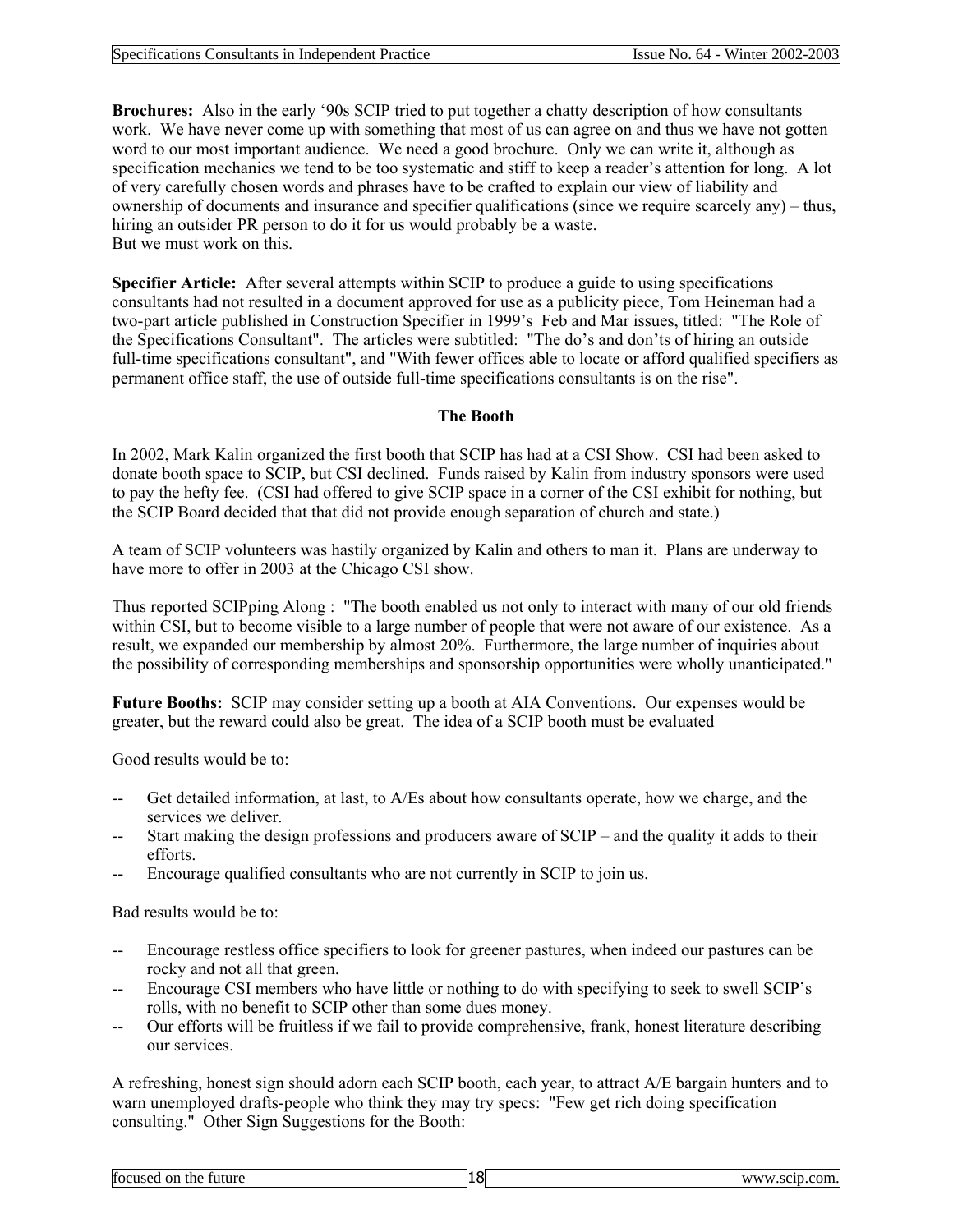"Real projects need real specs" (MK) "You want it real fast, real bad? How bad do you want me to make it?" (PS) "Hug your specwriter, no one else will" (MK) \_\_\_\_\_\_\_\_\_\_\_\_\_\_\_\_\_\_\_\_\_\_\_\_\_\_\_\_ (your sign here)

#### **Industry Support**

**Hufcor:** In June, 1986, Jim Dunn invited all of SCIP to a reception in Hufcor's suite at the Orlando Marriott. We have continued to enjoy Hufcor's hospitality the first night of the SCIP program ever since. Jim and his staff's hospitality has freed our Roundtables from much time spent catching-up, and has advanced cohesion among our members.

**Ausimont and Nystrom:** In June 1992, KnowHow thanked Ausimont USA for sponsoring SCIP's breakfast at our meeting in the Atlanta Hyatt Regency. Another person recalls that the first SCIP activity sponsored by a producer was by Nystrom. Both Ausimont's successor and Nystrom continue to support SCIP.

**Other Producers:** Starting about 1999, and due to inquiries to and suggestions by Mark Kalin, SCIP has enjoyed sponsorship of most of our annual meeting activity expenses – such as breaks and meals – from numerous producers. The number of sponsors reached 24 in 2002.

**How It Worked out at Las Vegas, 2002:** SCIP collected money and paid the hotel for refreshment breaks, breakfast, and a splendid luncheon. And our editor undertook to mail sponsors' literature along with KnowHow. SCIP broke even on all the above activities, and was even able to cover the cost of both printing and mailing of KnowHow as part of mailing the vendor brochures.

**SCIP as Educator:** The novel idea of SCIP providing an education program in conjunction with its desire to promote the interests of the independent specifier – AND as a service to CSI – started to take shape in 2002 in Las Vegas.

**Specifiers' Forum:** The first annual Specifier's Forum – What Specifiers Want was held on Friday, the 2nd day of the CSI Convention, as a part of the convention program, from 2.45 until 5.30 PM. Mark Kalin presented "Improving Your Specifications" in the first half, and Dane Dodd-Hansen presented "Collaboration Between Specifiers" in the second. The program was well received, but quite naturally there was talk of how it could be improved next time. The talks were pitched to problems that ALL specifiers face.

**The Basics:** Also of interest was SCIP member Paul Just III's Basic Specification Writing Principles and Practices, given Saturday from 8.30 to 10.20 AM. Paul tried to cover MoP subjects and the editing of masters in less than 2 hours allotted time – and was able to cover an amazing amount of ground. As with the Forum , the talk was well attended and well received.

**A SCIP Program:** If SCIP is able to publicly confront the issues that face specifiers in their daily work in a way that attracts a wide spectrum of CSI membership, clearly this can be an adjunct to our program of calling attention to SCIP consulting services.

It also raises the question, should SCIP pitch its expertise both to firms who may hire specifications consultants AND to individual specifiers who work in those firms? Should SCIP consider education programs at CSI and AIA conventions, as well as others such as IFMA, BOMA, ASCE, NSPE, SARA, and ASHRAE? These programs will take individuals' time and effort – and money. Beyond the pilot program stage, they cannot be at the expense of consultants donating time taken away from paying work.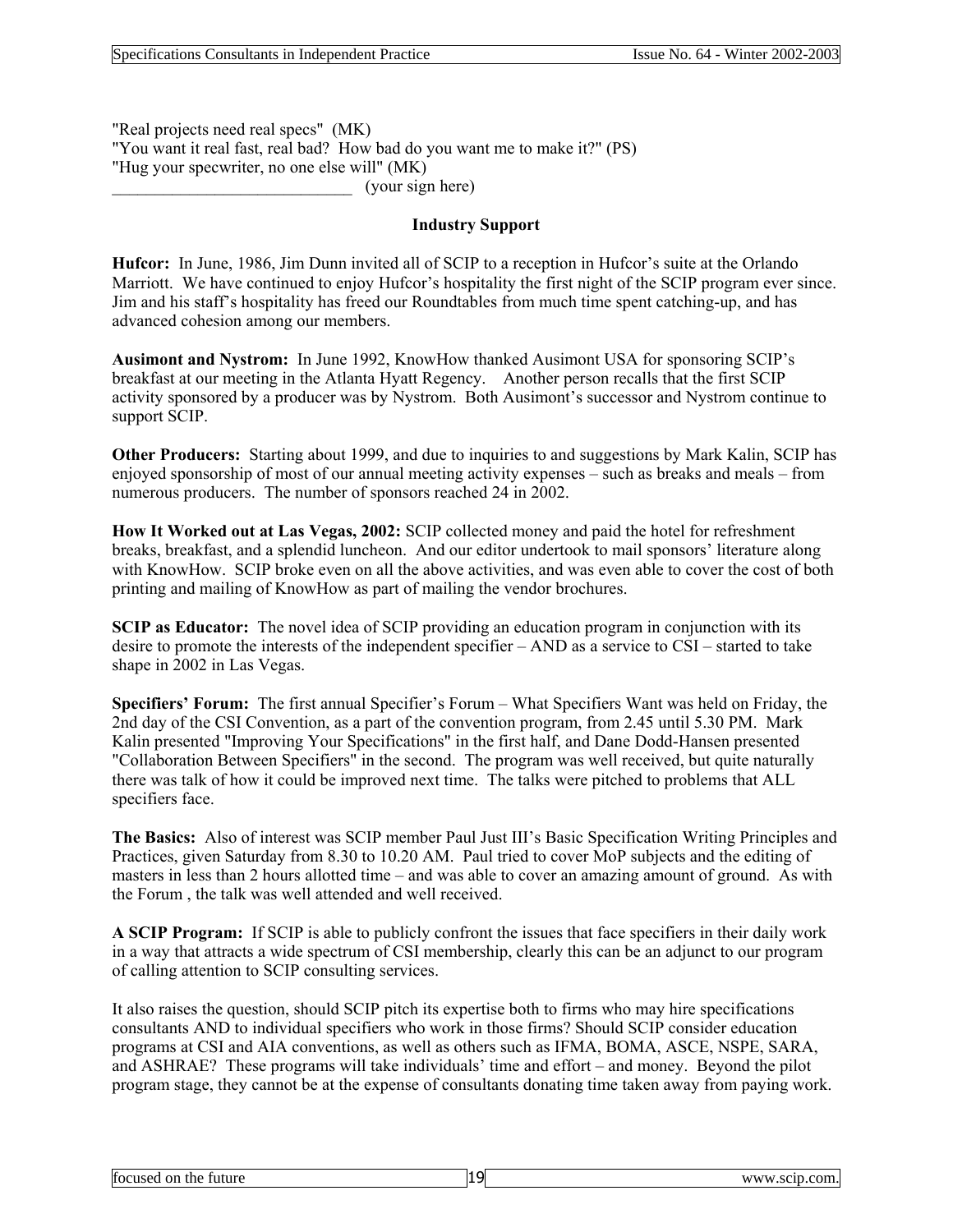**Resources:** A large number of SCIP members are already teaching – as a significant part of their yearly personal productive hour budgets. Some have contracts with large design offices to train office staff. Some of our members lead the field. Why should SCIP not mobilize this talent and set itself up to broker a national practice that provides the best instruction to those who need it and are willing to pay for it at private seminar rates? Members would be free to continue teaching in areas where they teach now, under whatever arrangements the work with now. This would foster developing teaching skills within SCIP, bringing up a new generation of skilled presenters to replace those who retire.

**The Shape of Things to Come:** SCIP teaching need not be confined to current formats found in colleges and public seminars. Various ways of offering training within A/E, association and owner offices can be devised, from the familiar box lunch format for short classes, to bringing product exhibits along with SCIP seminars, to using the banks of computers that are present in today's offices to offer hands-on laboratories in document production.

**Caution:** Asking supposedly more skilled or experienced specifiers to represent SCIP as paid teaching consultants can easily stir bad feelings among the 90% who are not asked to teach. A separate, for-profit, sister organization, drawing upon SCIP talent, might in the end be a less divisive setup. After all, who among us does not think he is the best teacher?

The administration of such a sister organization should be effectively controlled by SCIP's Board and should be set up to profit SCIP.

### **Cloning SCIP**

**Large Firm Roundtable of Specifiers (LFRS):** In the early '90s the large office specifiers audited our Roundtable meetings. Before we stopped debating, for two years in a row, about whether we wanted them at our meetings, they mercifully decided that they wanted their own roundtable – and proceeded to go that way.

The group – by consensus – has decided to have no real organization – far less than SCIP. Their only rule is that there are no rules.

Well, they do define a large firm as one with multiple disciplines and multiple offices, but exceptions to that rule have occurred. LFRS is not affiliated with CSI or AIA in any way. They have been meeting for 1-1/2 days each year, between March and May, at the office of the firm that agrees to be next. There is an ongoing volunteer moderator – for the last few years it has been Brian Schroeder. Coordinating with the host, he gets a date set, gets input for a list of agenda, and moderates the meeting.

There are usually about 12 to 20 in attendance. New people come by invitation. The group is not too interested in growing because current attendance is about the maximum for good discussion and participation. Discussion and topics vary – they often go beyond specifications to other technical, legal, professional or industry issues. They benchmark on what people are doing and where their offices are heading. Issues are often issues peculiar to large firms, but some are basic spec issues that would interest any specifier (large firm, small firm, consultant, etc.). They bring in outside speakers on special topics, and often have a presentation by an expert from the host firm on some subject. Participants sometimes give demonstrations of what they are currently doing.

LFRS's routine has been quite consistent since the mid-1990s. The group knows what it is about, and wants to stay very low key. People are apparently happy with the format and the content and what they get out of it. There are no burning issues of wanting to change, expand, become more organized, etc., except for getting a little new blood into the group from time to time, so as not to go stale. Thus there has been no radical change in makeup, but a few new faces have indeed been coming the last few years – solely on the invitation of individual members.

| ı<br>focused<br>future<br>the<br>on<br>. | −<br>חנ | .:or<br>- 11<br>יי<br>. | . |
|------------------------------------------|---------|-------------------------|---|
|                                          |         |                         |   |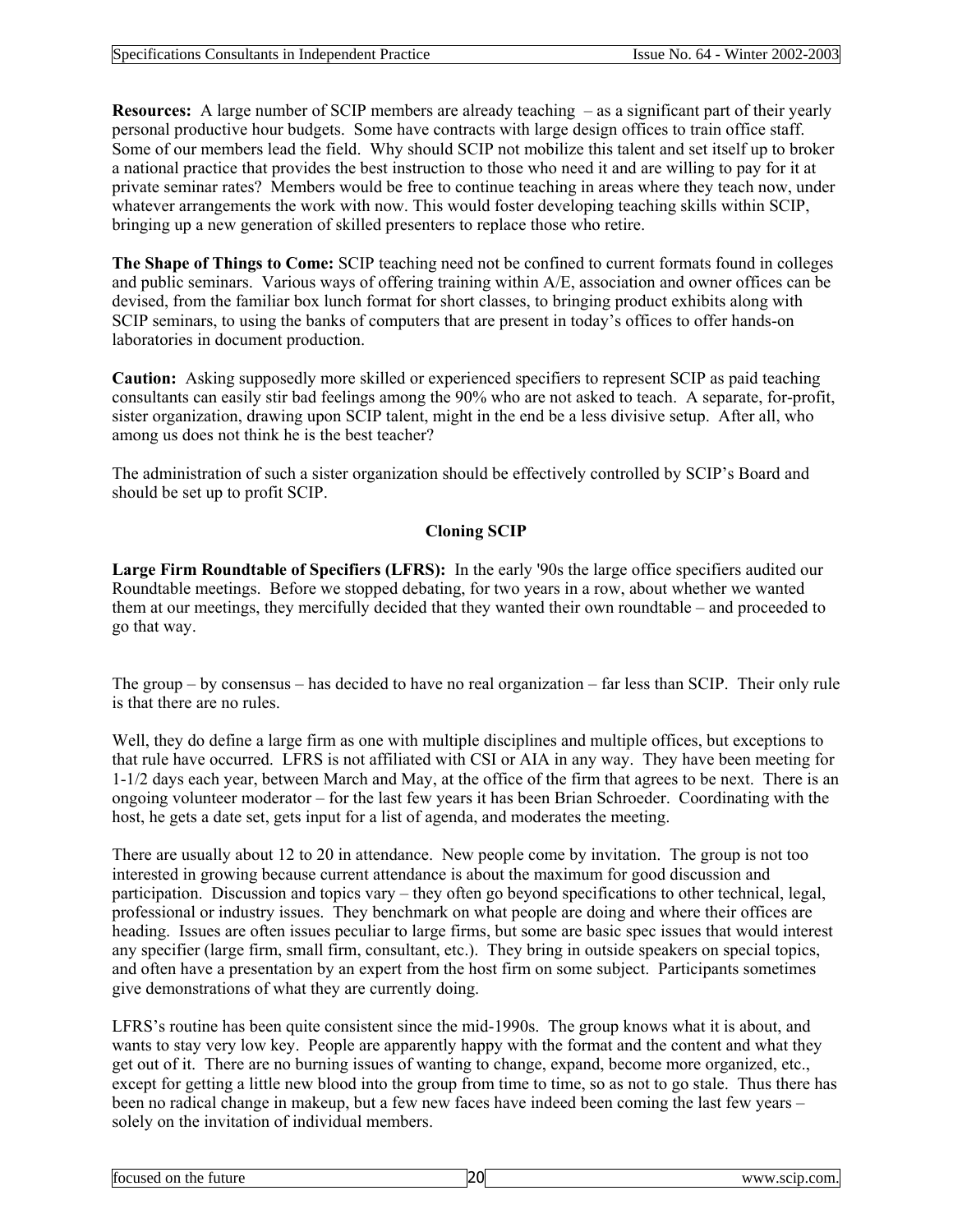LFRS does not talk about having a newsletter or anything other than the yearly meeting. There is however an informal email network that people use to ask for input on various specifying issues. The Echat reaches almost everyone who comes to the roundtable.

#### **Engineer Specifiers**

In 1993, Charles Shrive PE, CSI, SCIP spent much effort in trying to set up an Engineers with Specifying Interests roundtable that would meet each year, simultaneously with the SCIP Roundtable, and then share in a joint meeting. Let Charlie describe the effort:

"I had mentioned this idea to Riesberg and Baker during the Convention, and they suggested developing . . . as part of the CSI organization. While that twist has some merit, I would tend to discourage it for several reasons, which I sum up by observing that top-down approaches have yet to excite engineers within the CSI fold. "I've decided to go ahead and see if a group of engineers can meet to "formalize" an informal group next year.

"I think this group should emulate SCIP – not in its present form, but in earlier form, before it came of age. To me that means an organization without permanent leadership save a designated newsletter editor and membership secretary, and with an ad hoc discussion leader chosen at its annual meeting, dues to cover newsletter expenses, pay-as-you-go-meeting charges, and bylaws stating not much more than the groups' purpose and membership qualifications. Simplicity.

"I'll try to form a core group of a half-dozen engineers before the end of the year.

"It would be helpful . . . for us to attend the SCIP Problems & Solutions session as guests on Wednesday PM. We could be quiet auditors, or you might schedule some tough engineering coordination problems . . . and invite us to join the melee. We would have our own cocktails and dinner [at the time of the Hufcor reception] and would convene Thursday in our own half-day meeting."

Charlie's ESI group never really got off the ground. What a pity.

#### **Professionalism vs. Narcissism**

**Which Way?** Is it our plan to develop SCIP as a promoter of quality specifying by independent consultants and related specialists? Or will we go the way that CSI seems to be heading, in which leadership training is overtaking professional education, and more Fellows are made for service to the Institute than for distinguishing themselves in specifications and in advancing technology?

**Self-Absorption:** Parkinson's Third Law says that the organization that concerns itself more with its internal deck-chair arrangement – at the expense of dealing with the world, the market, and its original purpose – is in an early stage of its own dissolution. Let's not obey that law.

**Keeping Our Edge:** SCIP has flourished under a sharing, 'less government the better' culture. Our very Roundtable way of meeting always brings new concerns to the fore. This has kept the excitement precisely in the area of SCIP's stated purpose: documents, standards, construction, products, information technology, threats & dangers, government relations, professional conduct, the legal climate, even a little education. KnowHow complements all of this 'keeping up-to-date'. Today, these concerns imply keeping an outward-looking eye – as only involved professionals can.

However, any plan to handle all specifiers – a diverse constituency with widely diverse interests, could let SCIP sink into a culture of mere accommodation and inclusivity: a sort of 21st Century, directionless, Ottoman empire (without the diversionary massacres of course). Let's not take either diversity or inclusivity to be ends in themselves.

**One Member Speaks Up:** (hastily, probably with a deadline looming)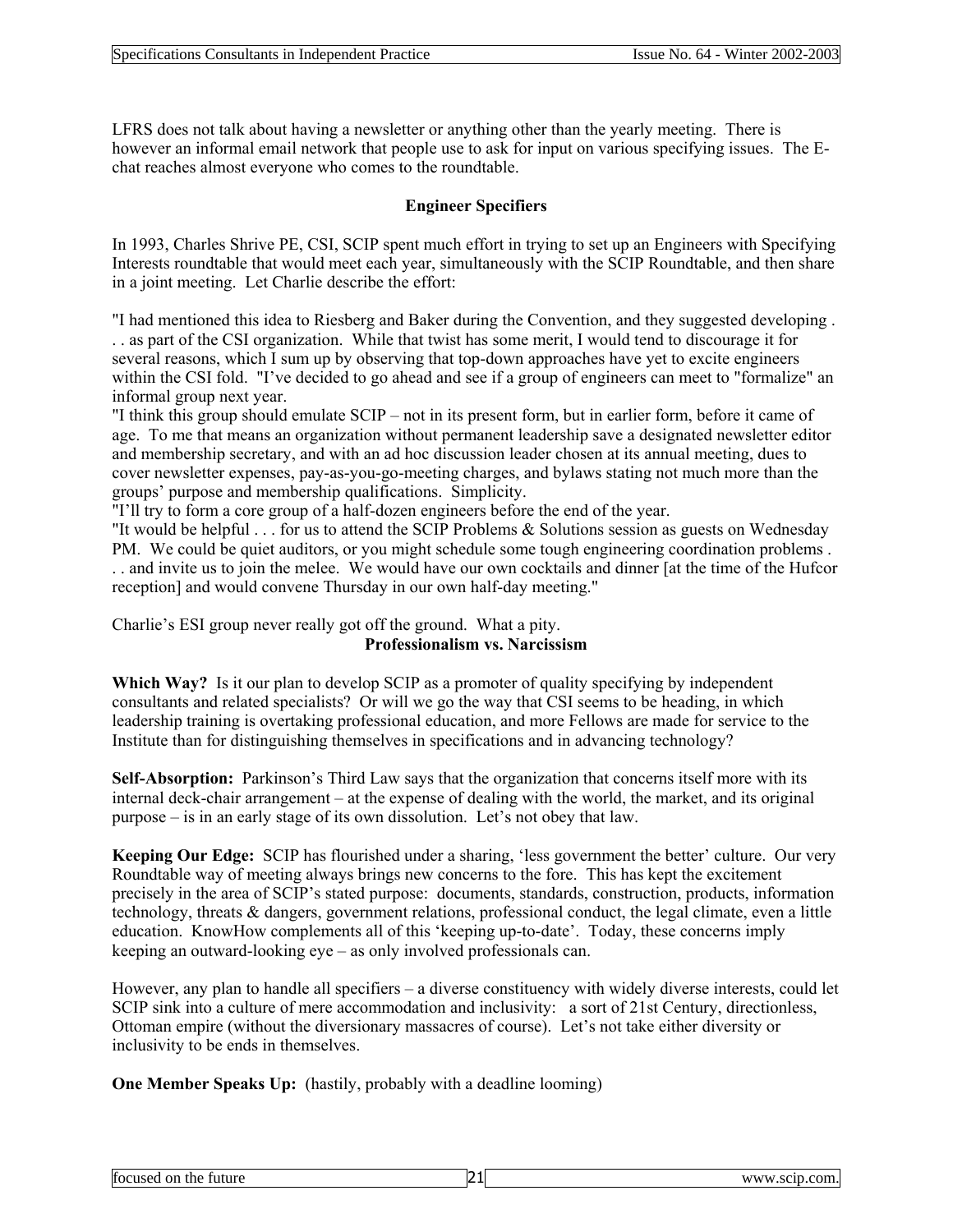"I believe SCIP will only flourish if it provides a focal point for things independent specifiers need to write better specs and stay profitable: An up-to-date newsletter, manufacturers' and member-shared specs in a common format on our website, someone to call (by phone or 4specs Discussion Forum), and bootleg copies of the 1995 MasterFormat after the 2003 MasterFormat fails.

"I believe success in these areas will derive revenue from manufacturers, membership from professionals, and notice from the construction community.

"We could also generate revenue and respect by creating a Specifiers' Guide to Specifications."

**Wow:** SCIP people are nothing if they are not frank.

Next: SCIP, in 34 years, has demonstrated itself to embody a healthy, growing idea, with several options for future development, including staying exactly the way it is. If it is thought wise to develop, then who should tomorrow's SCIP people be, and by what rules should they plot their response to challenges of 2003 and beyond?

#### **Committees, start your hard-drives!**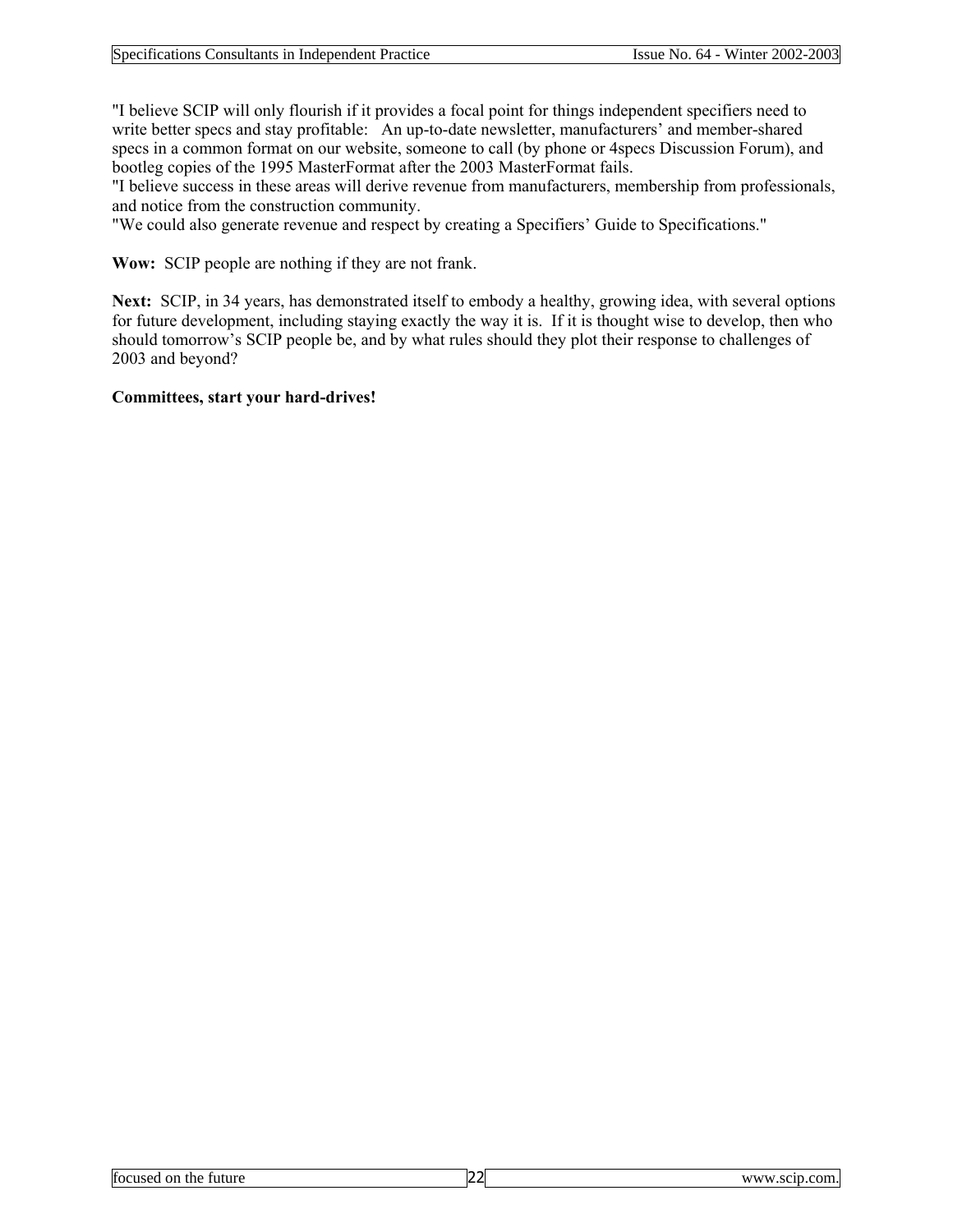## **CONSTRUCTIONRISK.COM ARTICLES OF INTEREST TO SCIP MEMBERS**

#### **CONTRACTOR NOT RESPONSIBLE FOR COSTS OF CHANGES CAUSED BY BUILDING CODE VIOLATIONS CONTAINED IN OWNER'S DRAWINGS**

Where a contractor explicitly disclaimed responsibility for engineering of second floor additions creating snow load on existing roof structures, the court held that the contractor did not breach any implied warranty although certain building codes were apparently violated. In the case of Associated Builders, Inc. v. Oczkowski, 801 A.2d 1008, 2002 ME 115, the Oczkowskis [Owner] contracted with Associated Builders to covert an old restaurant into a motel. They provided the builder with detailed drawings. The contract was never executed by the parties but work was performed pursuant to an unsigned document stating in relevant part: "We [contractor] will complete the following Work on a Time and Material Basis, the word detailed below will be as per the plans provided by the owner..... Note: Contractor is not responsible for the Engineering of the 2nd floor Additions Creating Snow load on the Existing Roof Structures and will assume no liability for same." An "estimated" cost of \$55,000 to \$60,000 was provided.

After work began, the local code enforcement officer expressed concern about whether the proposed construction plans would comply with the building codes dealing with structural support for roofs bearing snow loads. The Owner retained an engineer to evaluate the situation, and the engineer recommended modifications to the plans. As a result of the proposed modifications, some of the construction work that had already been completed had to be ripped out and redone. This significantly increased the scope and cost of the job, bringing the total job cost to \$84,000. The Owner objected to paying more than \$50,000 for the job and they claimed that the contractor had agreed to waive its invoices for all amounts in excess of that. The contractor disputed this and ultimately filed a mechanics lien and litigation to recover the balance it claimed was due.

The trial court found that although the contract had not been executed, the written terms of the unsigned agreement would be binding upon the parties since they proceeded to perform the work pursuant to its terms. Moreover, the court found that the "estimate" of \$50,000 was only for the work as "originally represented" and did not reflect the increased costs necessitated by the changes to the plans that had been provided by the Owner. Based on the theory of "quantum meruit" the court entered judgment for the full \$84,000 on behalf of the contractor. As explained by the court, "quantum meruit requires proof that (1) services were rendered to the defendant by the plaintiff; (2) with the knowledge and consent of the defendant; and (3) under circumstances that make it reasonable for the plaintiff to expect payment." This judgment was affirmed on appeal, and the court also ruled against the Owner on the Owner's counterclaim for breach of warranty.

On the breach of warranty counterclaim the issue was whether the contractor had breached an implied warranty based upon the theory that every construction contract contains an implied warranty that the building will comply with all applicable building codes. In rejecting this, the court quoted other case precedent for the proposition that "Ordinarily, a contractor who completes a construction project in a workmanlike manner and in strict compliance with plans furnished by the owner will not be held liable for damages resulting from defects in the owner's specifications." Even though there is an exception to this rule in some states for commercial contracts where a contractor may have a duty to discern any reasonably obvious defects in the plans and bring them to the attention of the customer, the court here found that the contractor had expressly disclaimed any liability for problems associated with the engineering of the second floor structures and this negated any warranty that might have otherwise been implied by law.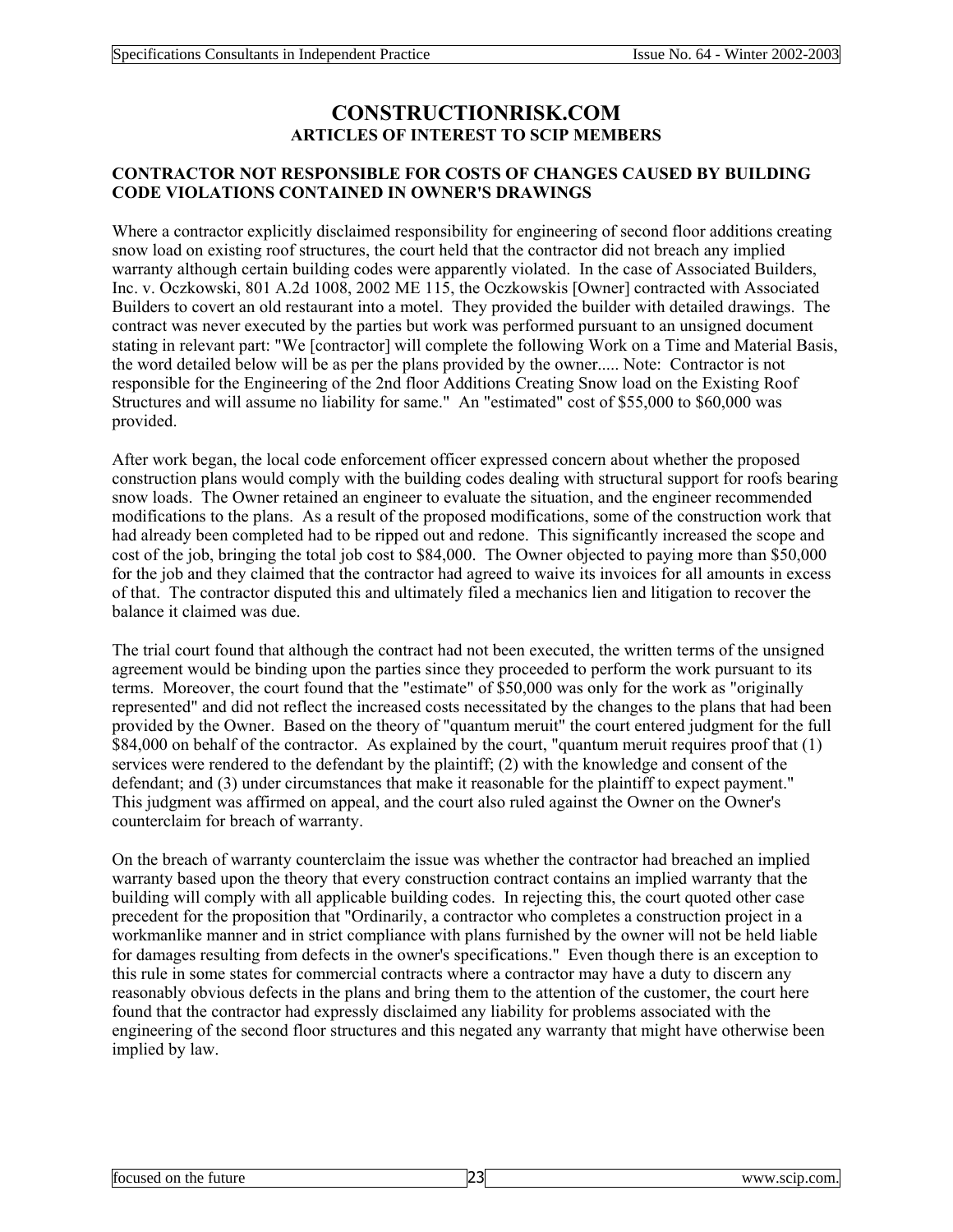## **CONTRACTORS RECEIVE CRIMINAL SANCTIONS FOR FAILING TO DISPOSE OF CANISTER OF FUMIGANT FOUND AT JOBSITE**

By: J. Kent Holland, Jr.

If you think the only people or companies that suffer criminal penalty under environmental laws are bigtime operators that cause terrible pollution, you should consider what happened to a contractor and subcontractor that were demolishing a building and constructing a new grocery store. After commencing work, the demolition subcontractor found two yellow canisters designed to hold gases under pressure. They had labels bearing crossbones and marked "poison." They also were stamped "Property of Reddick Fumigants." Mr. Case, superintendent for the contractor and Mr. Jerkins, the owner of the subcontractor, knew that the site owner had conducted an environmental site assessment which did not indicate the presence of any hazardous wastes or containers. They proceeded to remove the canisters from the building and set them in an open on-site area with the intent to have an environmental company remove them from the work site. Apparently, a few weeks after they moved the containers, an employee of the project owner stole them from the site and took them home to his cousin who connected to her propane stove and died from breathing the methyl bromide that leaked from the canisters.

Both construction companies and their employees, Case and Jerkins, were indicted by a grand jury and charged with illegal storage of hazardous waste in violation of the Resource Conservation and Recovery Act (RCRA). They were found guilty and sentenced to five years probation and fines of up to \$100,000. Throughout their trial, and on appeal, the defendants argued that they were "small quantity generators" exempt from permit requirements for the storage of hazardous waste. They also argued that the canisters were not waste at all but that they were usable products that could be returned to their manufacturer for use for their intended purpose. The gas in the canisters weighed less than 100 kilograms.

The court held that the defendants could not qualify for small quantify generator exclusions because they didn't "generate" the waste but rather in the court's opinion, "disposed" of it. They were not "generators" since the canisters were "already waste when" the project owner for whom they worked bought the property. The parties submitted that they had no knowledge that they would not be considered generators who were exempt from the permit requirements. They also argued that they had no idea that "merely finding the cylinders on a jobsite or placing them on the ground without further containment constituted a felony." And they argued that even if the canisters were waste, they had no such knowledge, and that this negated an essential element of the criminal offense.

In rejecting all these arguments by the defendants, the appellate court held that the canisters were clearly discarded or abandoned and that "whether it was done intentionally is of no moment." The court affirmed the criminal judgments under RCRA, concluding that "the factual basis was sufficient to support the crime charged." United States v. Sims Brothers Const., 277 F.3d 734 (5th Cir., 2001).

NOTE: This case should serve as a warning to anyone working of a jobsite not to remove containers filled with hazardous materials (no matter how small they are) without obtaining professional advice concerning compliance with environmental laws. In this case the canisters were not even moved off-site. They were merely moved from one location to another at the same site. Had there not been an intervening theft of the canisters, it is possible that they would have been properly returned to their manufacturer or disposed of by an environmental firm since the contractors had discussed both of these possibilities. It does not appear that the parties involved had any intent to mishandle the materials, harm the environment or people, or violate any law. But the court held that none of that is relevant to the issue of criminal culpability under the RCRA environmental law.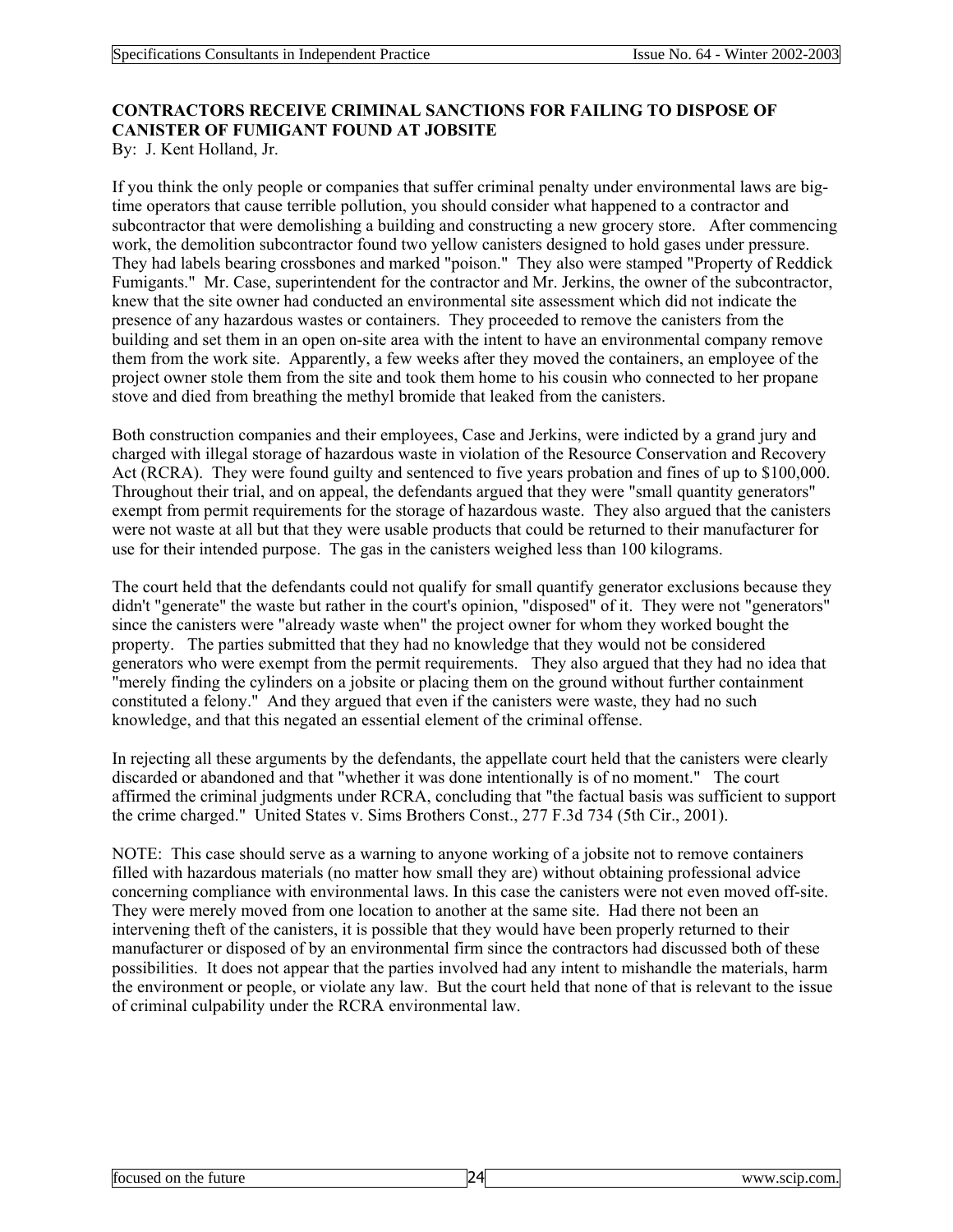#### **ELECTRONIC DISCOVERY ISSUES - AN EMERGING CHALLENGE**

By: Scott A. Aftuck, Esq.; Haese, LLC Attorneys at Law

It is becoming increasingly commonplace for businesses to conduct complex transactions electronically. Electronically produced documents, such as e-mail, provide companies with a fast and efficient means of communicating and discussing problems. Entire transactions are being completed without any data ever reduced to writing. Many people, however, do not realize that courts commonly require businesses to produce electronic documents during litigation. These electronic documents are valid as evidence, even if they were never printed out on paper. In fact, the recent antitrust case against Microsoft exemplifies the importance of such evidence and the extent to which it can reveal confidences in a way never intended. This electronic revolution has created the need for businesses to implement strategies for dealing with electronic documents both before and after disputes arise. Most companies, unfortunately, are not prepared to meet this challenge.

Under the Federal Rules of Civil Procedure, parties are required to produce "computerized data and other electronically-recorded information" as part of their discovery obligations. Advisory Committee Notes to the 1993 Amendments to Fed. R.Civ.P.26. "[I]t is black letter law that computerized data is discoverable if relevant" even if hard copies of the documents have already been produced. Anti-Monopoly, Inc. v. Hasbro, Inc., 1995 WL 649934 (S.D.N.Y. Nov 3, 1995). Courts have defined "computerized data" to include information such as "e-mail messages and files, back-up e-mail files, deleted e-mails, data, files, program files, backup and archival tapes, temporary files, system history files ... and other electronically recorded information." Kleiner v. Burns, 2000 WL 1909470 (D. Kan. Dec. 15, 2000).

The use of electronic documents as the sole manner of conducting business means that companies must seek to preserve this electronic data. If a company fails to maintain such electronic records, it may not be able to adequately prosecute or defend actions. Additionally, companies may be sanctioned for destroying electronic data. Consequently, it is important that companies implement a document retention policy in relation to electronically stored files in order to reduce this threat.

Typically, companies should preserve all electronically stored documents for a period of time. Once a party becomes aware that a suit has been filed or is likely to be filed, it must make sure to preserve all electronic data which it knows (or should know) as the subject matter of the dispute and/or will be requested during discovery. Courts have gone as far as requiring the production of e-mails which had previously been deleted off a computer system. Playboy Enterprises, Inc. v. Welles, 60 F.Supp.2d 1050 (S.D. Cal. 1999). If electronic files are destroyed after suit is filed, companies may be subject to severe sanctions, such as adverse judgment or dismissal of an action.

The ever-expanding use of electronically produced and stored information has led to the creation of new technology to deal with electronic discovery issues once litigation has commenced. This technology can help attorneys prepare for litigation, arbitration and/or mediation by assembling, storing and sorting the electronic documentation and allowing it to be retrieved almost instantly. Reliance on this new technology makes it easier and quicker to prepare complex, document intensive cases. An added benefit from this technology is that attorneys will need to spend less time reviewing and searching for documentation and more time preparing the case.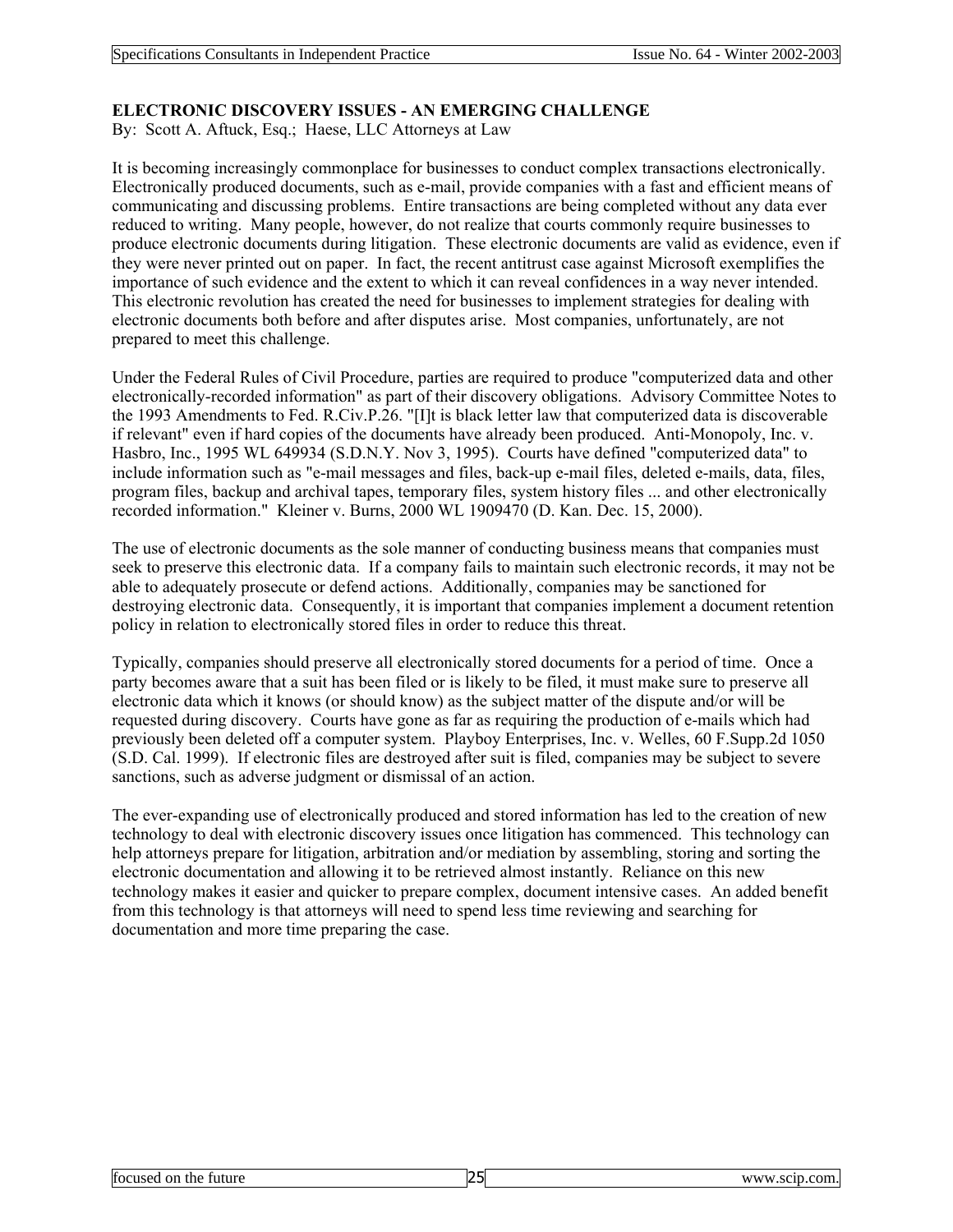### **DON'T LET YOUR E-RECORDS TURN INTO SMOKING GUNS**

By: Kahn, Kleinman, Yanowitz & Arnson Co., L.P.A.

Companies have good reasons to preserve e-mail and other electronic records for a specific period. And also good reasons to destroy records at the end of that period. But preservation entails more than simply storing information on computers, disks and tapes—and destruction entails more than simply deleting old files.

Why You Need A Policy: A 1999 study found that 92 percent of companies store records in electronic form, but only 28 percent developed a policy for retaining electronic records. To understand why you need a comprehensive policy for preserving and destroying electronic records, let's examine the increasingly central role that e-mail and other electronic evidence play in lawsuits and other disputes.

E-records and e-mail in particular have become smoking guns—especially in lawsuits. For example, an employee-plaintiff might use e-mail against the employer-defendant.

E-mail is a nearly instantaneous medium of communication in which users: (a) Write or include information that they wouldn't dream of expressing in traditional business letters, (b) Tend to be less inhibited about making derogatory or disparaging comments and may tend to use profanity and vulgarity, (c) Often hit the "send" button without considering whether they revealed more information than they should, (d) Believe e-mail is private and secure as long as it doesn't leave the company's internal communications network, and (e) Assume the deleting e-mail removes it from the computer and renders it irretrievable, especially if deleted without ever being printed out.

These points are particularly dangerous when we recognize that information available electronically can be easily and quickly transmitted to many locations worldwide. New drive-imaging technology can recover deleted electronic files from, for example, computer hard drives, disks, servers, handheld devices, cell phones, voicemail and other media. Additionally, company policy may require system backups that regularly save and archive information.

Elements of A Good Policy: Few courts differentiate between paper and electronic records. Recent changes in the Federal Rules of Civil Procedure limit broad electronic discover requests, particularly relating to e-mail, and allow a court to weigh the benefits and burdens of proposed discovery. A court can assess all or part of the costs of computerized discovery against the requesting party. So you should develop a comprehensive preservation-and-destruction policy that includes electronic records. Plan your policy carefully and apply it consistently. Consider these elements in developing your policy:

1. Backup. Develop a team composed of your managers, information technology staff and attorney to decide how often—and on what storage media—to back up and store all the data on your workstations, mainframe and network—including all files on company servers. Many companies back up their systems daily.

2. Retention. Work with your attorney to determine how long to preserve records whether or not governed by statute. For instance, consider how long you might need to maintain records that may be required to defend a substantial claim brought against your company. Also consider retaining all necessary software and equipment required to retrieve those records.

3. Organization. Catalog your electronic backup data—you might want to index it by date, user or any other criteria—for easy retrieval if needed for business, legal or other purposes.

4. Destruction. At the end of the retention period for each kind of electronic record, destroy the data. Don't just delete it. You must "wipe" all tapes, disks, and other electronic storage media (and "scrub"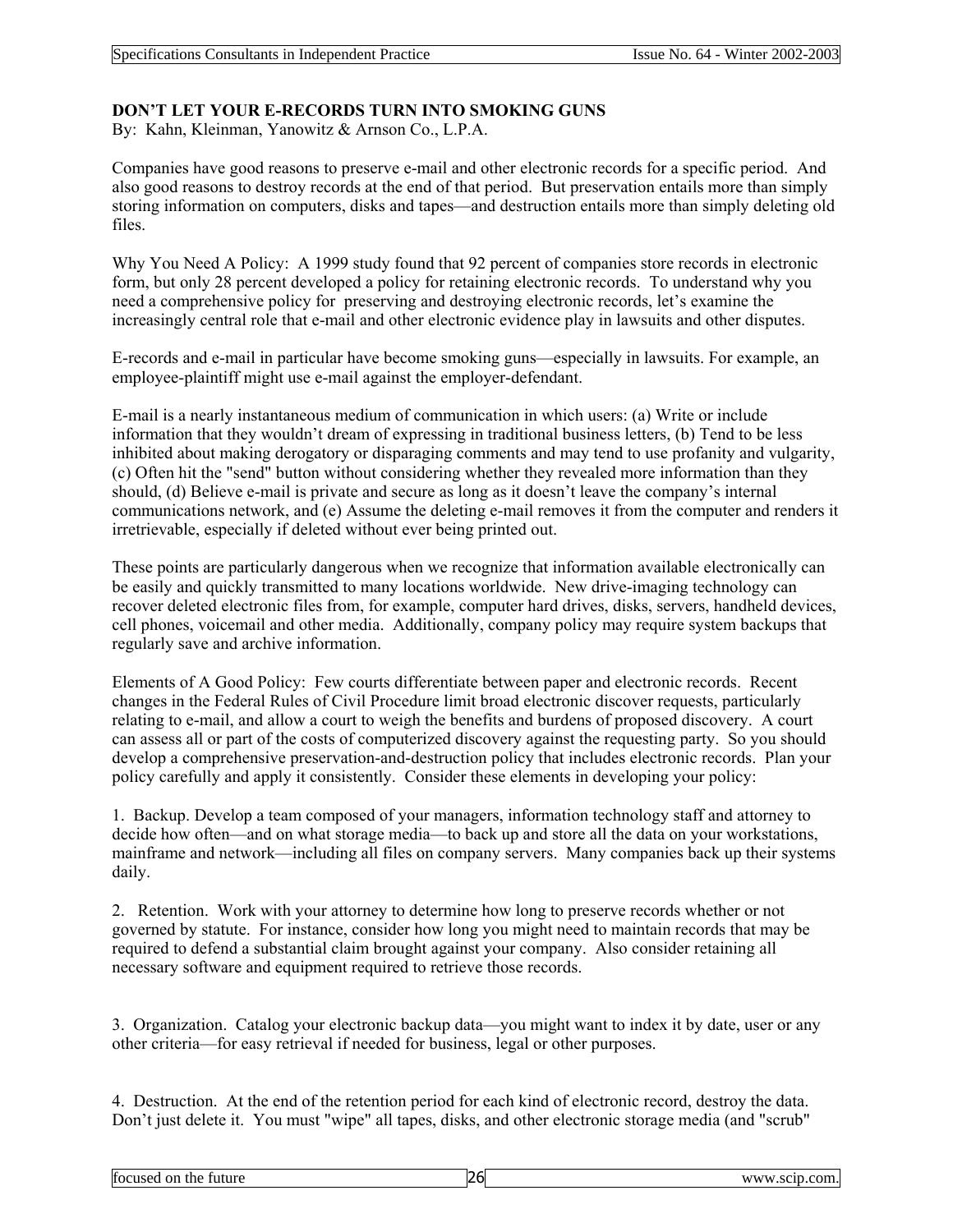hard drives)—or else physically destroy them. You can buy off-the-shelf utilities that will wipe and scrub, such as Symantec's WipeDisk and Cipher Logics' SecureDelete. Some companies establish a maximum of 60 or 90 days for retaining e-mail messages on individual employee's hard drives, unless related to ongoing projects. Some systems automatically purge e-records, e-calendars or similar information, so you must act to retain them.

5. Exceptions. Don't destroy evidence that is subject to a discovery request in litigation or that you are required by a court, or the the rules of a court, to retain; otherwise you may be subject to serious sanctions or penalties. Consult your attorney before you destroy any information that may be relevant to a lawsuit, dispute or litigation (even if you are not a party to that suit). You may need that information to defend or prove a claim that might eventually involve you. Consider establishing a special process of suspending regular document maintenance and destruction practices when litigation occurs.

6. Encryption. Consider encrypting some types of e-records, particularly privileged information. If you encrypt any data, keep a record of the encryption program used, the decryption passwords and decryption software in case you later need to produce the data.

Enforce Your Policy. Give careful thought to your retention-and-destruction policy because of the longterm ramifications that could result if a court orders you to produce electronic records. Of course, you must communicate your policy to employees and regularly inform them of updates and changes. Designate an employee or department to monitor the retention and destruction of electronic records. And enforce your policy consistently and firmly.

This article is reprinted with permission from the March/April issue of "Legal Alert" newsletter published by Kahn, Kleinman, Yanowitz & Arnson Co., L.P.A., 1301 East Ninth Street, Suite 2600, Cleveland, OH 44114-1824; (216) 696-3311. For back issues of this newsletter, or additional information about the law firm, visit: http://www.kahnkleinman.com.

## **COPYRIGHT INFRINGEMENT OF DESIGN DOCUMENTS**

When an architect's drawings were used to complete a project by a different architect when the original project developer transferred the project to a new developer, the original architect successfully sued the new developer for the unauthorized use of his design documents. The original architect ("NSI") performed professional services for the original developer ("Strutt") in three separate phases. In the first phase, NSI delivered to Strutt a proposed letter agreement under which NSI agreed to develop a schematic building footprint for an assisted living center called Satyr Hill. Although Strutt never executed the agreement, both Strutt and NSI fully performed according to its terms.

Next, NSI submitted a proposed letter agreement to provide additional architectural services to develop the exterior elevations for the project and attend a zoning exception hearing. Again, all terms of this proposed agreement were performed by Strutt and NSI although Strutt never actually signed the agreement. After this, NSI created four architectural drawings depicting the building footprint, the floor plans, and the exterior elevations. These were incorporated by Strutt's civil engineer into the development plan for the project and submitted to the zoning board which granted the request for a zoning exception.

While the zoning application was pending, NSI submitted a third proposed letter agreement to Strutt offering to create the design and working drawings for the remaining development of the project. This proposal stated,"If the above is acceptable, we will prepare a Standard AIA Agreement." Consistent with its record, Strutt did not execute the letter agreement. Several months later, NSI submitted a revision to this proposed agreement along with a "revised AIA Contract for Satyr Hill Catered Living per our recent discussions." The AIA Contract provided in relevant part that: "[t]he Architect's Drawings, Specifications or other documents shall not be used by the Owner or others on other projects, for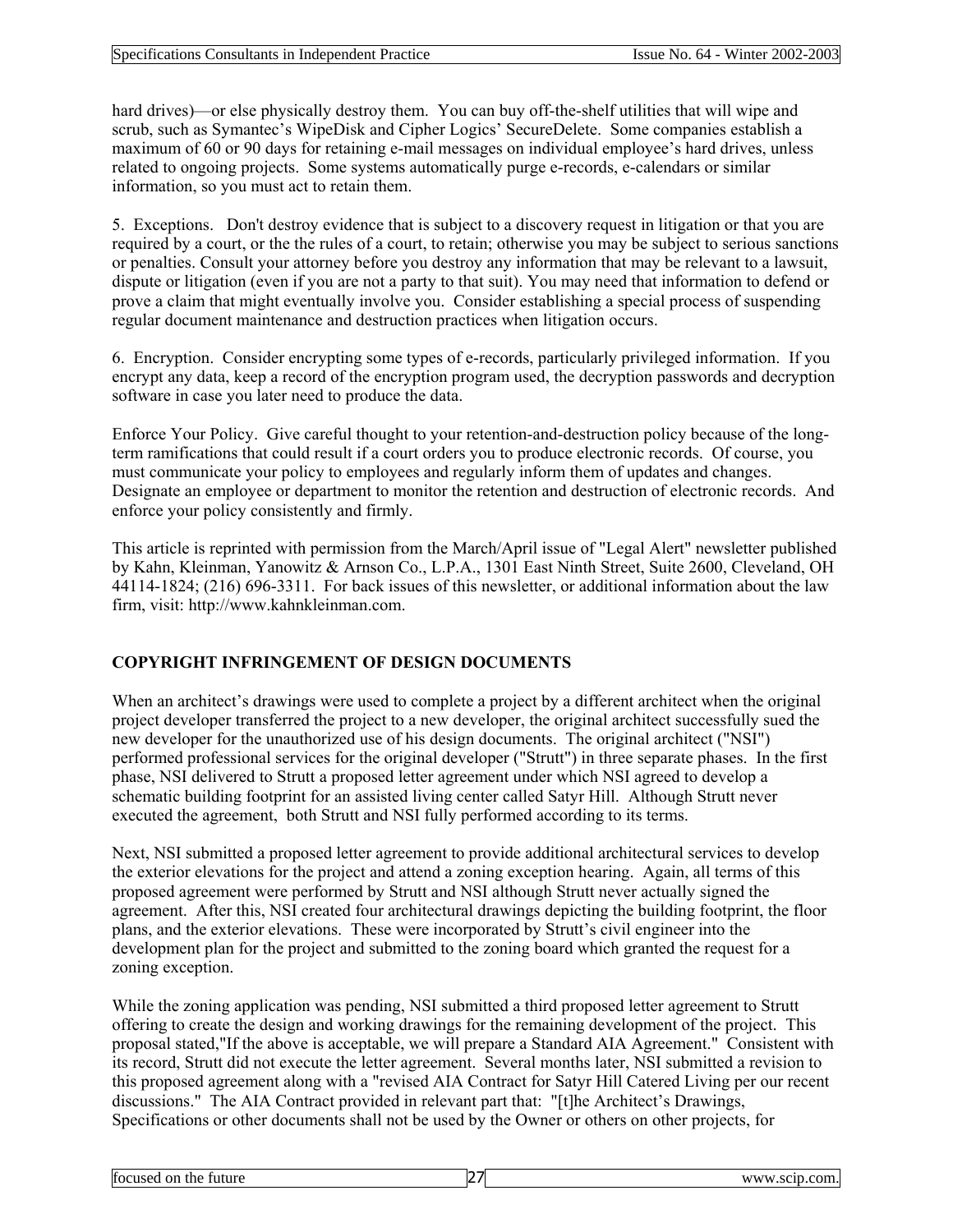additions to this Project, or for completion of this Project by others unless the Architect is adjudged to be in default under this Agreement, except by agreement in writing and with appropriate compensation to the Architect." Once again, Strutt failed to sign this agreement. One month later, Strutt advised NSI to cease performing services because Strutt's potential business partner had backed out of the project and Strutt lacked sufficient expertise to go forward with the project alone.

In an interesting twist, Strutt asked NSI if it might know of any potential buyers of the project that could complete it. NSI then successfully solicited buyers on behalf of Strutt and as a result a group called "Morningside Development" took over. Ironically, however, Morningside decided to consider different architects to complete the project. NSI advised Morningside that if it did so it had no authority to use the NSI drawings without its express written consent. Morningside thereafter entered into a design-build contract for construction of the project and provided the design-builder ("Hamil Commercial") with a copy of the NSI drawings. The design-builder in turn gave the drawings to its subcontracted architect ("EDG Architects"). Morningside then met with EDG and instructed it to avoid any modifications to the original plans and drawings that would necessitate obtaining a new zoning exception. After the project was completed, NSI Architects filed suit against Morningside alleging copyright infringement for unauthorized use of NSI's design documents.

In their defense, the defendants argued that they could not be held liable because they had an "implied nonexclusive license" to use the NSI drawings. They argued that the totality of NSI's conduct implied the existence of such a license. In analyzing whether such an implied license had been created, the court concluded that an implied license is created when three conditions are met, including "(1) a person (licensee) requests the creation of a work, (2) the creator (licensor) makes that particular work and delivers it to the licensee who requested it, and (3) the licensor intended that the licensee copy and distribute the work."

The third element of this test was not met in this case, said the court, because NSI did not intend that its copyrighted drawings be used on the project for which they were created independent of NSI's continued involvement. Nothing about NSI's representations or conduct suggested that it intended either the original developer or Morningside to use its plans without NSI's future involvement or express consent. In fact, NSI specifically advised Strutt to the contrary. The court made particular note of the fact that NSI submitted an AIA agreement to Strutt that stated NSI's intention that its drawings not be further used without its express consent. For these reasons, the court held that NSI did not grant a implied license to the defendants to use its drawings. Nelson-Salabes v. Morningside Development, 284 F.3d 505 (4th Cir. 2002).

----- Risk Management Note ------- Several lessons are learned from this case. It demonstrates the importance of using agreement forms such as those of the AIA that preserve the copyright interest of the architect. It demonstrates the importance of getting things in writing but shows that even when written agreements are not signed, the actions of the parties in performing in a manner consistent with the terms and conditions of the unsigned contract may be evidence of the contractual intent of the parties. Another issue is the importance of choosing clients that are financially sound and have experience with similar projects and contracts so that expectations may be managed and the project may be completed as anticipated by the design professional. Finally, it is somewhat surprising that the architect here apparently did not obtain any written assurances from Strutt before it assisted Strutt in finding another developer to buy the project, and that it likewise did not obtain any written assurances of the new developer, Morningside, before introducing it to the project.

## **REQUIREMENTS OF EXPERT AFFIDAVIT OF LAWSUIT MERIT**

Statutes in several states require that law suits against design professionals be accompanied by an affidavit of merit by an expert, attesting there is a reasonable probability that the defendant did not exercise the requisite standard of care. The issue to be decided by the court was whether the state statute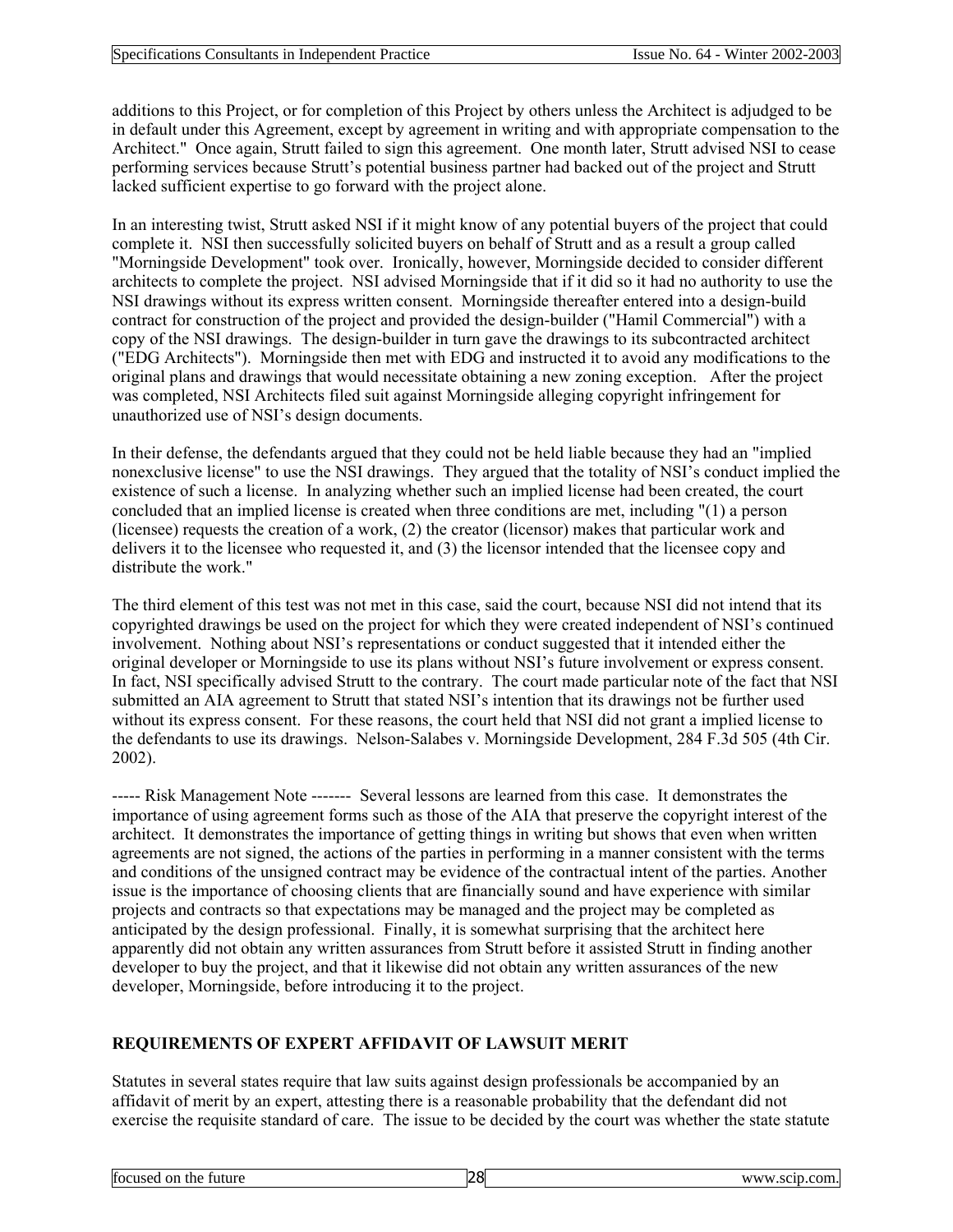required each defendant to receive an affidavit specifically naming that defendant and identifying his specific culpability. Where the affidavit failed to identify the defendant by name but instead referred only to the "defendant architects and engineers," an appellate court held that this was a sufficient affidavit.

The state statute provides: "In any action for damages for personal injuries . . . plaintiff shall . . . provide each defendant with an affidavit of an appropriate licensed person that there exists a reasonable probability that the care, skill or knowledge exercised or exhibited in the treatment, practice or work that is the subject of the complaint, fell outside acceptable professional or occupational standards or treatment practices." This statute was designed, says the court, as a tort reform measure to weed out frivolous lawsuits at an early stage and to allow meritorious cases to go forward. The statute requires that an appropriate licensed professional attest that there exists a reasonable probability that there was a deviation in the standard of care in the activity that is the subject of the complaint against the defendant. In this case, since the affidavit states that there was a deviation from the standard of care by "defendant architects and engineers, respectively," and since there was no dispute that the firm of "O'Donnell & Naccarato was the only engineering firm who performed the work on the project, the court concluded that it was not necessary under the circumstances to actually name the firm in the affidavit.

Another argument that the court rejected was that the affidavit was too generic and insufficiently specific. The court quoted from a New Jersey Supreme Court decision that stated: "The content of the expert's affidavit is summary in nature, and the required statement of opinion that the defendant's work or treatment fell outside acceptable professional standards need not be accompanied by the same detailed explanation and analysis that ordinarily would be contained in an expert's report required to be furnished pursuant to [the state statutes]." Medeiros v. O'Donnell & Naccarato, Inc., 790 A.2d 969 (N.J. Super. A.D. 2002).

#### **MOLD-RELATED CONSTRUCTION DEFECT CLAIMS: WHO IS LIABLE FOR ALLEGED DAMAGE CAUSED BY EXTERIOR INSULATION FINISHING (EIFS)?**  By: Gordon & Rees, LLP

EIFS or synthetic stucco is at the forefront of construction defect allegations regarding water intrusion, property damage and mold growth. EIFS generally consists of a layer of exterior grade gypsum glued to a foam board. The foam board is then coated with a heavy base coat of the synthetic stucco. Next, a layer of fiberglass mesh is pressed into the base coat. The final step is an application of an acrylic, waterresistant finish.

EIFS is used for its properties of better insulation, more durability, and as a less expensive alternative to traditional stucco. Prior to 1996, there are claims that the EIFS did not provide a path for water that migrates behind the EIFS to drain back out. Since 1996, manufactures have new EIFS products that provide migration paths. However, the use of EIFS has declined following the 2000 International Residential Code ("IRC") decision to ban EIFS. Several states have adopted the IRC recommendation.

Recent lawsuits allege that the synthetic stucco material actually becomes porous and allows water to seep in and become trapped, rotting the wood beneath the exterior finish and causing potentially severe structural damage and mold. Often claims are made that improper installation causes water from rain and other sources to migrate through damage or gaps in the coating or below and along windows, doors and other wall penetrations where there is not adequate flashing.

EIFS claims are being made against manufacturers, developers, architects and builders. The claims are a hybrid of product liability and construction defect. Manufacturers point to poor installation and maintenance, while the trades look to the inherent properties of the product. While typical theories of liability and defenses among the parties are present, there are issues that may limit the number of defendants on these claims.

| focused on the future |  |  |  |  |
|-----------------------|--|--|--|--|
|-----------------------|--|--|--|--|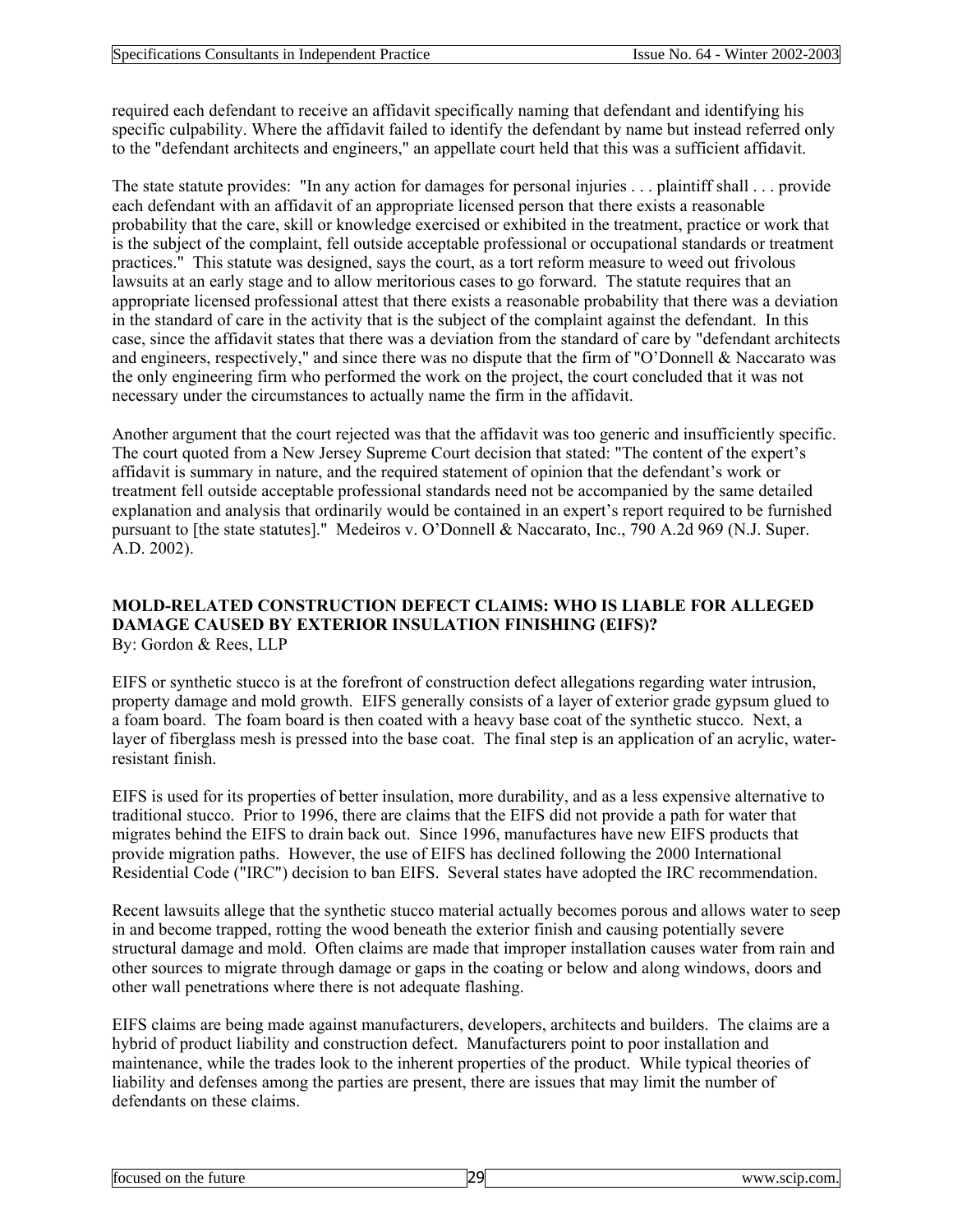A national class action settlement agreement has been reached on behalf of homeowners of EIFS-clad homes in states other than North Carolina against one manufacturer, Dryvit Systems, Inc. Bobby R. Posey, et al. v. Dryvit Systems, Ind., No. 17,715-IV (Tenn. Cir. Ct., Jefferson City.) There is an "opt out" deadline of September 3, 2002 for class members. A fairness hearing on the settlement is set for October 1, 2002. There is controversy regarding the benefits to homeowners. Plaintiffs claim the settlement is "repair-oriented" and based upon agreements reached with the company in North Carolina in 1997 and 1998. The agreement provides that members are entitled to free inspections, partial reimbursement for repairs and a three-year limited warranty. The warranty does not include any incidental or consequential damages and specifically excludes liability for mold. Repairs are reimbursed at 40 percent of the estimated cost of repair, up to a maximum of \$6,000. The settlement offers no money up front to any members other than the named plaintiffs. Critics of the agreement claim it is wrongly based on the premise that the EIFS can be repaired and fails to address the substantial consequential damages potentially caused by mold. For more information on the settlement see www.stuccosettlement.com. For members that do not "opt out," any claims for mold related damages cannot be made against Dryvit.

In some instances the manufacturer is no longer a viable defendant due to bankruptcy. In Baltimore, six homeowners of a gated townhouse community sued the developers, general contractor and subcontractor for allegedly defective installation of a synthetic stucco product called InsulScreen that is claimed to have allowed moisture intrusion and mold to grow underneath the siding. Gerzanich, et al. v. Struever Bros., et al. (Md. Cir. Ct., Baltimore City). The InsulScreen EIFS is also allegedly defective. The manufacturer United States Gypsum, a division of USG Corp., filed for Chapter 11 bankruptcy in 2001 due in part to asbestos related liabilities. As such, the manufacturer cannot be named as a defendant in lawsuits such as Gerzanich until the company emerges from bankruptcy.

The issue of limited liability due either to class action settlements or bankruptcy of EIFS manufactures is likely to present issues in future lawsuits as to whether builders and developers will bear a greater portion of liability for the uncompensated consequential property damage and bodily injury claims resulting from these suits.

#### **STAUTE OF REPOSE APPLIES TO BREACH OF CONTRACT AND NEGLIGENCE ACTIONS**

When the exterior EIFS system of a building wall fell down following a severe storm more than 10 years after construction had been completed, a ten year statute of repose was held to bar the building owner's suit against the construction contractor regardless of whether the legal cause of action was framed as tort (negligence) or breach of contract.

In Hagerstown v. Hagerstown, 793 A.2d 579 (Md. 2002), the court reviewed the purpose and the details of the Maryland statute of repose affecting construction contracts, and concluded that the statute in question was not limited in its application to tort actions, but applied as well to claims for breach of contract or breach of warranty. As noted by the court, many states have adopted statutes of repose with respect to actions on defective improvements to real property. These statutes vary widely "in terms of what they cover, who is protected, and the time periods allowed." Some statutes such as the District of Columbia, New Mexico and Connecticut expressly exclude breach of contract actions from the statute of repose. Other states have statutory language quite similar to that of Maryland and interpret the language such that it will only apply to tort actions and not to breach of contract. Examples of these, says the court, include Ohio and Minnesota. While Texas courts conclude that their state's statute applies to both breaches of contract and tort actions.

According to the Maryland Court of Appeals, the state statute is "intended to protect architects, engineers, contractors, and others involved in the construction industry from being hauled into court by reason of latent defects that did not become manifest until years after the completion of construction." The court says, "That protection would be fragile, indeed, if it depended on how a plaintiff chooses to frame and

| $\sim$<br>tocu<br>. ne<br>m<br>ιц<br>uw<br>. | the contract of the contract of the contract of the contract of the contract of the contract of the contract of<br>. |
|----------------------------------------------|----------------------------------------------------------------------------------------------------------------------|
|                                              |                                                                                                                      |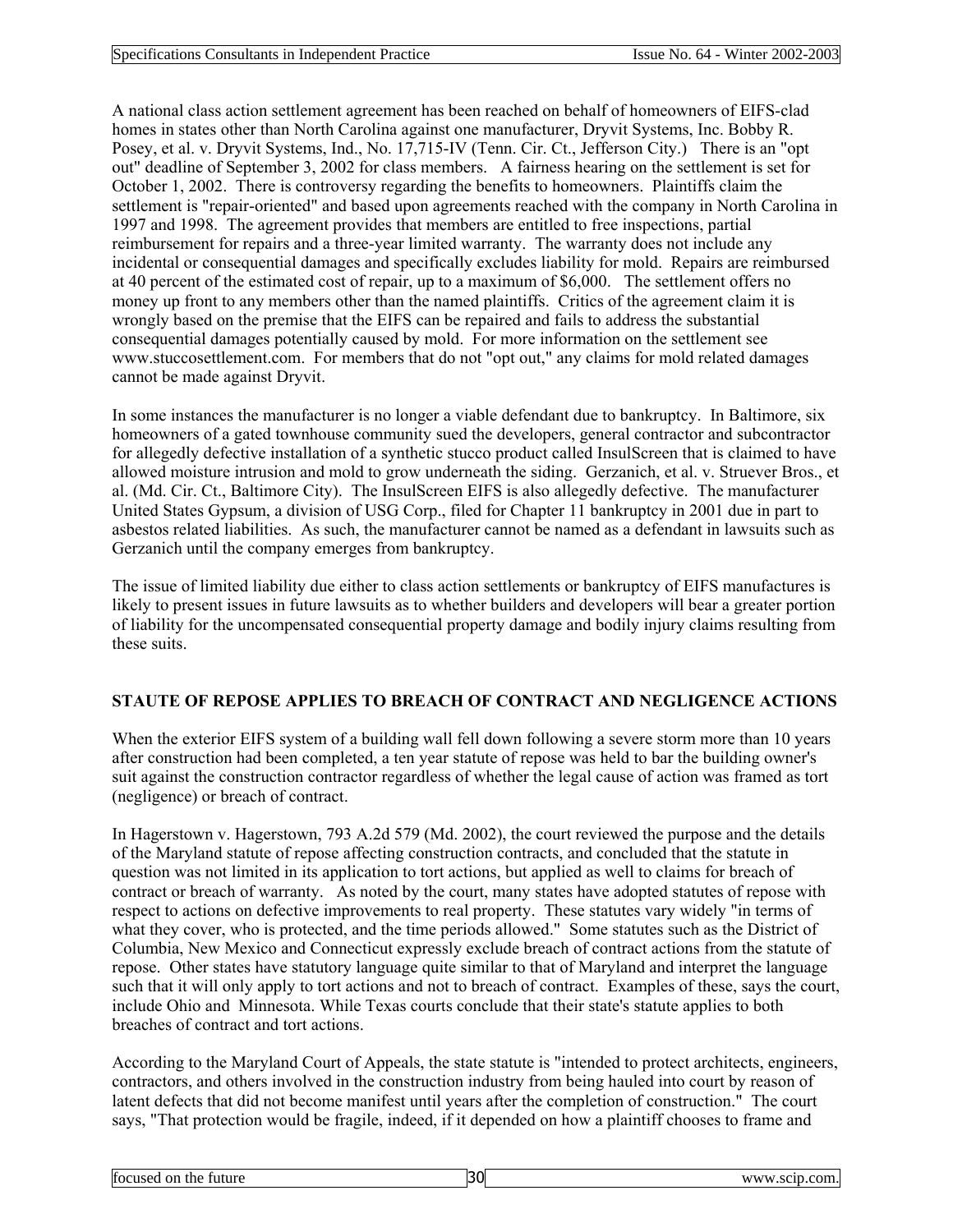plead its cause of action." In the final analysis, says the court: "The issue should be whether, if the injury or damages arises from the defective and unsafe condition of an improvement to real property, that injury or damage occurs more than ten [ ] years after 'the date the entire improvement first became available for its intended use,' and not whether the claim is pleaded as one in contract or tort." Since it concluded that the clear intent of the statute was to terminate liability ten years after the damage caused by the latent defect, the court held that both the tort and breach of contract claims were barred by the ten-year statute of repose.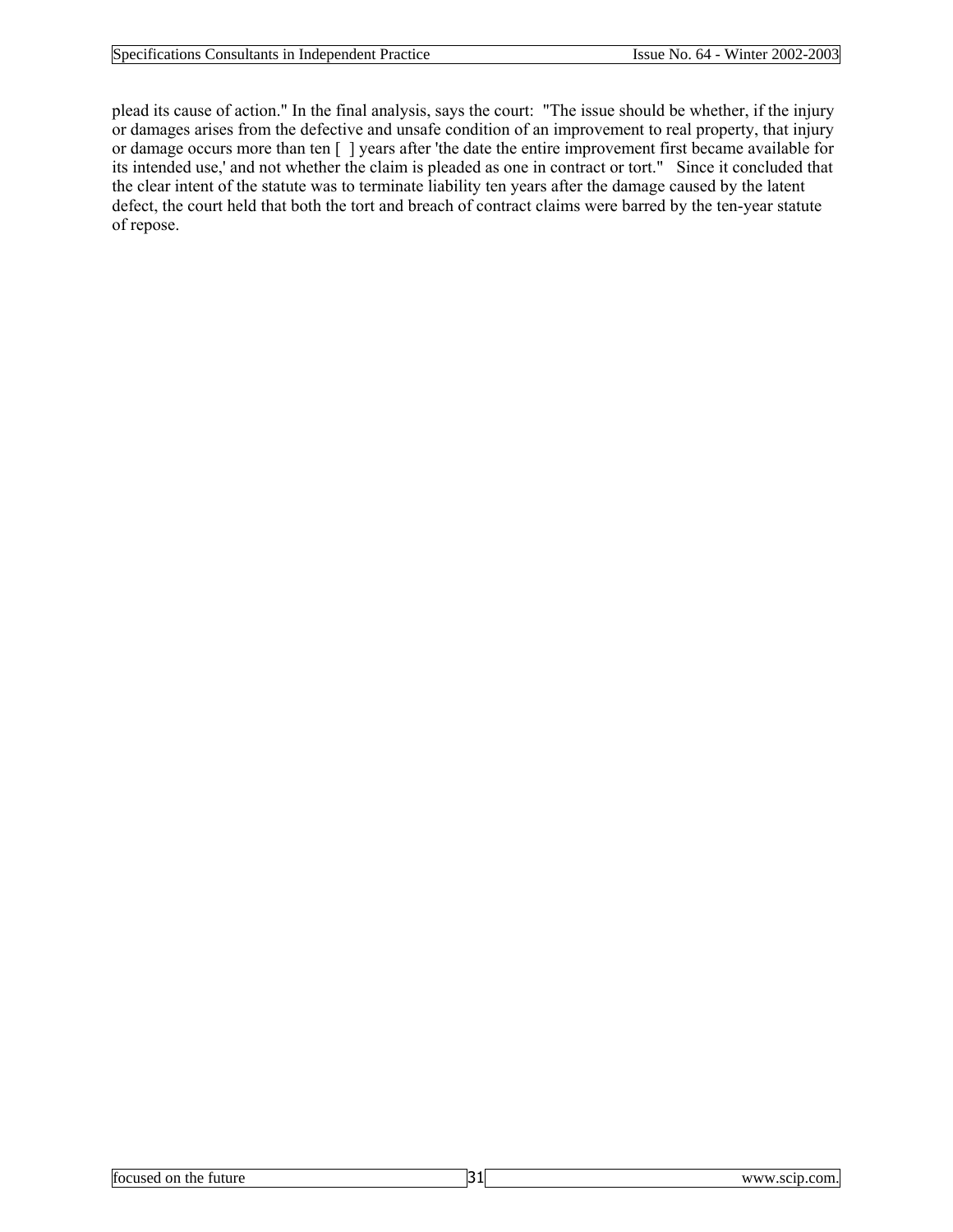#### **OVERSEAS ARCHITECTS TO BE AUTOMATICALLY LICENSED IN US?**

Charles Traylor, AIA, NCARB, Archline CAD Services, Ltd. Email:archline@archline.com, Web Site: www.archline.com\*

Third world architects may soon be able, via the Internet, to function as duly registered architects-ofrecord for projects right here in the United States. The competition could prove to be quite a challenge to local US firms. Anyone who thinks this is unlikely should refer to a recently published document entitled "Accord on Cooperation and Professionalism in Architecture".

This document was linked to an AIA web site article entitled, "European, American Architects Seek Mutual Recognition," AIArchitect – Industry News, dated December 2002, which in turn was circulated via a second link in an email to the AIA membership, dated 09 December 2002.

My attention focuses on the second paragraph in the Preamble to the above "Accord," which reads as follows:

"Mutual Recognition means that an American Architect who possesses a professional diploma and is duly licensed by a US jurisdiction shall be recognized as an Architect in any EU Member State, and an architect recognized under the terms of EU Directive EEC 85/384 in any Member State of the European Union shall be recognized as an architect throughout the United States of America."

With an eye toward reciprocal recognition of professional licensure in the U.S. and European Union, representatives from the AIA, the Architect's Council of Europe (ACE), and the National Council of Architectural Registration Boards (NCARB) ceremonially signed an Accord on Cooperation and Professionalism in Architecture December 6 in Washington, D.C. Via this Accord, the above listed organizations seek to reach a "Mutual Recognition Agreement" over the next 12 months.

The full text of the AIArchitect-Industry News story can be accessed at: http://www.aia.org/ aiarchitect/thisweek02/tw1206/1206tw2ace.htm.The full text of the Accord can be accessed at: http://www.aia.org/aiarchitect/thisweek02/tw1206/1206tw2ace\_accord.pdf

It is understandable that American architects would like the opportunity to expand their scopes of licensure to include Europe. However, I am not sure that there are many American architects who understand that they would also be compelled to cope with the traffic of EU and other architects, who will surely be intending to establish professional status in the United States. Pursuing a business-as-usual approach, the proposed economic playing field for the business of future architectural practice in our country appears ready to be tipped significantly against the Americans. American architects, functioning in the wake of such mutual recognition, will likely be faced with substantially redefining and reshaping their roles in the architectural services markets, both here at home in the US and internationally. The transition will probably be faster than anyone might have imagined. It may not be so much a question of if it will happen. It may be more a question of when.

Currently, the EU consists of the following countries: Austria, Belgium, Denmark, Finland, France, Germany, Greece, Ireland, Italy, Luxembourg, Netherlands, Portugal, Spain, Sweden, and the United Kingdom. It is my impression that the levels of compensation and the costs for architectural business activities in many of these countries are less, and in some instances significantly less than they are in the United States. EU architects, who come to the United States to secure lucrative architectural commissions, will be able to go back to those parts of Europe, where labor and overhead are less, to produce their work. It would appear that US based architects, attempting to provide professional services here at home in our own country, will be exposed to varying degrees of competitive disadvantage. And of course there are the EU candidate countries, which when admitted to the EU, could bring a group of architects from several third world economies into this same US architectural services market. I understand that these candidate countries include Bulgaria, Cyprus, the Czech Republic, Estonia, Hungary, Latvia, Lithuania, Malta, Poland, Romania, Slovakia, Slovenia and Turkey. Additionally, it is my impression that the United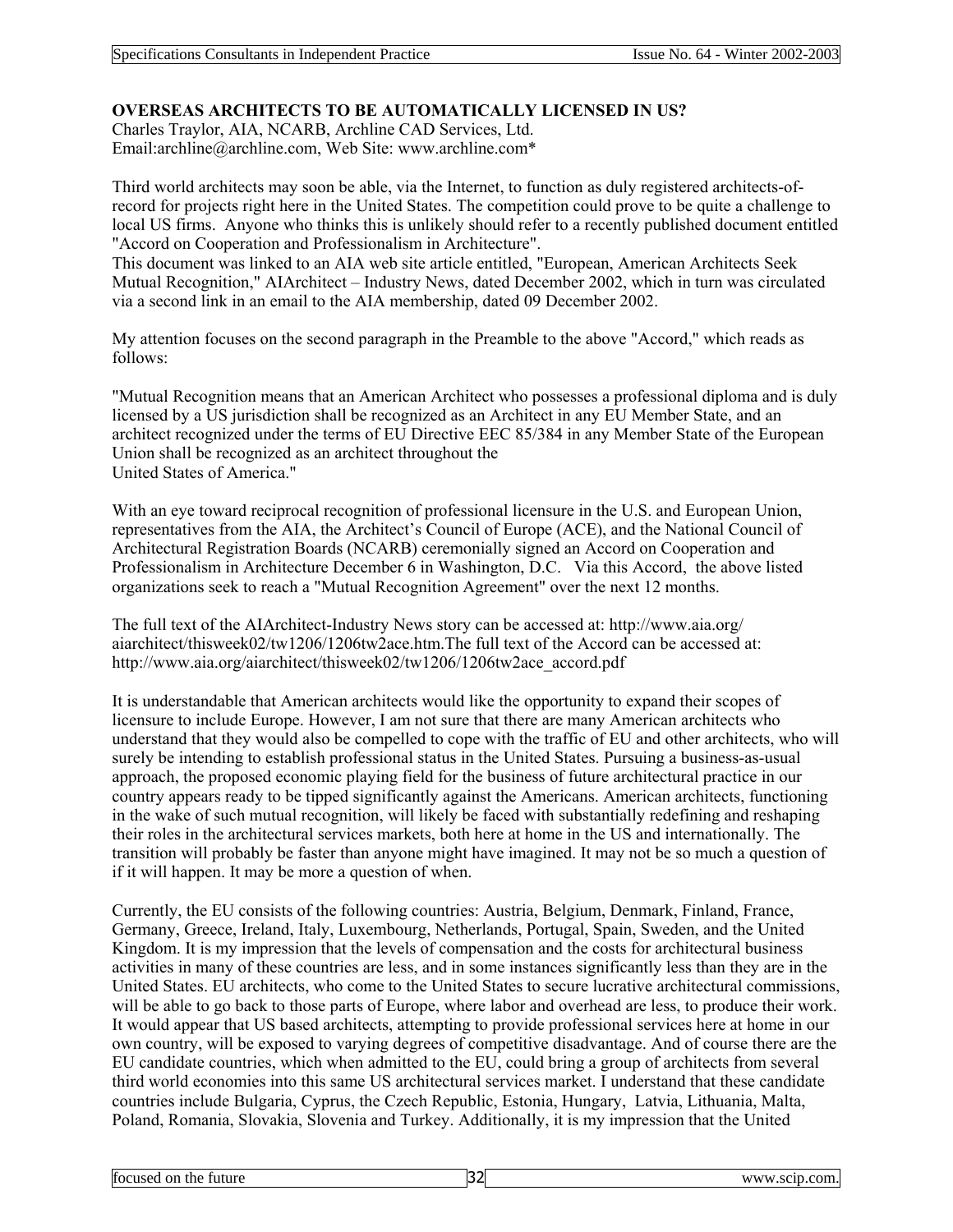Kingdom still retains significant economic, political and legal ties to the Commonwealth of Nations. Currently, I understand members of the Commonwealth of Nations include the following countries:

Antigua and Barbuda, Australia, The Bahamas, Bangladesh, Barbados, Belize, Botswana, Brunei Darussalam, Cameroon, Canada, Cyprus, Dominica, Fiji, The Gambia, Ghana, Grenada, Guyana, India, Jamaica, Kenya, Kiribati, Lasotho, Malawi, Malaysia, Maldives, Malta, Mauritius, Mozambique, Nambia, New Zealand, Nigeria, Pakistan, Papua New Guinea, St. Kitts and Nevis, St. Lucia, St. Vincent and the Grenadines, Samoa, Seychelles, Sierra Leone, Singapore, Solomon Islands, South Africa, Sri Lanka, Swaziland, Tanzania, Tonga, Trinidad and Tobago, Tuvalu, Uganda, Vanatu, Zambia and Zimbabwe.

Many of those nations are third world economies, which I suspect maintain some sort of reciprocity agreements with the UK. I am concerned that we could see architects from those countries, seeking and obtaining professional standing in the UK as a conduit for access to the US architectural services market. This would further erode the competitive position of US architects attempting to do work right here at home. The differences between the levels of US compensation and overhead and those of many third world economies do not vary by a few percentage points. They vary by whole orders of magnitude.

It could be that in the future, as in the automobile and many other US industries, architectural services sold here in the United States will be mostly an imported commodity.

On December 11, 2002, I wrote an email letter to each of the American signatories to the "Accord on Cooperation and Professionalism in Architecture," voicing my thoughts on this matter. So far, I have not received any responses. These signatories are listed below:

C. Robert Campbell, AIA, NCARB president Robert A. Boynton, FAIA, NCARB president-elect Lenore M. Lucey, FAIA, NCARB executive vice president Gordon H. Chong, FAIA, AIA president Thompson E. Penney, FAIA, AIA president-elect Norman L. Koonce, FAIA, AIA executive vice president/CEO.

However, I did see an article, which subsequently was published in the NCARB periodical, Direct Connection, 2002 Volume 5, Issue 2, written by the president of the NCARB, C. Robert Campbell, AIA, NCARB. The article was entitled, "The President's Letter". Campbell stated, "Ultimately, I would like to see the NCARB Certificate accepted as indefeasible evidence of an architect's credentials to practice in the U.S…Mutual acceptance is...a necessity for the profession of architecture. Likewise, our efforts to address mobility concerns will positively affect...international reciprocity." He goes on to say, "Architects must recognize that we are operating in the global arena. We certainly have the option to opt out of the talks U.S. trade representatives are holding with various countries and economic cooperations. To do so, however, leaves our profession at the mercy of officials who know little about what we do. I am convinced we would not like the outcome if the government chose to define international reciprocity standards for us."

At about the same time that I sent the above referenced email letter, I visited by phone with Bill Smith, a Dallas architect, who serves as a Director of the Texas Society of Architects. He was at the signing of the Accord in Washington, D.C. last month. He stated that it was his impression the Accord had been primarily pushed by representatives of the Architect's Council of Europe.

Currently, educational standards, work experience standards and professional license testing for architectural registration in many countries generally are not considered to be equivalent with those in place in the US. For instance, in many countries graduation from an accredited local university with an

| Lo<br>toc<br>ОT<br>1116<br>' ISEA<br>. | ۰. | the contract of the contract of the contract of the contract of the contract of the contract of the contract of<br>. |
|----------------------------------------|----|----------------------------------------------------------------------------------------------------------------------|
|                                        |    |                                                                                                                      |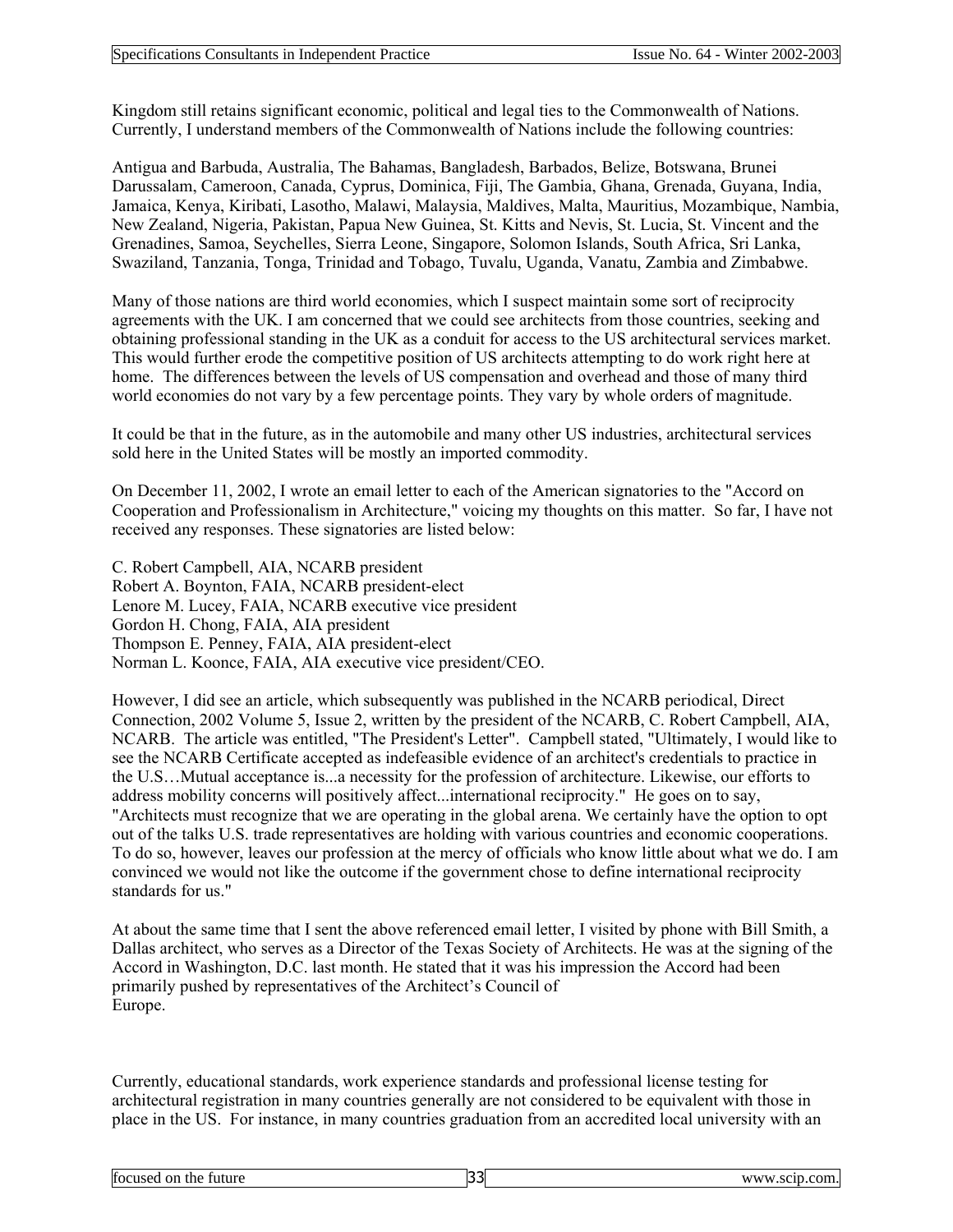architectural degree qualifies one for local architectural registration. However, with the introduction of the previously described Mutual Recognition Agreement there will be a huge incentive for the architectural licensing jurisdictions of many countries, especially third world countries, to meet or exceed educational and work experience requirements now in place with the NCARB and its member boards. Once these offshore jurisdictions

have met the quality criteria, it would seem to me that the NCARB would become legally bound to begin lobbying its member boards for compliance, threatening sanctions, such as the loss of NCARB sponsored interstate registration reciprocity as a penalty for refusal.

The deal with Europe is not the only movement afoot for international architectural reciprocity. Another program is described below: Refer to http://www.aia.org/institute/uia, which was published on the AIA Web Page, dated 16 Oct 02 and entitled, "UIA Accord on Recommended International Standards of Professionalism in Architectural Practice". Many topics are covered in this Accord (not to be confused with the one being separately pursued with the Architect's Council of Europe), which was the product of an international meeting held in Beijing, China in July 1999 and attended by representatives of our own AIA and NCARB. Of particular interest are references in the Accord to the General Agreement on Trade in Services (GATS). The Accord supports the call by the GATS for establishment of international reciprocity for the registration of architects. The GATS is an offshoot of the General Agreement on Tariffs and Trade (GATT), and has serious international consequences for service providers of all kinds. The GATT was first signed in 1947. The agreement was designed to provide an international forum that encouraged free trade between member states by regulating and reducing tariffs on traded goods and by providing a common mechanism for resolving trade disputes. GATT membership now includes 140 countries. They have set timetables for partial and full implementation of their objectives.

Paul A. Knapton, a US architect and Construction Industry Arbitrator working and living in Malaysia, has written a provocative online article entitled, "General Agreement on Trade in Services (GATS) and the Malaysian Architectural Profession: A Boom or Bust to the Local Market?" Knapton is a 1980 graduate of the Pratt Institute School of Architecture. He received his license to practice in New York in 1983, and since 1996 has been involved in international practice and has worked with a major Malaysian architectural firm.

Knapton's article can be accessed at http://www.geocities.com/internat\_arch/article1.html. He writes from the vantage point of the Malaysian AEC community, which is part of what might be regarded as a prototypical third world economy. His vision is that, due to comparatively low compensation requirements of Malaysian AEC firms, the GATS will provide the abilities, advantages and incentives to export their professional services to the lucrative markets of the world's industrial countries, especially including the United States.

So there you have it, the problem. It would be interesting to hear your views about possible solutionsresponses.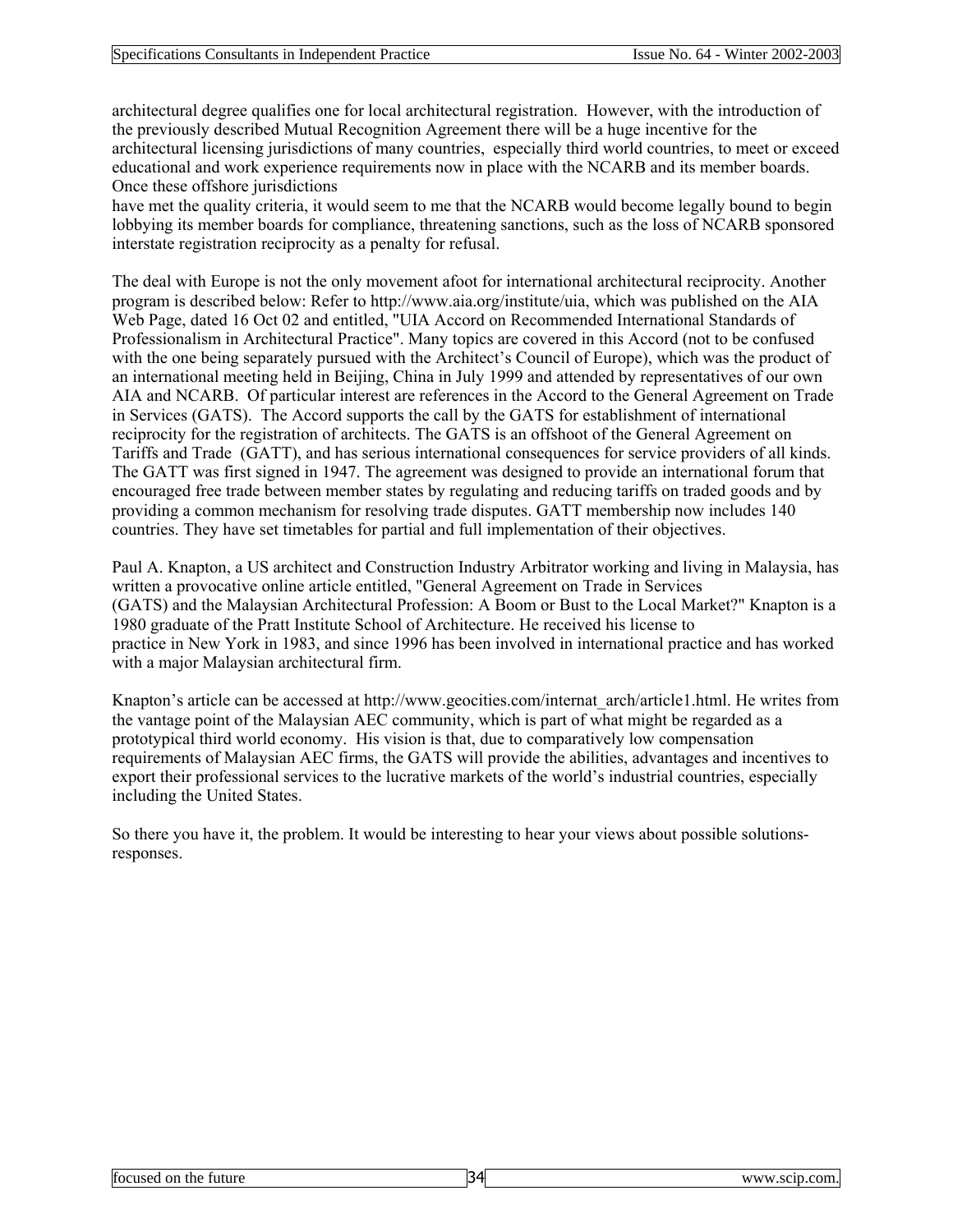## **IN MEMORY OF TOM WALSH**

John A. Raeber, FAIA, FCSI, CCS

I just received notice that Tom Walsh, my mentor and friend, died on Sunday October 20, 2002 of heart disease at Missouri Baptist Medical Center near St. Louis. I first met Tom when he moved to St. Louis to teach in the architecture program at Washington University in 1972. I was in my last year working on my Masters degree and I had the good fortune of being assigned as Tom's teaching assistant. Tom had been the head of the specifications department at A. Epstein & Sons Inc. in Chicago from 1965 until 1969 when he joined John Schruben and Bob Peterson as one of the original writers for Masterspec. He never mentioned why he didn't go to Washington D.C. with John and Bob, but I have always felt that it was a blessing for me that he came to Washington University that year.

During 1972 through 1973 Tom and I worked together organizing the architecture school's manufacturer's catalog library and the architectural technical books into the CSI format. We found many fascinating items from as far back as 1910, including a ten page hand written specification done in the finest of architectural hand.

Tom had been able to get a copy of Masterspec for the school and taught a class in specifications writing that year. As it was his first year teaching he spent time going over his class outline with me, giving me an opportunity to learn about specifications writing beyond the normal class lectures. He enjoyed telling me stories of the projects he'd worked on with Epstein, especially the refrigerated buildings. Although my focus had been toward industrialized construction during my last two years at Wash U, my time with Tom provided an opportunity to see another potential venue for an architect who was interested in the technology of construction.

I graduated in June, 1973, and with the basics in specifications I'd been taught by Tom I applied for work with the specifications department at Hellmuth, Obata, and Kassabaum (HOK) in St. Louis. George Kassabaum headed the drafting and documents portion of the office at the time. Gyo Obata was in charge of design and George Hellmuth was in charge of soliciting projects. George Kassabaum had also been the President of the American Institute of Architects when they bought Masterspec. So, HOK was already using Masterspec for their specifications and I was hired on the spot.

During my six years at HOK Tom and I had the opportunity to work together as HOK brought him in on several occasions to help out when there was more work than we could handle. Then, in 1976, Tom was asked to teach a continuing education course at Washington University to help young professionals study for the architectural licensing exam. Tom was not a licensed architect and felt some concern that he didn't know exactly what to teach with such a broad topic. I had just passed the exam and so Tom asked me to team teach materials and methods with him. During the next three years Tom and taught the class together, my first opportunity to teach a regular class. Tom and I also worked together in the St. Louis Chapter CSI with me serving as Tom's Vice President/President Elect and Tom serving as advisor during my Tenure as Chapter President.

After I moved to San Francisco Tom and I saw less and less of each other. I dropped in to see him at Washington University a couple of times on visits to my family in St. Louis. And, we saw each other at the CSI national conventions. When I started teaching materials and methods of construction at CCAC I decided to start wearing bow ties. Tom had always worn a bow tie and it just seemed to be appropriate if I was going to be teaching. When we saw each other at conventions we'd talk about old times and laugh about the bow ties, I had to use a mirror to tie them, Tom couldn't tie one if he was looking in a mirror.

I will always remember his generosity, his warmth, and his smile. He was responsible for my going into specifications writing. He was responsible for startingme out teaching. He taught me the importance of our work and the greater importance of training others to take over. Tom, thank you for everything!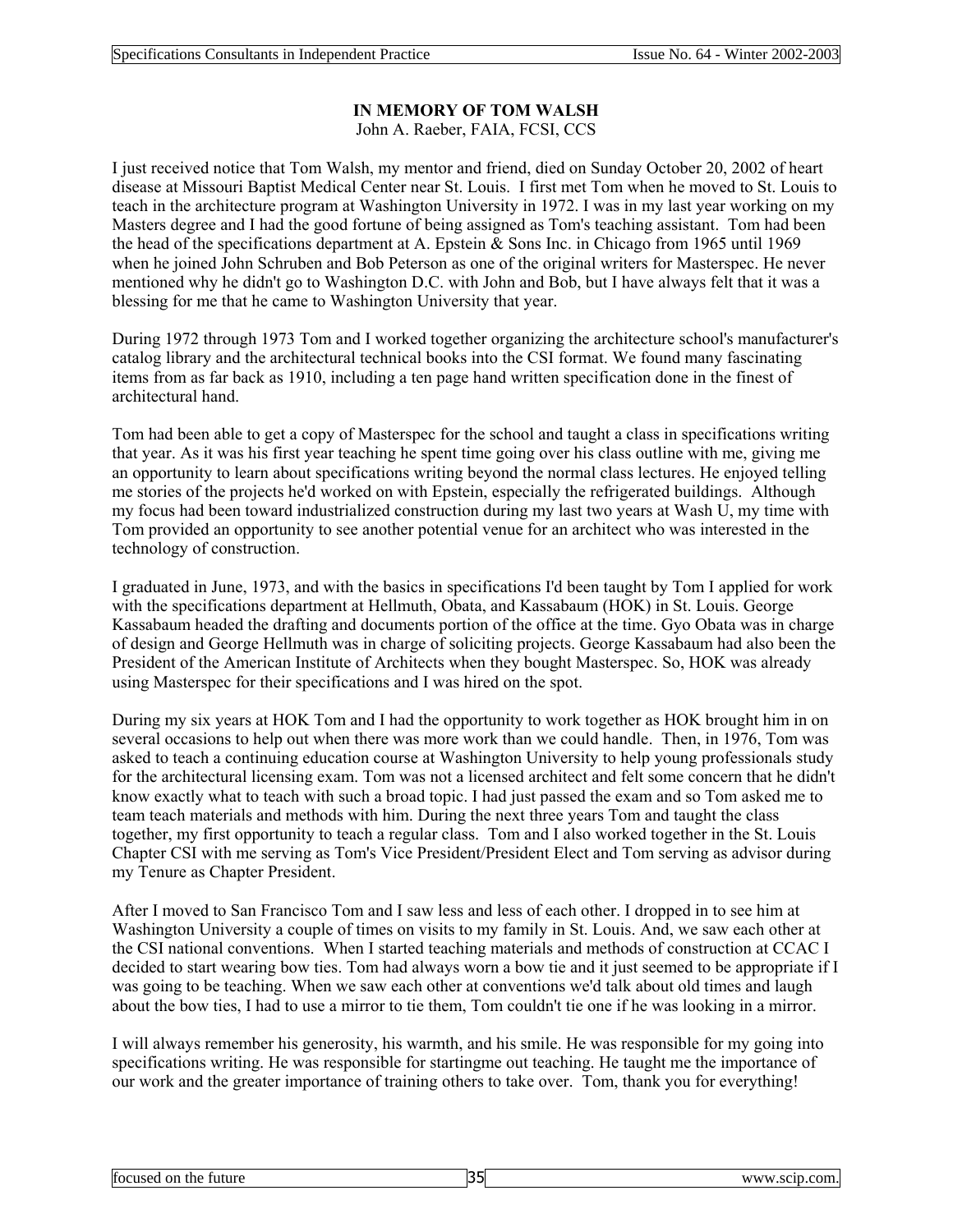#### **DON'T POST SECURITY SPECS**

Anonymous, From an Actual Email from a Security Consultant

Mr. Architect: I assume that you know that if you post the security spec on the FTP site you may have very costly legal issues to deal with. This spec is a secret and it was agreed that it would not be posted publically to assure that the security system design is not compromised. No security system design materials may be posted to ftp sites per a recent standard adopted by the American Society for Industrial Security.

Don't put it on the FTP site. If you did put it on the FTP site, get it off before I find out officially. I thought this was made clear to your assistant but he is very busy and probably forgot. If I find out that it was posted we have a costly problem because I have to redesign the damn system, specify a new product, etc., and my fee is high. If someone didn't tell you this and it got posted, get it off and what I don't know won't hurt me. But by all means get it off the ftp site quickly.

This is not my rule and it is not negotiable. Insurance could be denied and the museum might not be able to open. Please take this request very seriously. This museum cannot and will not open without fine arts insurance. I already been through this on other projects.

You are also NOT permitted to have the spec on your computer hard drive if you have any connection whatseover to the internet or receive email on that computer. Real big time criminals DO hack architects for these specs. You may work with our spec on your hard drive then save it off your drive to removable media. Don't leave it on your drive. You can leave it on a drive if you never connect it to the internet for email or any other purpose and can assure that the computer won't be stolen.

We get about 30 hacking attempts PER WEEK that are not script kiddies looking for MP3's. They are criminals trying to break in to museums by stealing blueprints and alarm system specs from our computer. (No kidding) Specs are writtem on a computer that is never connected to the internet and while we do email specs back and forth, we never post them because we don't want other design team members to see them. We send specs and drawings to the electrical and hardware people who need to see them and others only if necessary.

If you have any questions feel free to call me. Thanks for your understanding. I've been out of the office all week so if someone from my office sent you pdf files, they did so without thinking.

#### **BIRCH SHORTAGE**

Bill Bowdren, Marshfield Doors

As you may know, there is a temporary shortage of birch veneer doors in the United States. Reasons For the Birch Shortage: Warm winter weather that did not allow loggers into the forest. Canada has restricted the harvesting of the biggest and best birch trees. Marshfield DoorSystems' July demand for white birch skins has increased over the first five-month average of 2002 by 61%. Two of the largest birch face suppliers in North America took an extended shutdown period due to lack of logs. The largest birch skin supplier in North America doubled their summer shutdown for a lack logs. The birch suppliers are in allocation mode to their customers.

Action Steps Being Taken: Expediting every birch order that we have placed with suppliers. Evaluating all possible options. Purchasing has contacted every birch supplier in North America and has purchased everything that was available. Purchasing is monitoring the situation on a daily basis.

Through our birch suppliers, we have heard that this is a market wide situation. Our competitors should be having the same difficulties we are experiencing.

|--|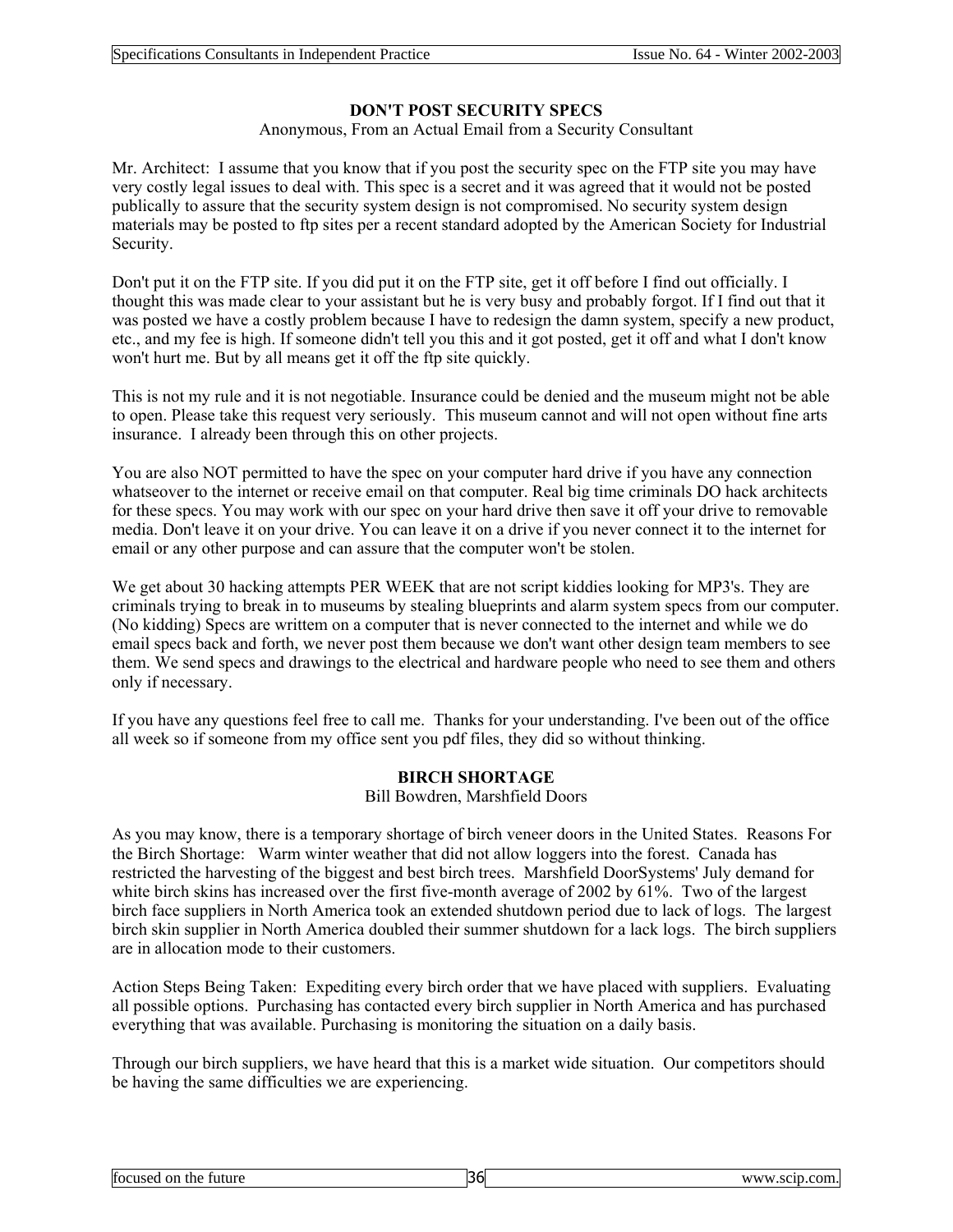### **SCIP's PULSE**

Please fax your anonymous response to this informal survey to Mark Kalin at 617-964-5788 before January 31. Do not indicate your name on the form. Fax numbers will be chopped off the replies before results are collated.

| 1.             | Are you planning to attend the SCIP meeting<br>in Chicago?                                                                                                                                                                                                                                                        |  | yes          | no                                                                               | undecided          |  |  |  |  |
|----------------|-------------------------------------------------------------------------------------------------------------------------------------------------------------------------------------------------------------------------------------------------------------------------------------------------------------------|--|--------------|----------------------------------------------------------------------------------|--------------------|--|--|--|--|
| 2.             | If you are going to Chicago, will you be registering yes no undecided<br>for the CSI Educational Programs?                                                                                                                                                                                                        |  |              |                                                                                  |                    |  |  |  |  |
| 3.             | Should SCIP continue to exhibit at CSI?                                                                                                                                                                                                                                                                           |  | yes          | no                                                                               | undecided          |  |  |  |  |
| 4.             | Are you planning to attend the regional SCIP<br>meeting in San Diego at the AIA Convention?                                                                                                                                                                                                                       |  | $\equiv$ yes | no                                                                               | undecided          |  |  |  |  |
| 5.             | Should SCIP exhibit at the AIA Convention?                                                                                                                                                                                                                                                                        |  | $\equiv$ yes | no                                                                               | undecided          |  |  |  |  |
| 6.             | Should SCIP expand its membership to include<br>full-time in house-specifiers?                                                                                                                                                                                                                                    |  | $\equiv$ yes | $\frac{1}{\sqrt{1-\frac{1}{2}}}$                                                 | undecided          |  |  |  |  |
| 7 <sub>1</sub> | Should SCIP expand its membership to include<br>specifiers employed by manufacturers?                                                                                                                                                                                                                             |  | yes          |                                                                                  | __ no __ undecided |  |  |  |  |
| 8.             | Should SCIP continue to accept money from<br>manufacturers to sponsor SCIP events?                                                                                                                                                                                                                                |  | yes          | no                                                                               | undecided          |  |  |  |  |
| 9.             | Should KnowHow continue to include product<br>literature from manufacturers?                                                                                                                                                                                                                                      |  | yes          | no                                                                               | __ undecided       |  |  |  |  |
|                | 10. Should KnowHow include paid advertising?                                                                                                                                                                                                                                                                      |  | yes          | no                                                                               | undecided          |  |  |  |  |
|                | 11. Do you use Sweet's Catalog on a regular basis?                                                                                                                                                                                                                                                                |  | $\equiv$ yes | no                                                                               | $\equiv$ maybe     |  |  |  |  |
|                | 12. Do you participate in the 4 specs discussion forums?                                                                                                                                                                                                                                                          |  | $\equiv$ yes | no                                                                               | what forum?        |  |  |  |  |
|                | 13. Do you download manufacturer's specs from Arcat? ___ yes                                                                                                                                                                                                                                                      |  |              | $\frac{1}{\sqrt{1-\frac{1}{2}}}$ no $\frac{1}{\sqrt{1-\frac{1}{2}}}$ what specs? |                    |  |  |  |  |
|                | 14. Will you write an article for the next KnowHow? _____ yes                                                                                                                                                                                                                                                     |  |              | $\frac{1}{\sqrt{1-\frac{1}{2}}}$ no $\frac{1}{\sqrt{1-\frac{1}{2}}}$ bribe me    |                    |  |  |  |  |
|                | $\mathcal{L}$ and $\mathcal{L}$ and $\mathcal{L}$ and $\mathcal{L}$ and $\mathcal{L}$ and $\mathcal{L}$ and $\mathcal{L}$ and $\mathcal{L}$ and $\mathcal{L}$ and $\mathcal{L}$ and $\mathcal{L}$ and $\mathcal{L}$ and $\mathcal{L}$ and $\mathcal{L}$ and $\mathcal{L}$ and $\mathcal{L}$ and $\mathcal{L}$ and |  |              |                                                                                  |                    |  |  |  |  |

Your comments (on the future of SCIP or any other pressing issue):

 $\overline{a}$ 

l